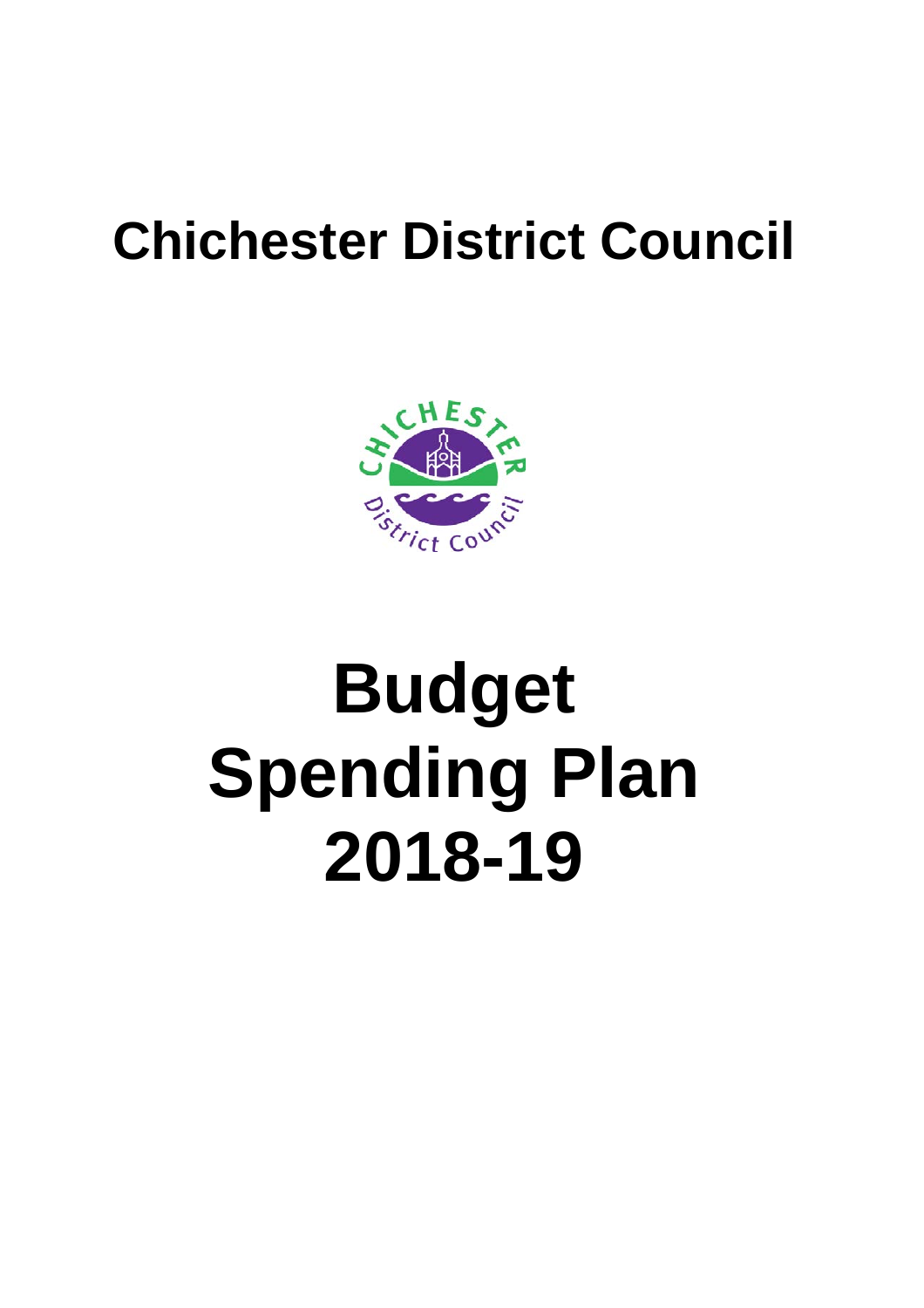## **CONTENTS**

*To access the budget summary you wish to review: please click on the heading below.*

| <b>Introduction</b>                                    | $\mathbf{1}$ |
|--------------------------------------------------------|--------------|
| <b>Summarised Comprehensive Income and Expenditure</b> | 3            |
| <b>Budget Analysis by Portfolio:</b>                   | 13           |
| Leader of the Council                                  | 14           |
| <b>Community Services</b>                              | 16           |
| <b>Corporate Services</b>                              | 19           |
| <b>Planning Services</b>                               | 22           |
| <b>Housing Services</b>                                | 24           |
| <b>Environment Services</b>                            | 25           |
| <b>Residents' Services</b>                             | 27           |
| <b>Capital and Projects Programme 2018-19</b>          | 30           |
| <b>Asset Replacement Project Programme 2018-19</b>     | 36           |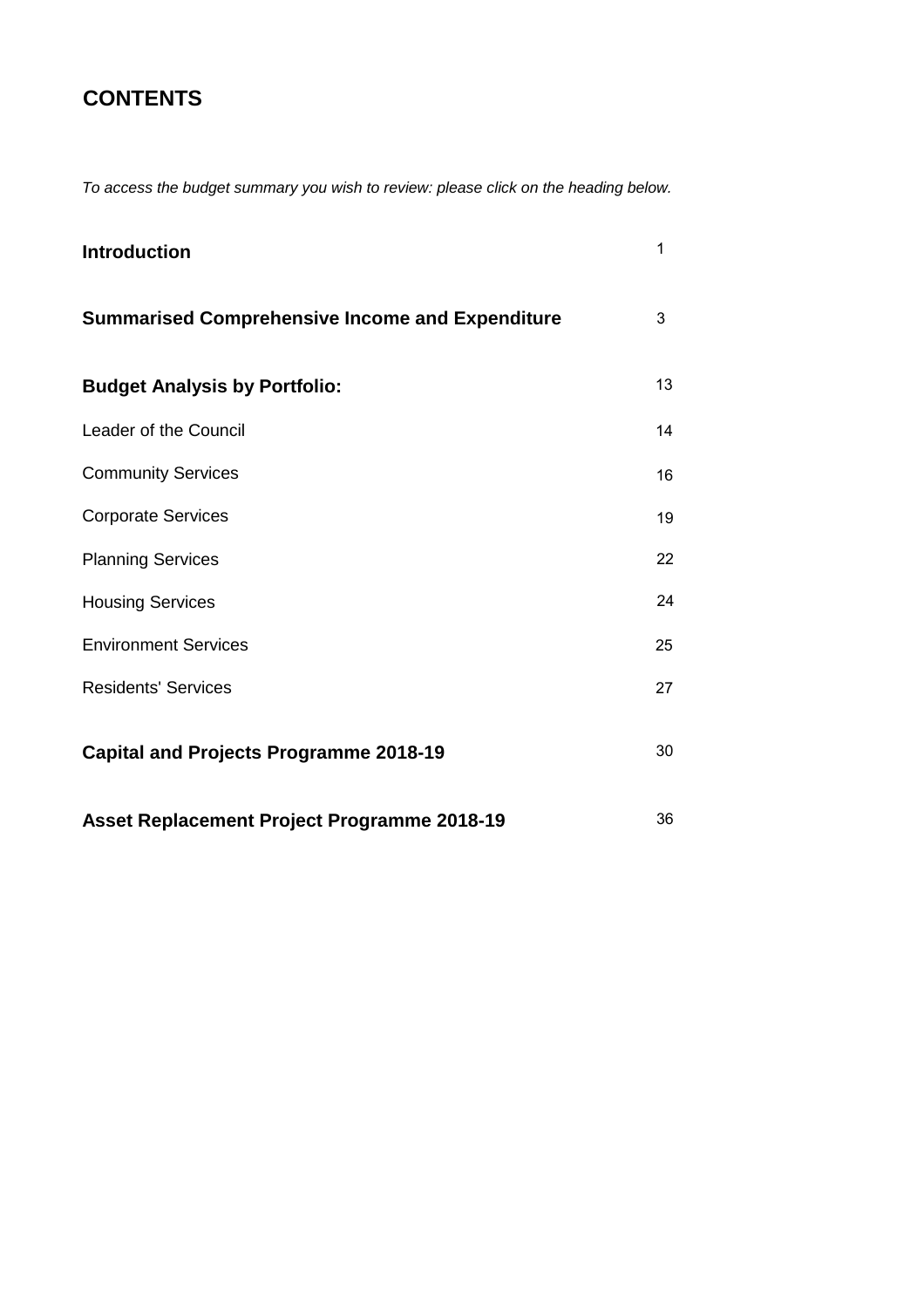## **INTRODUCTION**

This document contains details of the Council's revenue and capital budget spending plans for the financial year 2018-19. The spending plans are formulated in accordance with the financial principles of the Financial Strategy as adopted by Council that results in a robust financial estimate of the resources needed to deliver Council Services in 2018-19.

The Council has a statutory duty to prepare a balanced annual revenue budget. It is also good financial management to do so within the context of the 5 year Financial Strategy taking into account the impact of the capital programme on the revenue budget.

2018-19 represents the eighth consecutive year of government funding cuts. In September 2016, members of the Council agreed a deficit reduction plan, and delegated authority to the Director of Corporate Services to take up the government's multi-year funding offer. On 16 November 2016 the Council received confirmation from the former Department for Communities and Local Government (DCLG) that the four year funding offer was agreed and that the Council *"can expect to receive the allocations published as part of the 2016-17 local government finance settlement in 2017-18, 2018-19 and 2019-20."* The funding set out in the Council's 5 year Financial Strategy is therefore not expected to change.

#### **Council Spending – Revenue Budget**

The Council's revenue budget requirement for 2018-19 is £13.025m (£10.711m excluding NHB). This represents a spending increase of 5.3% (or a 15.3% increase when excluding the NHB) over the base budget for 2017-18.

The budget requirement is calculated after deducting income from fees and charges. It has to be financed from Council Tax, Retained Business Rates, Revenue Support Grant and other Government Grants.

The proactive financial management of the council's medium term financial position, efficiencies made during the year, and progress with the deficit reduction programme, have placed the Council in the position of once again being able to balance the forthcoming financial year's budget. This is another major step towards the objective of securing the Council's financial stability over the medium term.

The revenue budget for 2018-19 is shown in the summarised Comprehensive Income and Expenditure statement. This summary provides the net cost of each Cabinet portfolio and also for the main services within each portfolio area.

The detailed budget preparation allows for some variations between budget centres which, when aggregated for the whole of the General Fund, have a neutral effect. These adjustments include:

- Approved virements between or within service budgets. The detailed estimates include some minor virements, requested by budget managers, which have no significant impact on the overall level of service provision.
- Notional capital charges for the use of assets included in individual budgets, for proper accounting standards purposes. For council tax setting purposes, these charges are neutralised as an adjustment between reserves.

An analysis and explanation of the major budget movements is also included in the pages that follow the summarised Comprehensive Income and Expenditure statement.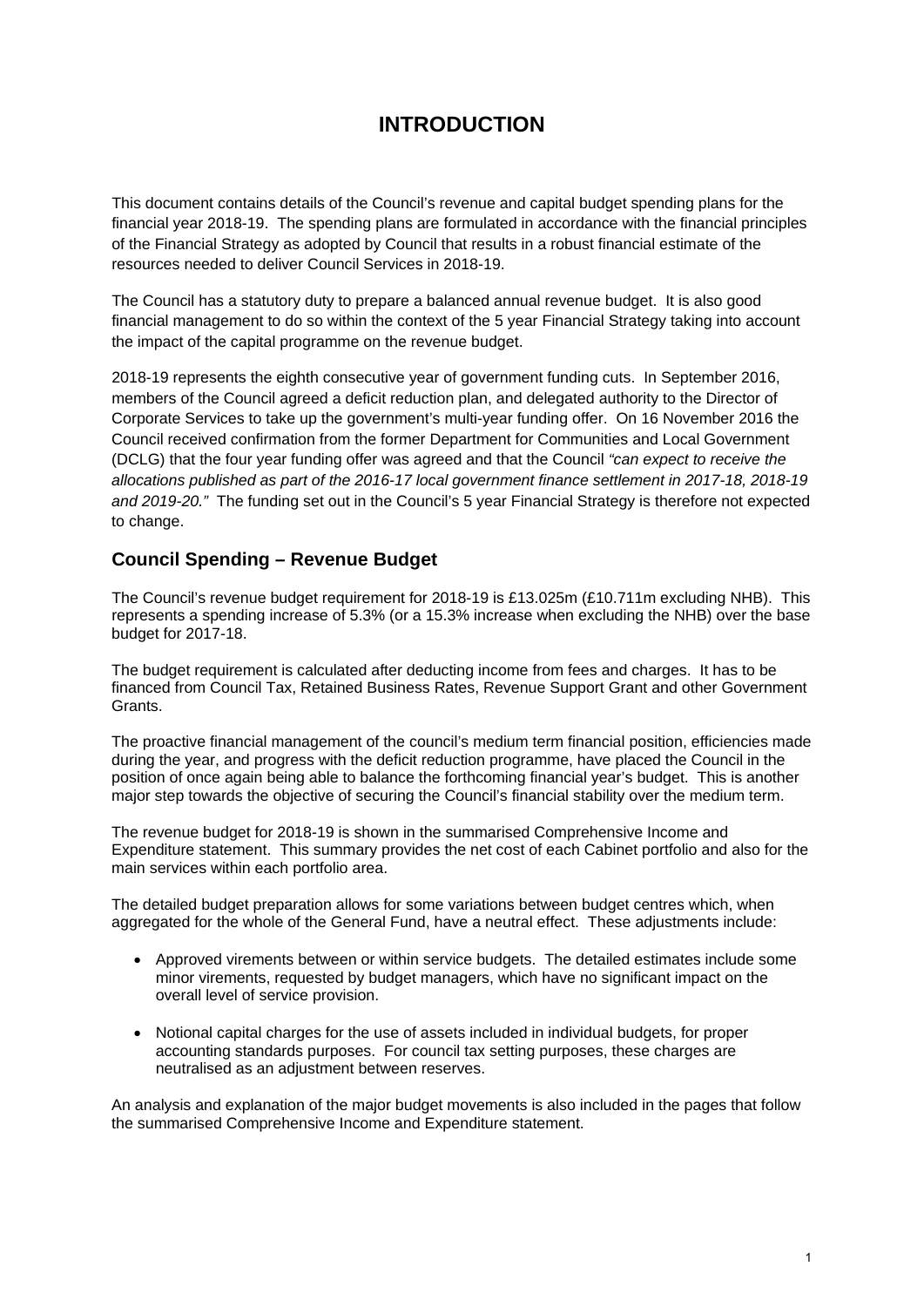#### **Council Spending – Capital Budget**

The 2018-19 budget includes a Capital Programme of £9.036m. Of this sum the following major schemes have been provided for:

- £2.7m for various housing grants including Disabled Facilities Grants and Affordable Housing Grants;
- £1.5m for the Asset Replacement Programme;
- £1.1m for the Development of Plot 21 Terminus Road; and,
- £0.9m for the Refurbishment & Redevelopment of St James Industrial Estate subject to approval

Further details can be found in the Capital and Projects Programme and Asset Replacement Programme sections of this document.

#### **Council Tax**

The Government have confirmed that they will continue with the requirement for any "excessive" Council Tax increases to be determined by local referendum. They have established that the threshold for Chichester before triggering a referendum is the higher of either 3% or £5. This equates to a 3.32% increase, or less than 10 pence per week. They have also confirmed no council tax freeze grant will be available for 2018-19.

For 2018-19, Chichester District Council has agreed a council tax charge of £155.81, an increase of £5 on the charge for 2017-18.

#### **Further information**

Further information about the budget spending plans may be obtained from the Financial Services Team at the Council headquarters at East Pallant House, 1 East Pallant, Chichester PO19 1TY.

If you have any questions on any of the information included in the Council's budget spending plans please contact the Financial Services Team on 01243 785166 or email [finance@chichester.gov.uk.](mailto:finance@chichester.gov.uk)

**J. Ward CPFA Director of Corporate Services**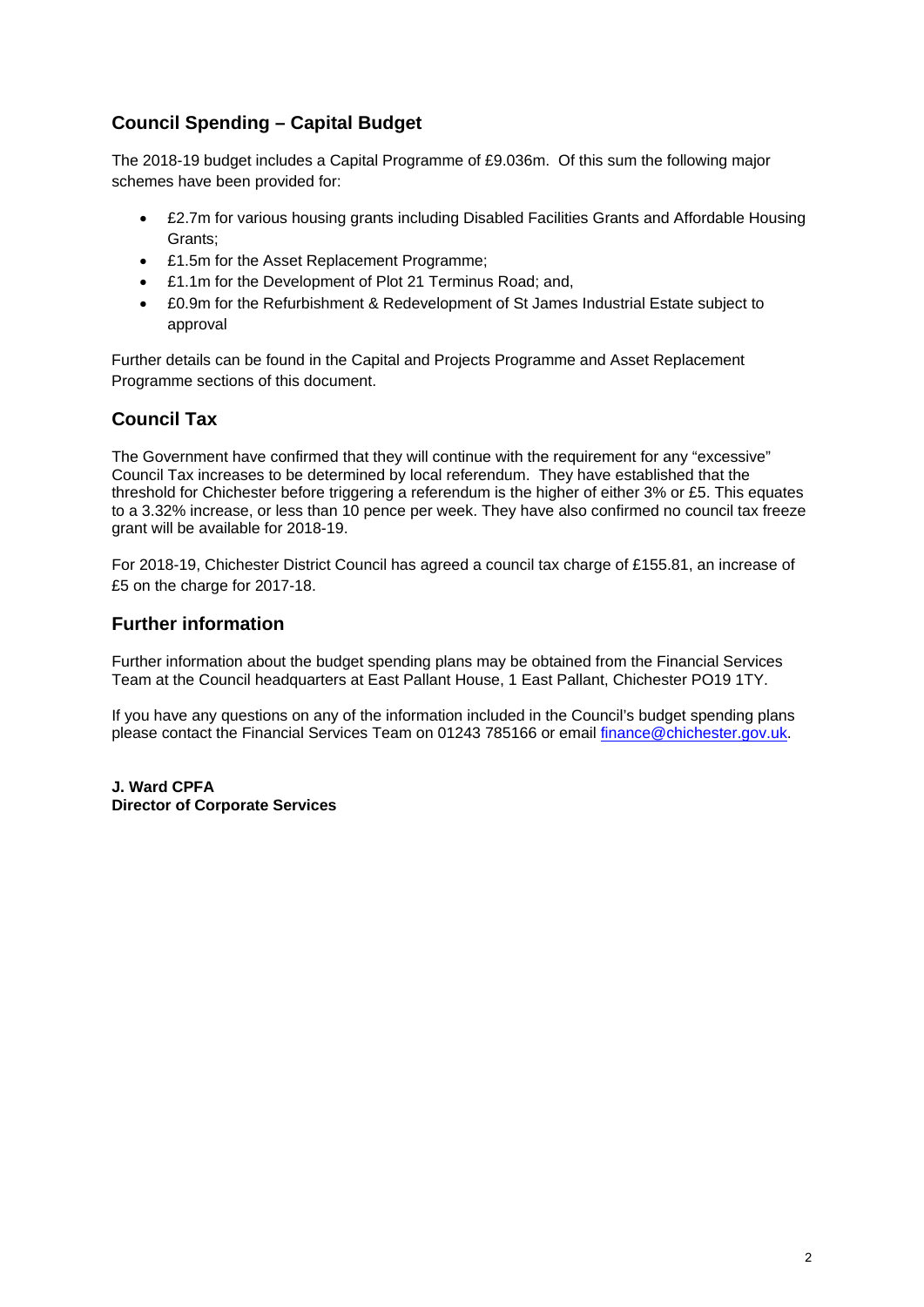<span id="page-4-0"></span>

## **Summarised Comprehensive Income and Expenditure**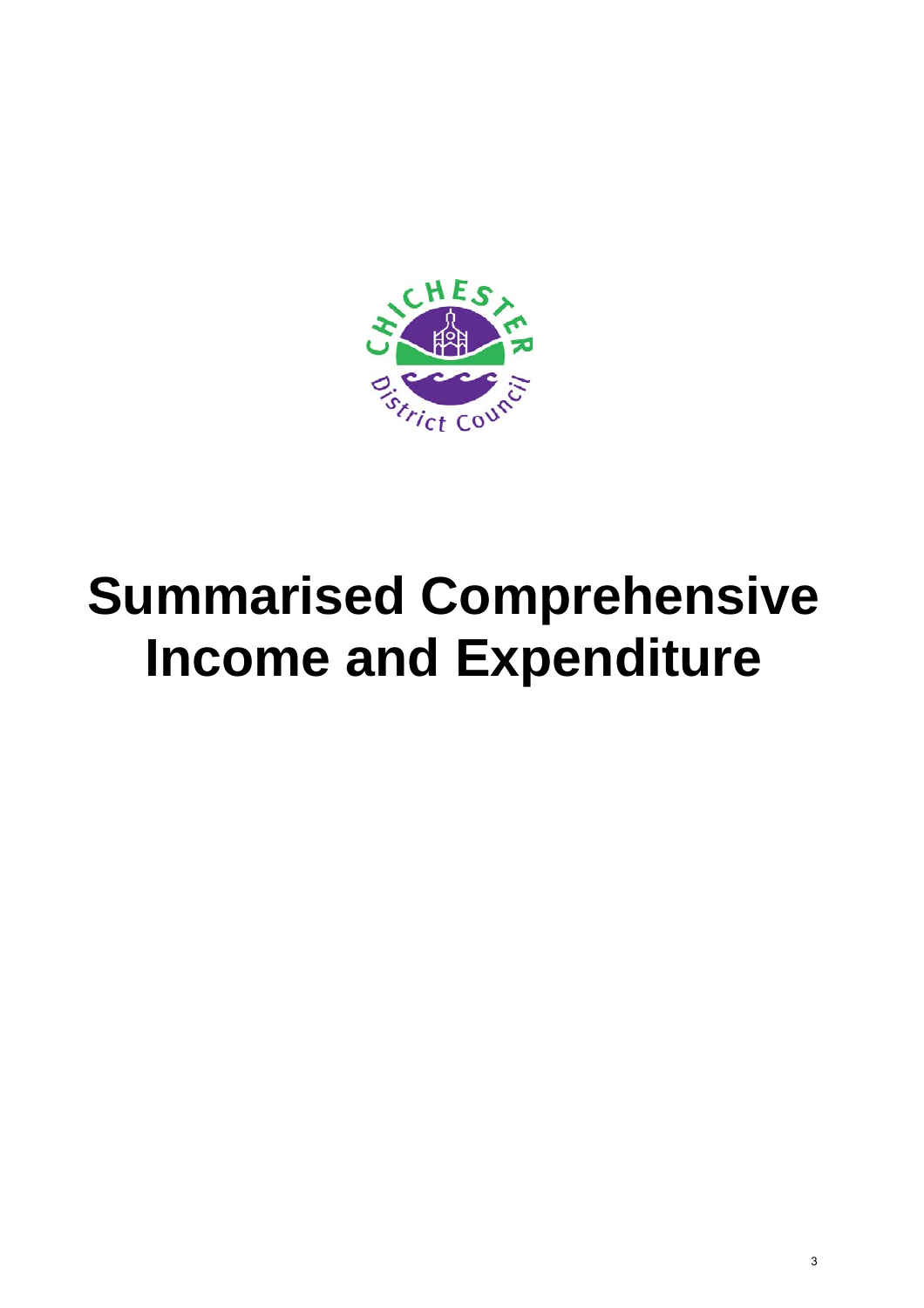## **Comprehensive Income and Expenditure Account**

|                                                                     | <b>Budget</b><br>2017/18 | <b>Budget</b><br>2018/19 |
|---------------------------------------------------------------------|--------------------------|--------------------------|
|                                                                     | £000                     | £000                     |
| Leader                                                              |                          |                          |
| Corporate Management                                                | 719                      | 931                      |
| Property and Growth                                                 | 346                      | 256                      |
| Place                                                               | $-3,961$                 | $-4,141$                 |
|                                                                     | $-2,896$                 | $-2,954$                 |
| <b>Community Services</b>                                           |                          |                          |
| Culture                                                             | 2,023                    | 1,444                    |
| Health Protection and Wellbeing                                     | 635                      | 732                      |
| Careline                                                            | 56                       | 48                       |
| Communities                                                         | 1,165                    | 1,185                    |
|                                                                     | 3,879                    | 3,409                    |
| <b>Corporate Services</b>                                           |                          |                          |
| <b>Financial Services</b>                                           | 1,218                    | 1,239                    |
| Legal and Democratic Services                                       | 1,057                    | 1,190                    |
| <b>Business Support</b>                                             | 2,506                    | 2,688                    |
|                                                                     | 4,781                    | 5,117                    |
| <b>Planning Services</b>                                            |                          |                          |
| Development Management                                              | 512                      | 395                      |
| <b>Planning Policy</b>                                              | 412                      | 1,236                    |
|                                                                     | 924                      | 1,631                    |
| <b>Housing Services</b>                                             |                          |                          |
| Housing                                                             | 2,034                    | 1,820                    |
|                                                                     | 2,034                    | 1,820                    |
| <b>Environment Services</b>                                         |                          |                          |
| <b>Environmental Protection</b>                                     | 1,019                    | 1,209                    |
| <b>Promotion and Events</b>                                         | 234                      | 342                      |
|                                                                     | 1,252                    | 1,551                    |
| <b>Residents' Services</b>                                          |                          |                          |
| <b>Chichester Contract Services</b><br><b>Revenues and Benefits</b> | 3,379<br>846             | 3,466<br>552             |
| <b>Customer Services</b>                                            | 427                      | 443                      |
|                                                                     | 4,652                    | 4,461                    |
|                                                                     |                          |                          |
| <b>Cost of Services</b>                                             | 14,625                   | 15,035                   |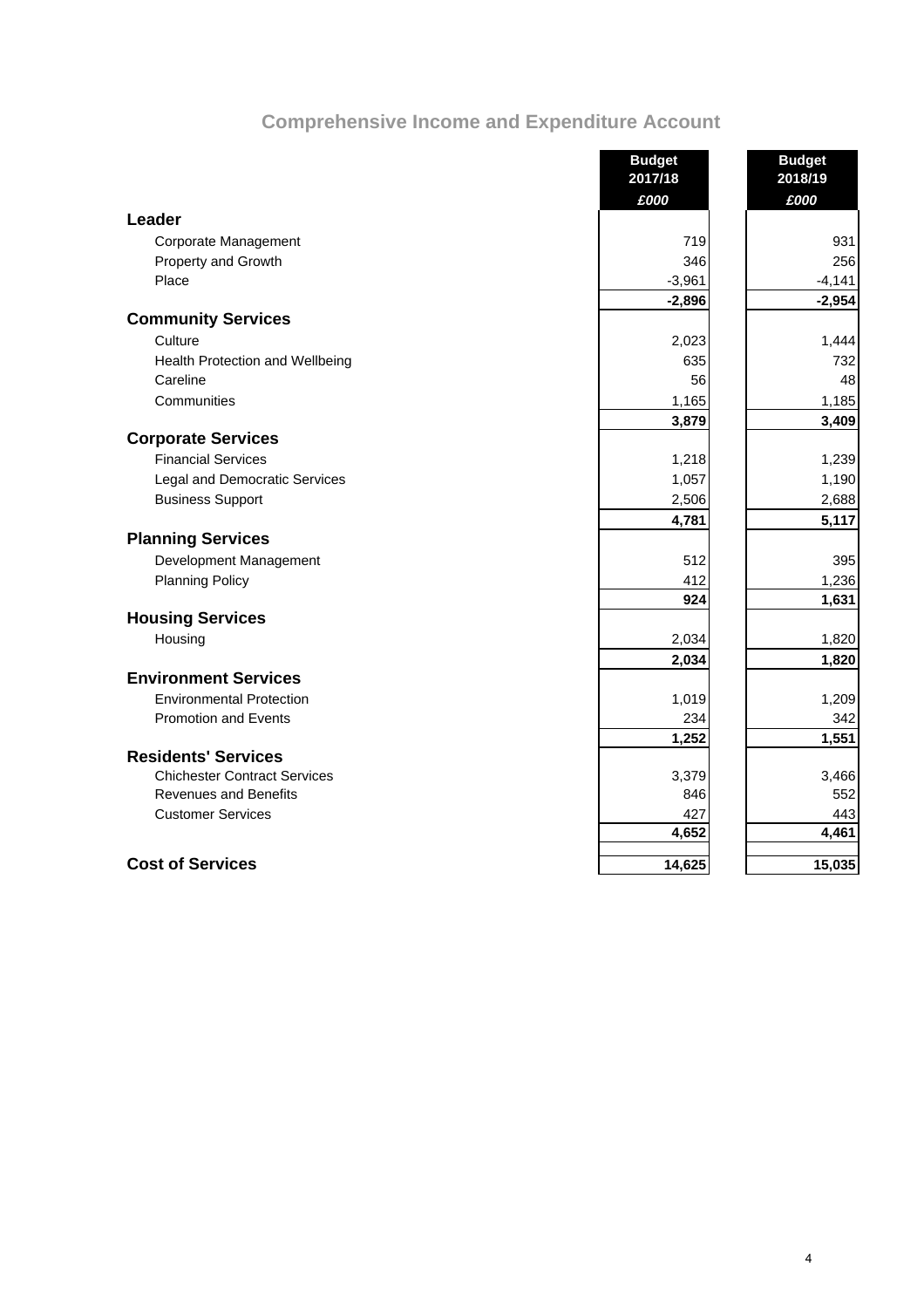## **Comprehensive Income and Expenditure Account**

|                                                                           | <b>Budget</b><br>2017/18 | <b>Budget</b><br>2018/19 |
|---------------------------------------------------------------------------|--------------------------|--------------------------|
|                                                                           | £000                     | £000                     |
| <b>Other Operating Expenditure</b>                                        |                          |                          |
| Internal Drainage Board Levy                                              | 49                       | 0                        |
| Financing and Investment Income and Expenditure                           |                          |                          |
| Interest and investment income                                            | -633                     | $-903$                   |
| Changes in the value of Investments                                       | 0                        | 565                      |
| Interest received on finance leases (lessor)                              | -95                      | $-116$                   |
| Interest payable on finance leases (lessee)                               | 6                        | 3                        |
| <b>Investment Properties</b>                                              | $-785$                   | $-962$                   |
| Other Income                                                              | $-30$                    | $-30$                    |
|                                                                           | 13,137                   | 13,592                   |
| <b>ITEMS NOT FUNDED BY COUNCIL TAX</b>                                    |                          |                          |
| Notional transactions for comparative and Accounting Code of Practice     |                          |                          |
| purposes                                                                  | $-4,053$                 | $-4,244$                 |
| Net transfer to or (from) reserves<br><b>Earmarked Reserves</b>           |                          |                          |
| <b>Asset Replacement Reserve</b>                                          | 1,254                    | 1,290                    |
| <b>Capital Projects Reserve</b>                                           | $-18$                    | $-56$                    |
| <b>Investment Opportunities Reserve</b><br><b>New Homes Bonus Reserve</b> | 471<br>3,050             | 861<br>2,314             |
| <b>New Homes Bonus Grants Reserve</b>                                     | $-250$                   | $-250$                   |
| <b>Theatre and Gallery Reserve</b>                                        | $-239$                   | 0                        |
| <b>Elections Reserve</b>                                                  | 30                       | 30                       |
| <b>Other Reserves</b>                                                     | $-1,020$                 | $-409$                   |
| <b>General Fund Reserve</b>                                               | 0                        | $-103$                   |
|                                                                           | 3,278                    | 3,677                    |
| <b>DISTRICT COUNCIL REQUIREMENT</b>                                       | 12,363                   | 13,025                   |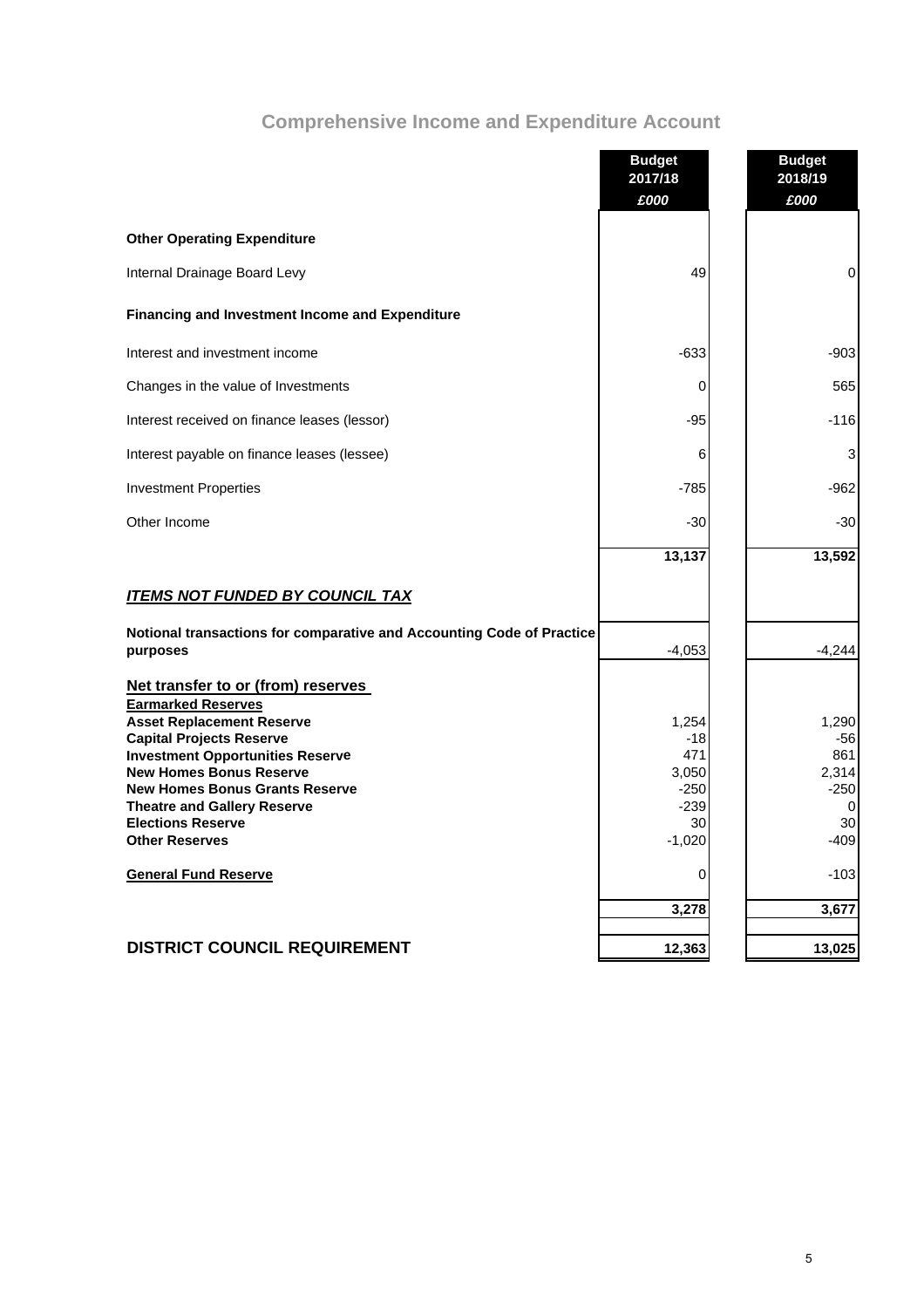#### **Budget Spending Plans 2018-19**

The Council's estimated budget requirement for 2018-19 is £13.025m (£10.711m excluding NHB). This represents a spending increase of 5.3% (or a 15.3% increase when excluding the NHB) over the base budget for 2017-18. The movement can be analysed as follows:

| <b>Major Variations</b>                                                                           | £000     |
|---------------------------------------------------------------------------------------------------|----------|
| Base Budget 2017-18                                                                               | 12,363   |
| <b>Expenditure budget increases (+14.5%)</b><br>Change in the value of investments<br>1.          | 565      |
| 2.<br>Pay Settlement                                                                              | 355      |
| 3.<br><b>Chichester Festival Theatre and Pallant House Gallery</b>                                | 162      |
| 4.<br><b>Planning Staffing posts</b>                                                              | 116      |
| 5.<br>Net Inflation on Prices                                                                     | 103      |
| <b>NNDR</b> payments<br>6.<br>7.<br><b>Pension Contributions</b>                                  | 99<br>86 |
| 8.<br><b>Salary increments</b>                                                                    | 79       |
| 9. Revenues and Benefits IT system licensing and support                                          | 42       |
| 10. Insurance                                                                                     | 42       |
| 11. CCS review of staff grading                                                                   | 40       |
| 12. Additional cleaning of A27 and A/B roads                                                      | 30       |
| 13. Recycling advertising and promotions                                                          | 26       |
| 14. Clinical waste contract                                                                       | 20       |
| 15. Street cleansing increase in fly-tips                                                         | 15       |
| 16. Telecommunications                                                                            | 14       |
| Expenditure budget decreases (-1.8%)                                                              | 1,794    |
| 17. Rent Rebates and Rent Allowances (net)                                                        | $-128$   |
| 18. Internal Drainage Board Levy                                                                  | -49      |
| 19. Council Tax Reduction Scheme Grant to Parish Councils                                         | $-39$    |
| Other minor variations (net)                                                                      | -9       |
|                                                                                                   | $-225$   |
| Decreases in income (+3.1%)                                                                       |          |
| 20. Planning Fee Income                                                                           | 250      |
| 21. Loss of income from Arun DC shared Estates service arrangement                                | 79       |
| 22. Building Control Income                                                                       | 57       |
|                                                                                                   | 386      |
| Additional income (-12.9%)<br>23. Leisure Centre Management                                       | $-360$   |
| 24. Car Parks Fees and Charges - inflation increase                                               | $-273$   |
| 25. Estates rental and licence income                                                             | $-244$   |
| 26. Return on investments                                                                         | $-240$   |
| 27. Investment Property                                                                           | $-192$   |
| 28. Planning Fees (20% fee increase)                                                              | $-150$   |
| 29. Car Parks Fees and Charges - volume increase                                                  | -66      |
| 30. Green waste (net)                                                                             | $-50$    |
| 31. Recycling credits receivable from WSCC                                                        | -26      |
|                                                                                                   | $-1,601$ |
| Service Efficiencies (-4.7%)<br>32. Savings arising from the review of Support Services           | $-260$   |
| 33. Savings arising from staff restructures                                                       | $-143$   |
| 34. Savings from Senior Management restructure                                                    | $-129$   |
| 35. Reduction in bank charges                                                                     | $-25$    |
| 36. Car Parks various budgets offered up as savings including reduction in<br>G4S cash collection | $-24$    |
|                                                                                                   | $-581$   |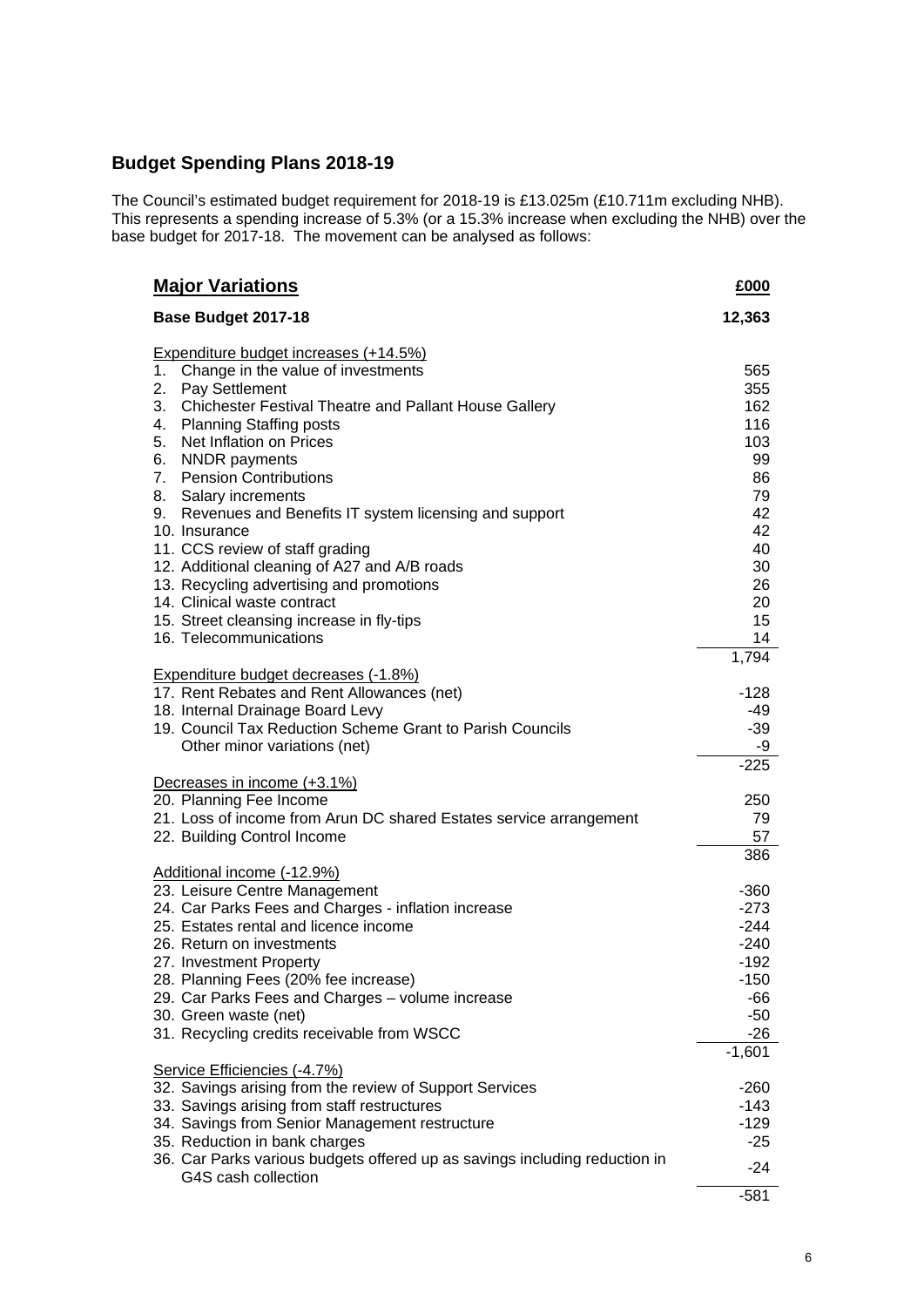## **Major Variations** *£000*

| Growth Items (+4.2%)                                                                                          |           |
|---------------------------------------------------------------------------------------------------------------|-----------|
| 37. Planning Policy Officer and 2 x Principal Planning Officers                                               | 156       |
| 38. Planning Inquiry Fees                                                                                     | 60        |
| 39. Events and Marketing                                                                                      | 50        |
| 40. Vision for the District                                                                                   | 50<br>45  |
| 41. Estates Projects Post<br>42. Rough Sleeper Outreach Worker                                                | 40        |
| 43. Additional Corporate Counter Fraud Officer                                                                | 31        |
| 44. Additional Loader for Green Waste service                                                                 | 30        |
| 45. Legal post to support General Data Protection Regulation                                                  | 21        |
| 46. ICT Data Security                                                                                         | 19        |
| 47. Air Quality equipment                                                                                     | 15        |
| 48. Estates Excellence                                                                                        | 6         |
|                                                                                                               | 523       |
| 49. Contribution to/from reserves – subject to Final Settlement (+9.1%)                                       |           |
| Contribution to the Investment Opportunities Reserve (net movement)                                           | 390       |
| Revenue contribution to the provision for future asset renewals<br><b>Business Rates Equalisation Reserve</b> | 36<br>401 |
| Pay Review Contingency                                                                                        | 300       |
|                                                                                                               | 1,127     |
|                                                                                                               |           |
| <b>Budget Requirement (excluding decrease in NHB)</b>                                                         | 13,786    |
| NHB (movement in year) (-6.2%)                                                                                | $-761$    |
|                                                                                                               |           |
| <b>Budget Requirement 2018-19</b>                                                                             | 13,025    |
| <b>Financed By:</b>                                                                                           |           |
| <b>Financial Settlement</b>                                                                                   |           |
| <b>Revenue Support Grant</b>                                                                                  | 0         |
| Settlement related grants                                                                                     | 189       |
|                                                                                                               | 189       |
| <b>Council Tax</b>                                                                                            |           |
| Council Tax payers                                                                                            | 8,227     |
| Collection Fund surplus (Council Tax)                                                                         | 31        |
|                                                                                                               | 8,258     |
| <b>Business Rates Retention Scheme (BRRS)</b>                                                                 |           |
| <b>Retained Business Rates</b>                                                                                | 19,487    |
| Business Rate Tariff payable to central government                                                            | $-16,676$ |
| BRRS grants from central government                                                                           | 1,229     |
| Business Rates Levy payable to central government (or to the West Sussex                                      |           |
| coastal pool)                                                                                                 | $-870$    |
| Collection Fund deficit (NDR)                                                                                 | $-906$    |
|                                                                                                               | 2,264     |
| <b>Funding excluding NHB</b>                                                                                  | 10,711    |
|                                                                                                               |           |
| <b>NHB</b>                                                                                                    | 2,314     |
| <b>Total Funding</b>                                                                                          | 13,025    |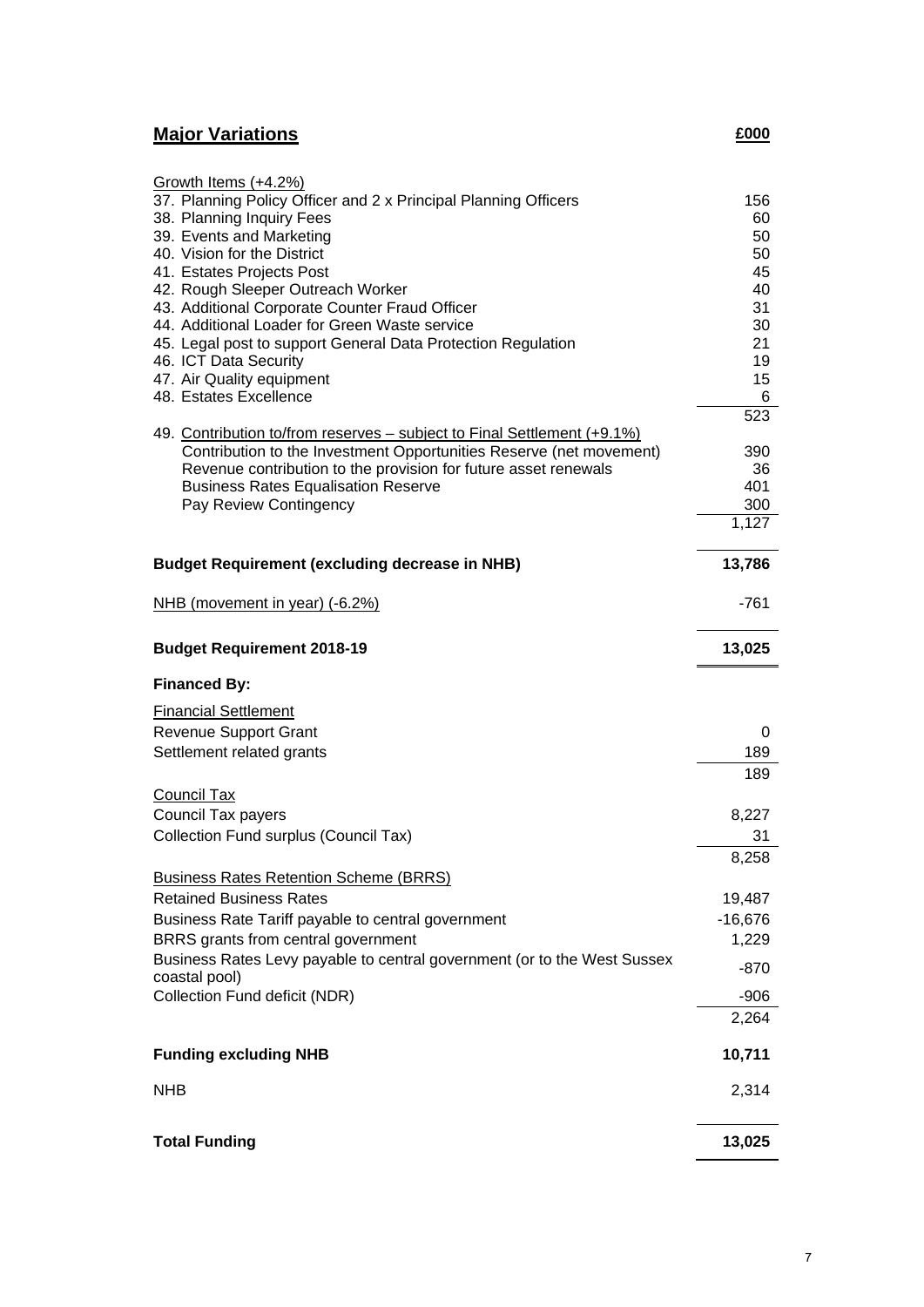An explanation of each of the major variances shown in the table above can be found in the following paragraphs:

#### **Budget Increases**

1. Change in the value of investments (budget increase of £565,000)

From 2018-19 local authorities will adopt a new accounting standard for financial instruments (IFRS9). This follows a recent decision by the Chartered Institute of Public Finance and Accountancy (CIPFA) to adopt IFRS9. Although guidance is awaited as to how this standard will impact on the Council, it is clear that it will result in increased costs to the annual budget. unless the Government issue a "statutory override" to nullify the effect.

Under current accounting rules, any change in the capital value of financial instruments such the Council's investment in the CCLA Property Fund, and multi asset bonds are not realised, and therefore do not impact on the budget, until they are disposed of. Under IFRS9 however that position now changes. In future the Council will be required to charge capital valuation losses (and gains) to the revenue budget as and when the valuations arise. In effect this requires us to turn what was previously just a book entry into a real cost (or gain) at each balance sheet date i.e. 31 March.

This will affect the Council in the following ways:

#### Classification and Measurement

The Council currently holds a £10m investment in the CCLA property fund. On purchasing this the Council incurred an initial loss due to transaction costs such as stamp duty, legal fees etc. Although the capital value is increasing, and over time we would expect the value to increase beyond the initial £10m outlay, we are currently still carrying a "book loss" of £0.5m. This will need to be budgeted for in the 2018-19 financial year.

#### Impairment of Investments

There is a requirement for The Council to budget for potential losses on loans, deposits etc. Officers have estimated that this could be in the region of £65k. This needs to be budgeted for in 2018-19.

#### Summary

In summary, this change in accounting treatment will change what has been a book entry into a real cost.

Officers are currently lobbying the Ministry of Housing, Communities and Local Government (MHCLG) to request the Government consider issuing a "statutory override". This is common practice, and enables other costs that in the private sector would impact on the bottom line of an organisation to be neutralised in the public sector.

- 2. Pay Settlement (budget increase of £354,800) The 2018-19 base budget includes provision for a 2% pay increase.
- 3. Chichester Festival Theatre and Pallant House gallery (budget increase of £161,500) The Chichester Festival Theatre will receive £187.5k and the Pallant House Gallery will receive £130k in 2018-19; total funding of £317.5k. In 2017-18 these organisations received £394.5k funded from the remaining balance of £238.5k in the Theatre and Gallery Reserve and £156k from the base budget. The reduced level of funding from 2018-19 of £317.5k is now funded entirely from the base budget.
- 4. Planning Staffing Posts (budget increase of £115,700) Additional posts approved by Cabinet in September 2017 - Development Manager, Planning Officer and a Planning Apprentice.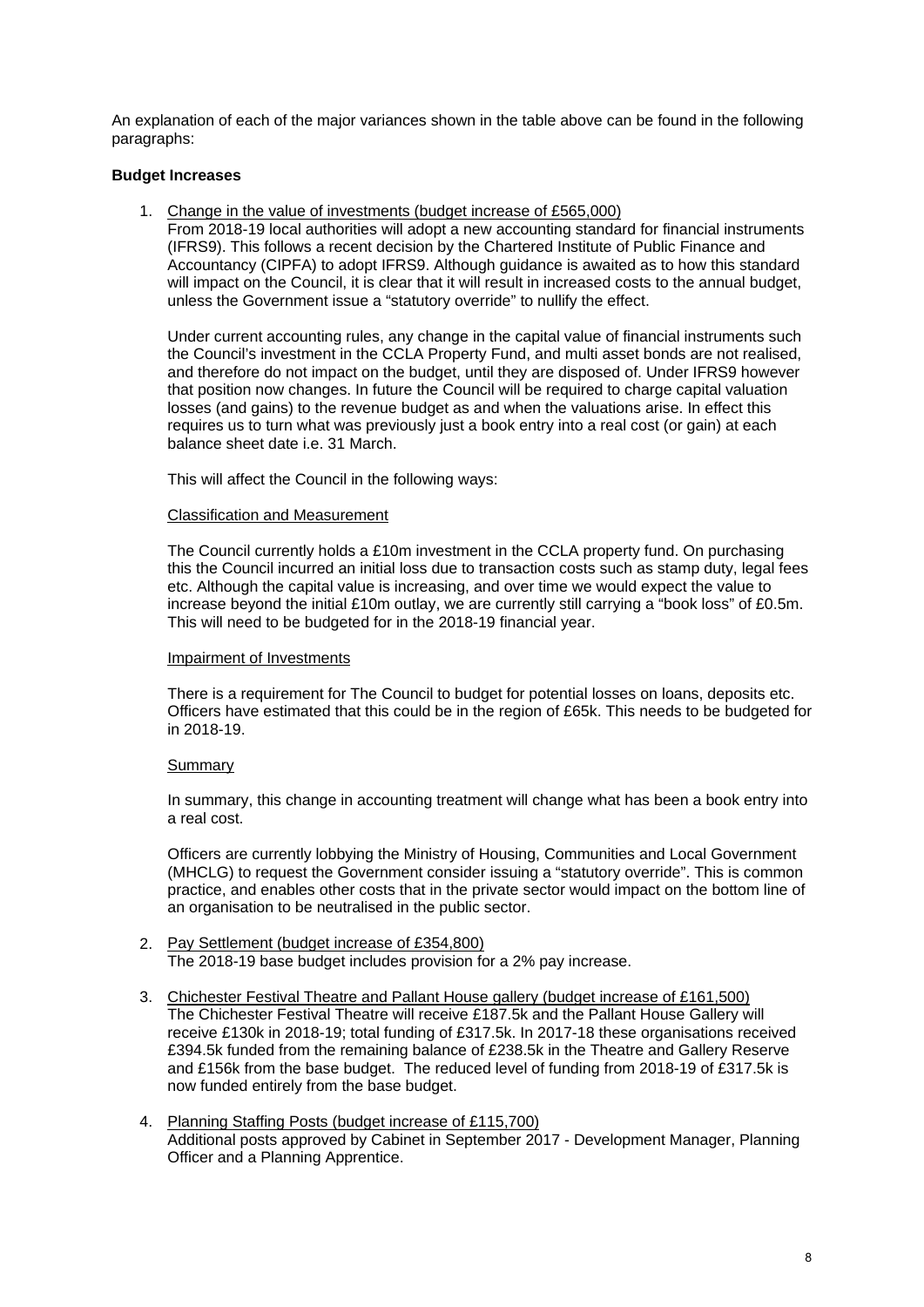- 5. Net Inflation on prices (budget increase of £103,000) This takes into account cost inflation of £268k which is offset against income inflation (excluding car parks) of -£165k. General inflation has been estimated at 3%.
- 6. NNDR Payments (budget increase of £98,900) Overall increase in business rates payable on council owned properties due to the phased reduction to the transitional relief received as a result of the impact of the 2017 rating list.
- 7. Pension Contributions (budget increase of £86,200)  $0.7\%$  contribution increase from 20.30% to 21.00%. Annual pension cost = £2.7m.
- 8. Salary Increments (budget increase of £79,300) The impact of incremental drift on council staff salaries.
- 9. Revenues and Benefits IT system licensing and support (budget increase of £42,500) Additional software licensing and support for the Revenues and Benefits IT system has been funded from the restructuring of the service.
- 10. Insurances (budget increase of £42,400) Removal of historical income budgets for insurance settlements from the base budget.
- 11. CCS review of staff grading (budget increase of £40,000) Cabinet in March 2017 approved a new grading structure for operatives at CCS at a total cost of £92.6k. This has been partly funded from additional trade waste income (£30k), and the removal of a vacant post (£22.6k).
- 12. Additional cleaning of A27 and A&B roads (budget increase of £30,000) Approved service provision approved by Cabinet in September 2017.
- 13. Recycling advertising and promotions (budget increase of £26,000) In order to maintain resident engagement and to meet expectations on further performance, a comprehensive rather than a piecemeal approach to promoting and educating residents about recycling is required. The Action Plan is being updated for 2018/19 to reflect this approach via a continuation of communication efforts alongside targeted project work and an ongoing revenue budget requirement of £26,000 has been identified to support delivery. This additional budget is being funded from the anticipated increase in recycling credits (see note 31).
- 14. Clinical waste contract (budget increase of £19,800) The contract for the collection of clinical has now been outsourced. Over the last 12 months the number of people requesting the service has increased by 10%. This number is not fixed and the trend is increasing and therefore it is expected that additional budget will be needed in 2018-19. This is not a chargeable service as it classified as domestic waste.
- 15. Street cleansing increase in fly-tips (budget increase of £14,500) The trend over the last two years has been of increasing numbers of incidents. This is reflected nationally. In addition there have been a greater number of hazardous fly-tips i.e. asbestos, which are expensive to clear.
- 16. Telecommunications (budget increase of £14,000) Increase to reflect actual expenditure in previous years, mainly due to the additional cost of making calls to mobile telephone numbers.

#### **Budget decreases**

17. Rent rebates and rent allowances (net) (budget decrease of £127,700) Net decrease in Housing Benefit Subsidy and expenditure. The net impact of Housing Benefit payments after the receipt of government subsidy is extremely difficult to predict as it is influenced by caseload volume, changing economic conditions and also government initiatives that affect the value of payments made and also the levels of subsidy provided. The forecast for the current financial year indicates that expenditure will fall to £34.5 million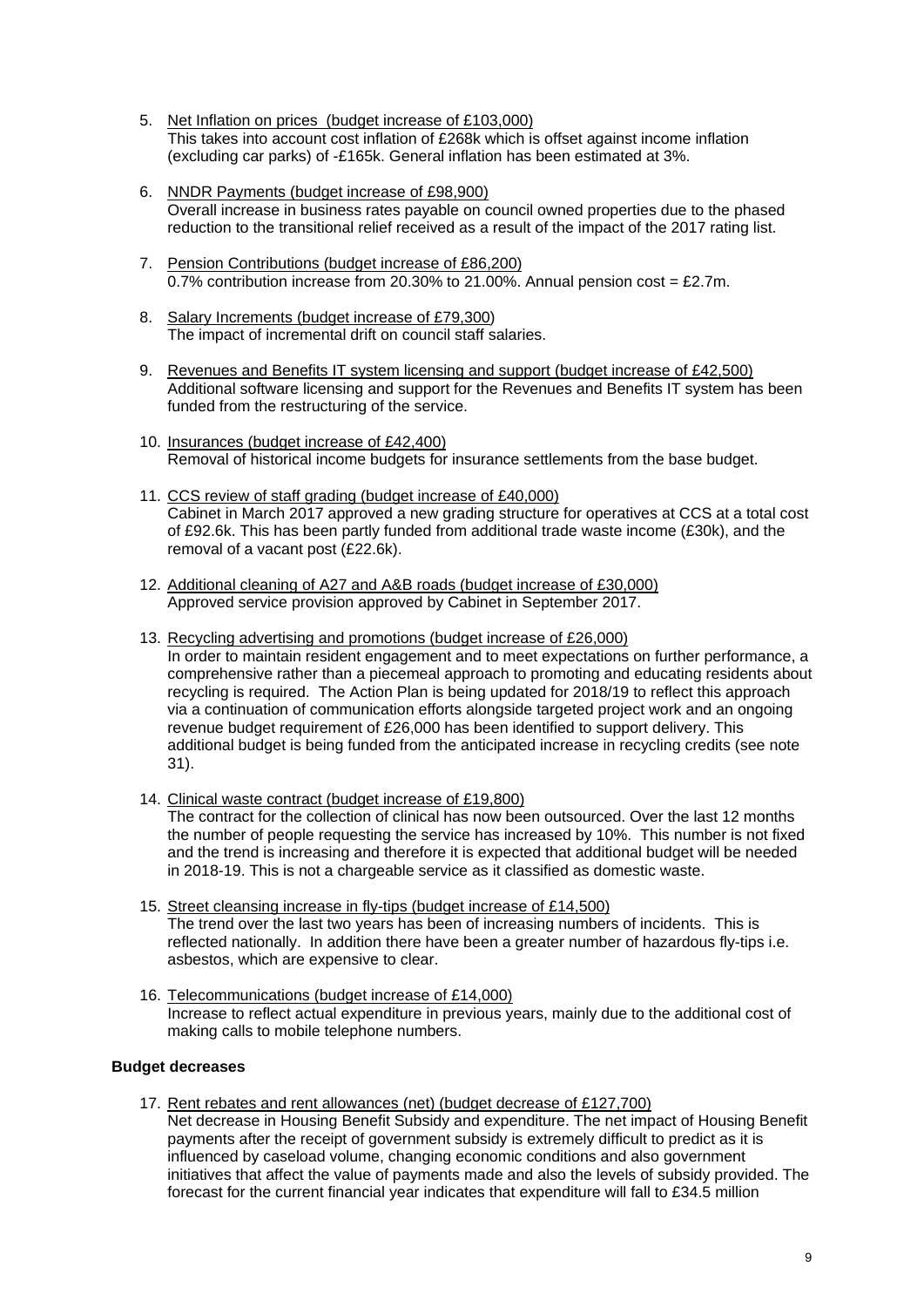compared to the outturn for 2016-17 of £35.8 million. The budget estimate of £31.0 million for 2018-19 reflects a reduction of 10% on 2017-18 as an estimate of the impact of changes to Housing Benefit entitlement. The council is estimated to receive £30.3 million Housing Benefit Subsidy. The net cost to the Council (excluding the recovery of overpayments) has reduced from £842k to £714k.

- 18. Internal Drainage Board Levy (budget decrease of £48,900) The Internal Drainage Board has been dissolved so the levy is no longer payable.
- 19. CTR Grant to Parish Councils (budget decrease of £39,200) Reduction in Council Tax Reduction (CTR) scheme grant paid to Parish Councils as agreed at December 2017 Cabinet. Total sum payable in 2018-19 is £75,892.

#### **Decrease in income**

- 20. Planning Fee Income (decrease in income of £250,000) Estimated reduction in the volume of applications being received.
- 21. Loss of income from Arun DC shared Estates service agreement (decrease in income of £79,100) This shared Estates service arrangement has ended as Arun DC wished to take the service back in-house.
- 22. Building Control income (decrease in income of £57,000) Income estimate reflects current workload. Total Building Control income is estimated to be £415.5k.

#### **Additional Income**

- 23. Leisure Centre Management (additional income of £360,400) The income the Council will receive from the leisure management contract will increase from £179k to £539k in year 3 of the ten year contract.
- 24. Car Parks Fees and Charges inflation increase (additional income of £273,300) Increase in charges as agreed by Cabinet in November 2017. Total income from car parking is estimated to be £6.0m of which £5.0m from Pay and Display income, £0.9m from Season Ticket income, and some £0.1m from licences, rentals, advertising and franchising. This does not include the Civil Parking Enforcement function.
- 25. Estates rentals and licence income (additional income of £244,200) Most significant changes are: Enterprise Centre £124k, Terminus Road £83k (mainly Plot 21 at £55k) and St James' Industrial Estate £23k. Total Estates rental income is estimated to be £1.7m.
- 26. Return on investments (additional income of £240,000) Dividend received as a result of the Council investing in pooled investments. Total return on investments is estimated at some £900k for 2018-19, of which £183k is transferred to the Capital Projects Reserve and £720k supports the Council's Revenue budget.
- 27. Investment Properties (additional income of £192,200) Barnfield Drive £46k and 2-3 East Street Chichester £146k. Total income from Investment properties is estimated to be £985K.
- 28. Planning fees (additional income of £150,000) Impact of 20% fee increase. Total income from Planning fees is estimated to be £1.27m.
- 29. Car Parks Fees and Charges volume increase (additional income of £65,500) £13k additional income relating to the extra spend by customers using phone /app (MiPermit) as opposed to coins. Additionally income from the introduction of evening charges in the Chichester City car parks is generating some £52,800 more than was anticipated.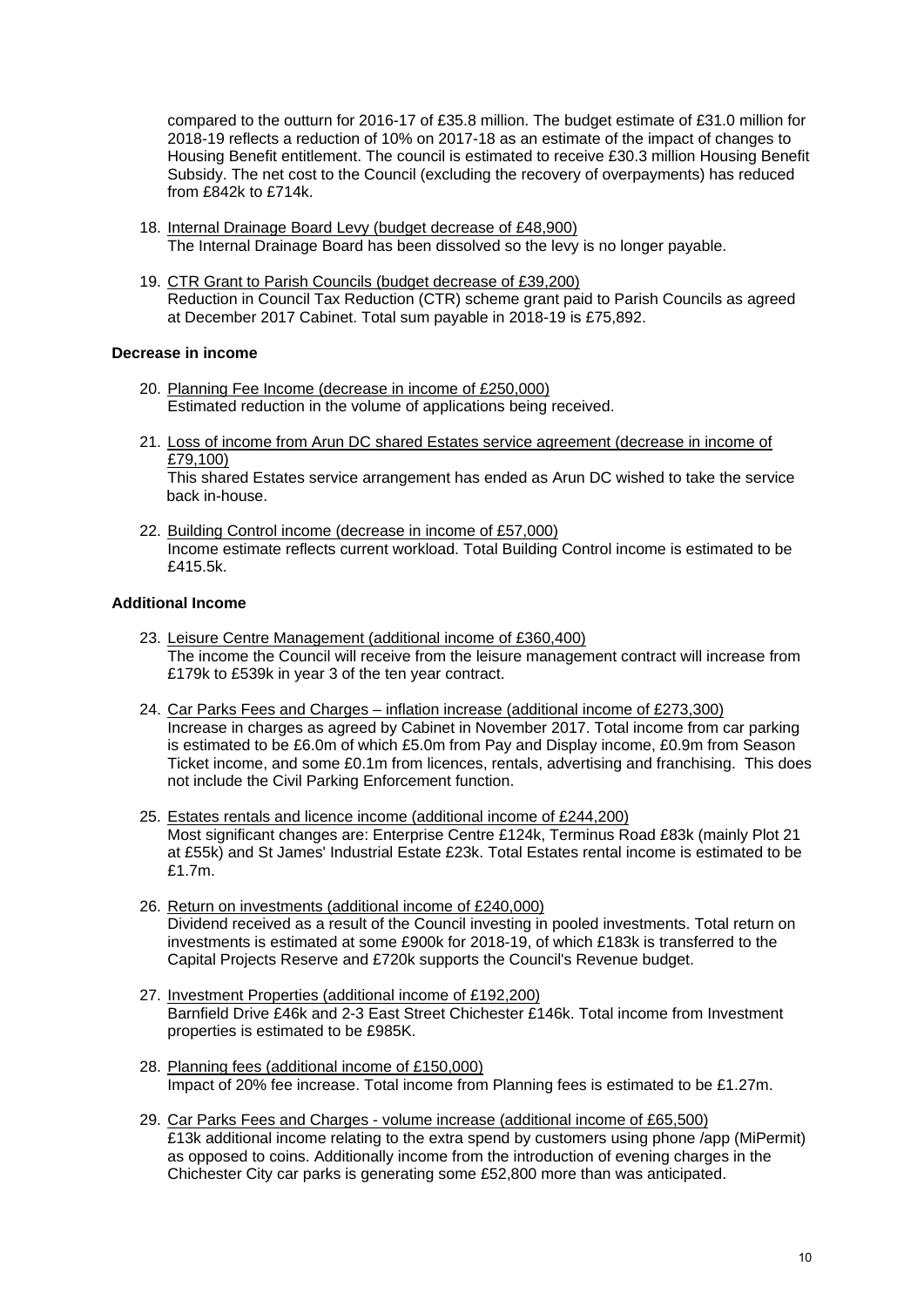30. Net additional Green waste income as a result of advertising campaign (additional income of £50,000)

New business as a result of an advertising campaign in 2016-17 is expected to generate additional income of £106k in 2018-19. £56k of this income is to be used to fund the Business Development Officer post.

31. Recycling credits receivable from WSCC (additional income of £26,000) This forecast increase in recycling credits is being used to fund recycling advertising and promotions (see note 13).

#### **Service Efficiencies**

- 32. Savings arising from review of Support Services (budget decrease of £260,200) The review of Support Services has generated the following savings:
	- Revenues and Housing Benefits £152k
	- Customer Services £31k
	- Audit Services £50k
	- $ICTf14k$
	- Legal Services £13k
- 33. Savings arising from staffing restructures (budget decrease of £142,200) Further staffing restructures have produced the following savings:
	- Car Parks £16k
	- Estates £64k
	- Housing £30k
	- Communities £18k
	- Electoral Services £15k
- 34. Savings from Senior Management Restructure (budget decrease of £129,100) Savings arising from the approved Senior Management restructure
- 35. Reduction in bank charges (budget decrease of £25,000) Reduction in bank charges as part of the Procurement review.
- 36. Car Parks various budgets offered up as savings including the reduction in G4S cash collection( budget decrease of £24,200) Reduction in G4S cash collection costs (£9k) as result of customers increased use of electronic payment methods. The remainder are various smaller budgets offered up as efficiency savings.

#### **Growth Items**

- 37. Planning Policy Officer and 2 x Principal Planning Officers (budget increase of £156,400) Additional Planning Policy posts to support the Local Plan review. This growth item was approved by Council on 23 January 2018.
- 38. Planning Inquiry Fees (budget increase of £60,000) Actual costs of inquiries have exceeded the budget provision on a regular basis.
- 39. Events and Marketing (budget increase of £50,000) A number of new areas for generating income have been suggested in commercial training sessions held with council officers. One of the suggestions has involved putting on events. If events are held on our land then the income would offset the employee costs, however if the events are not directly run by ourselves it would boost the tourism offer and visitor spend in the district. It is anticipated that this post will become self-funded after year two. The budget bid for includes an events and marketing budget of £10k, and a staffing budget of £40k for two years only.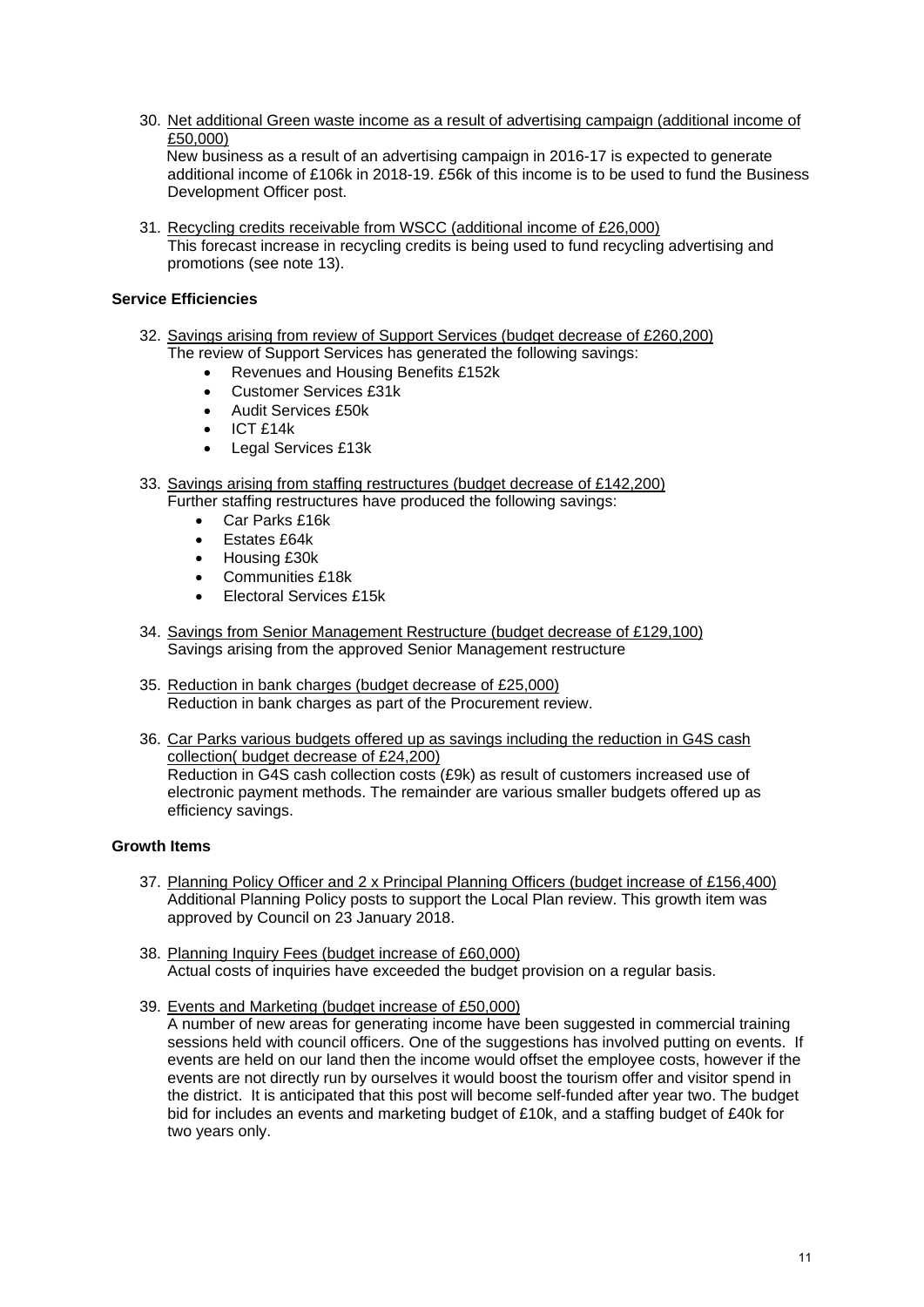40. Vision for the District (budget increase of £50,000)

This is an estimate of the revenue implications after the capital expenditure for projects has been completed, such as wayfinding, public realm, and enhancements to the parks. This relates to whole district not just the city of Chichester.

- 41. Estates Service New Post to support projects (budget increase of £45,000) The Estates Service is operating at capacity and there are a number of new projects coming forward in addition to the impact on Estates of projects led by other service areas.
- 42. Rough Sleeper Outreach Sleeper (budget increase of £40,000) There is the potential for the number of Rough Sleepers to increase as a result of universal credit. We currently share a full time post with Arun DC funded by Rough Sleeper Grant. This is new full time post.
- 43. Additional Corporate Counter Fraud Officer (budget increase of £30,500) Additional staffing resource to enable the Corporate Counter Fraud team to work on additional areas of work such as business rates. This should be self-funding via Business Rates retention.
- 44. Additional Loader Green Waste (budget increase of £30,000) Service to eventually become self-funding but investment needed to create round to meet the next five years growth targets.
- 45. Legal Services post to support General Data Protection Regulation (GDPR) (budget increase of £20,900) A new post to support compliance to the General Data Protection Regulation.
- 46. ICT Data Security (budget increase of £19,000) Improving data security through the purchase of third party software to prevent non-CDC devices accessing our network.
- 47. Air Quality equipment (budget increase of £15,000) Community based initiatives. A members working group is considering Air Quality evidence from various sources and new government policy in order to update Action Plan.
- 48. Estates Excellence (budget increase of £6,000) Estates Excellence' was a Sussex wide initiative undertaken some years ago focussed on improving health and safety on industrial estates, providing focussed training to address identified areas of health and safety risk or weakness. It is proposed to re-run the initiative in our main industrial estates with the aim of reducing accidents in the work place.

#### **Contributions to/from reserves**

49. Contributions to/from reserves - subject to Final Settlement (an increase of £1,128,000) A contribution to reserves of £862k has been set aside for new investment opportunities. This represents a £391k increase on the base budget contribution from 2017-18. Use of this reserve will follow the normal project approval process via Cabinet and Council (depending on value).

Inflationary increase in contribution to the Asset Replacement Programme (ARP) of £36k. Total contribution to the ARP is £1.3m.

The budget for 2018-19 also includes a £738k contribution from the Business Rates Equalisation Reserve (£1.139m in 2017-18). This reserve is used to account for the net effect of timing differences between funds recognised in the Council's General Fund in accordance with accounting rules and the timing of cash payments received from Central Government.

A pay review contingency of £300k has been provided for in the 2018-19 base budget. This was included in the Financial Strategy considered by Cabinet in December 2017.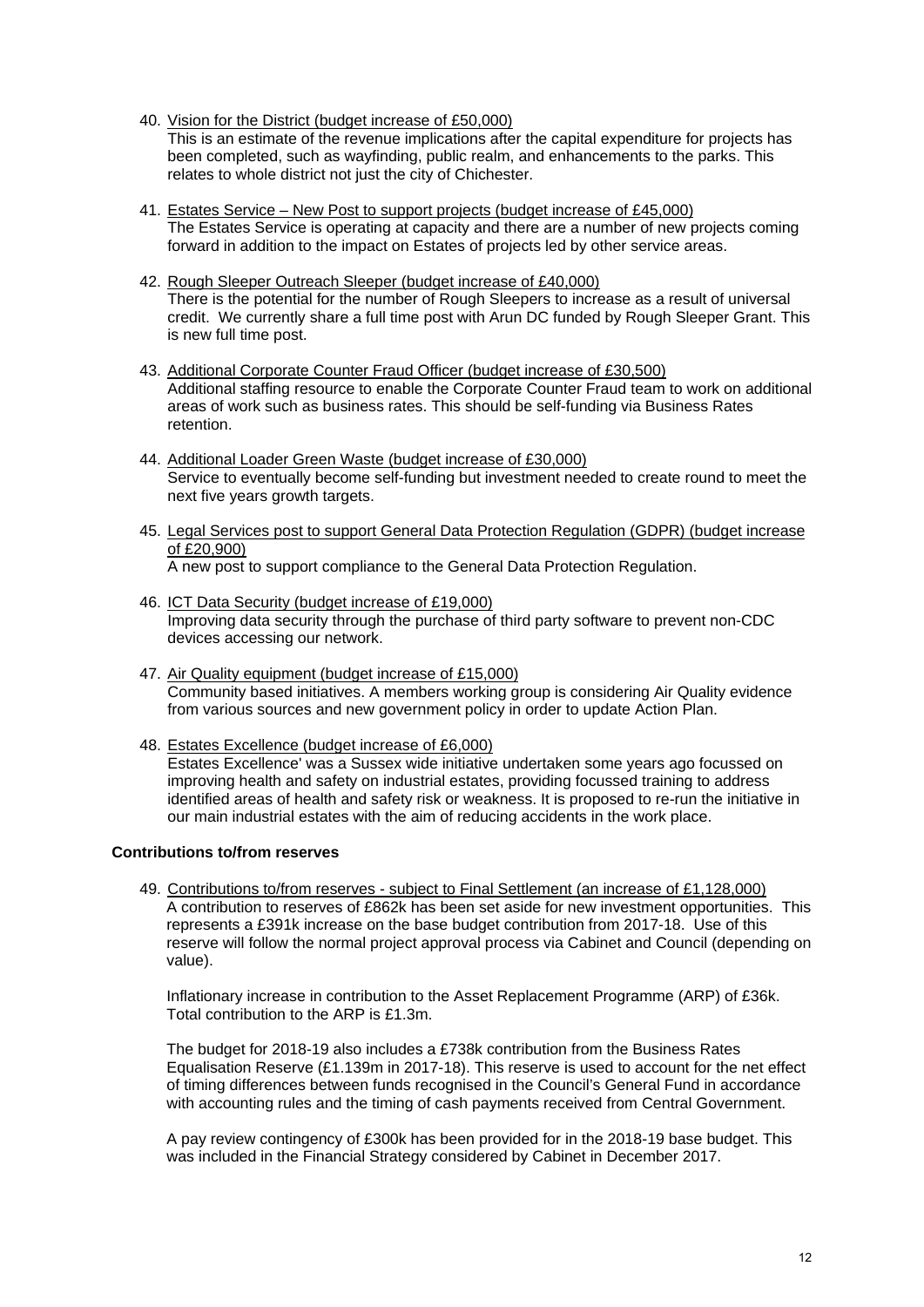<span id="page-14-0"></span>

## **Cabinet Portfolios**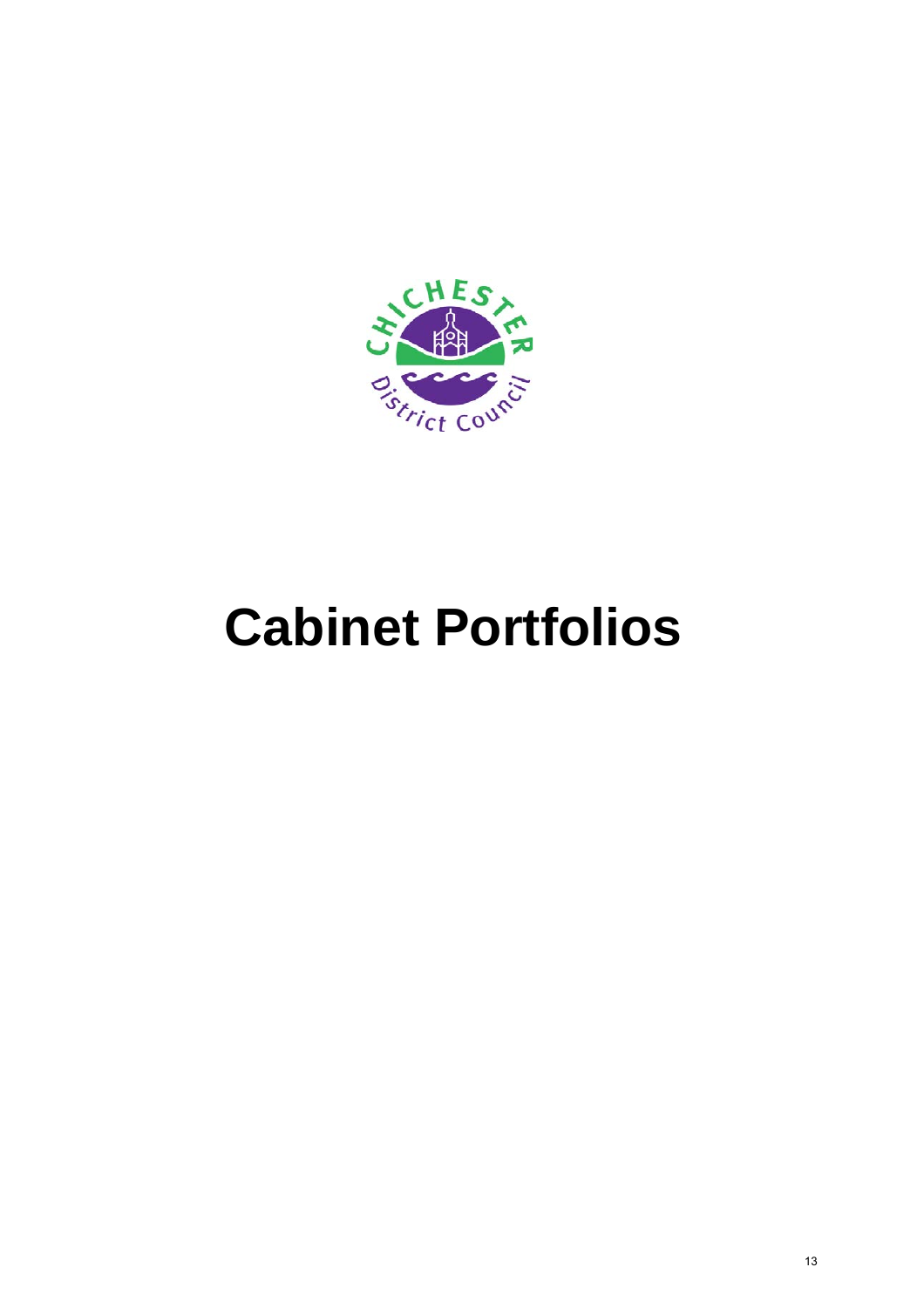## <span id="page-15-0"></span>**LEADER OF THE COUNCIL PORTFOLIO**

#### **Council Leader**



Cllr Mr A (Tony) Dignum Tel: 01243 538585 Email: tdignum@chichester.gov.uk

|                     | £000     |
|---------------------|----------|
| <b>Summary</b>      |          |
| Employee costs      | 2,473    |
| Other running costs | 2,415    |
| Capital charges     | 701      |
| Income              | $-8,543$ |
| Net Cost            | $-2,954$ |

## **Area of Responsibility included in Summary:**

## **Corporate Management**

| Employee costs      | 884 |
|---------------------|-----|
| Other running costs | 39  |
| Capital charges     | 8   |
| Income              |     |
|                     | 931 |

| <b>Property and Growth</b>  |          |
|-----------------------------|----------|
| Employee costs              | 986      |
| Other running costs         | 576      |
| Capital charges             | 423      |
| Income                      | $-1,729$ |
|                             | 256      |
| <b>Which includes:</b>      |          |
| <b>Building Services</b>    |          |
| Employee costs              | 248      |
| Other running costs         | 23       |
| Capital charges             | 3        |
| Income                      | 0        |
|                             | 274      |
| <b>Economic Development</b> |          |
| Employee costs              | 291      |
| Other running costs         | 173      |
| Capital charges             | 5        |
| Income                      | -42      |

**427**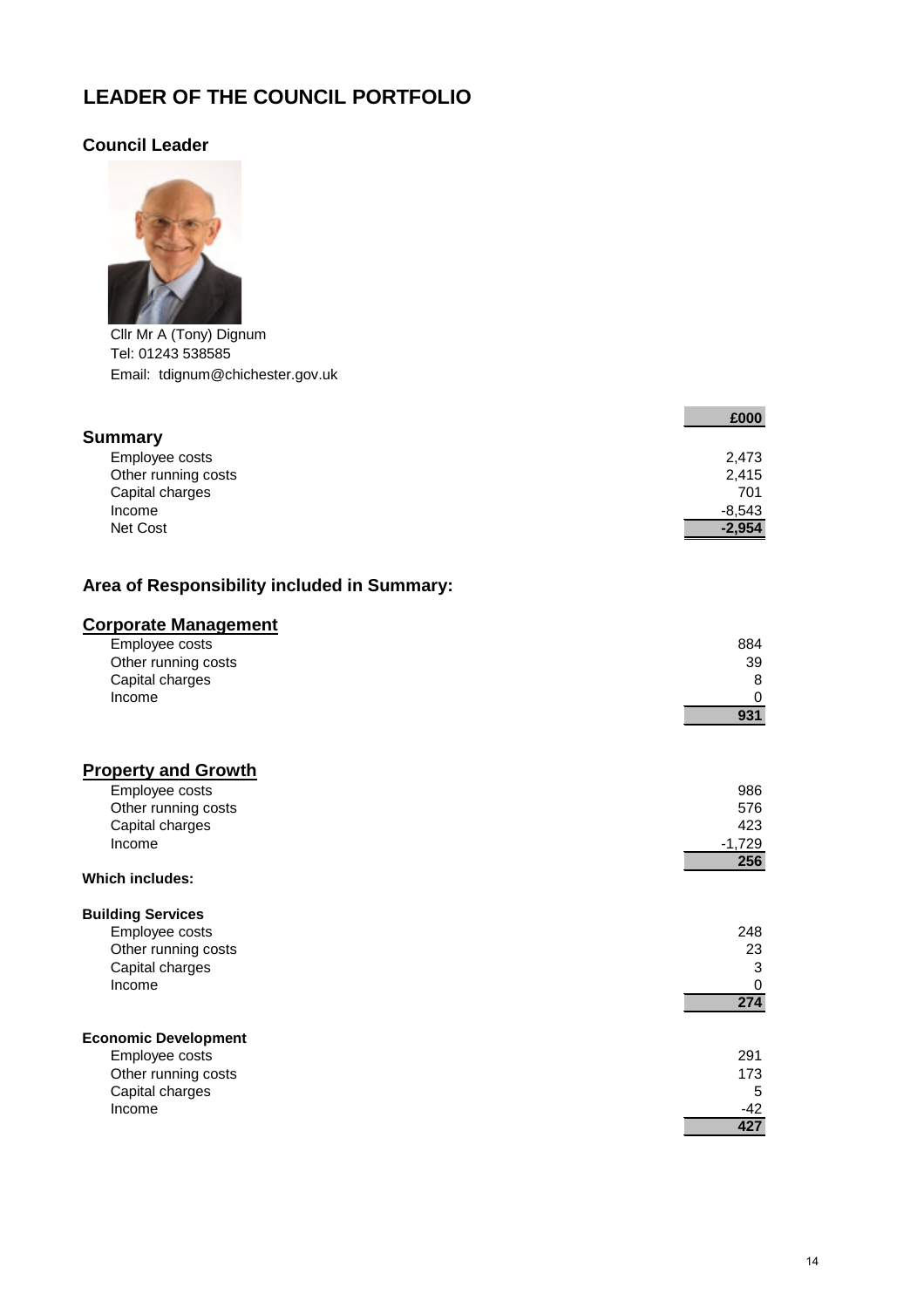## **LEADER OF THE COUNCIL PORTFOLIO**

| <b>Estates Services</b>    |                          |
|----------------------------|--------------------------|
| Employee costs             | 447                      |
| Other running costs        | 380                      |
| Capital charges            | 415                      |
| Income                     | $-1,687$                 |
|                            | $-445$                   |
|                            |                          |
| <b>Place</b>               |                          |
|                            |                          |
| Employee costs             | 603                      |
| Other running costs        | 1,800<br>270             |
| Capital charges<br>Income  |                          |
|                            | $-6,814$<br>$-4,141$     |
|                            |                          |
| <b>Which includes:</b>     |                          |
| <b>Car Parks</b>           |                          |
| Employee costs             | 541                      |
| Other running costs        | 1,409                    |
| Capital charges            | 185                      |
| Income                     | $-6,780$                 |
|                            | $-4,645$                 |
| <b>Footway Lighting</b>    |                          |
| Employee costs             | 0                        |
| Other running costs        | $\overline{\mathcal{A}}$ |
| Capital charges            | $\boldsymbol{0}$         |
| Income                     | $\boldsymbol{0}$         |
|                            | $\overline{\mathbf{4}}$  |
| <b>Public Conveniences</b> |                          |
| Employee costs             | 39                       |
| Other running costs        | 385                      |
| Capital charges            | 85                       |
| Income                     | $-28$                    |
|                            | 481                      |
| <b>Vision</b>              |                          |
| Employee costs             | 23                       |
| Other running costs        | $\overline{2}$           |
| Capital charges            | $\pmb{0}$                |
| Income                     | $-6$                     |
|                            | 19                       |

Full details of Cabinet Member Responsibilities can be found in the Council Website at http://chichester.moderngov.co.uk/mgCommitteeDetails.aspx?ID=135.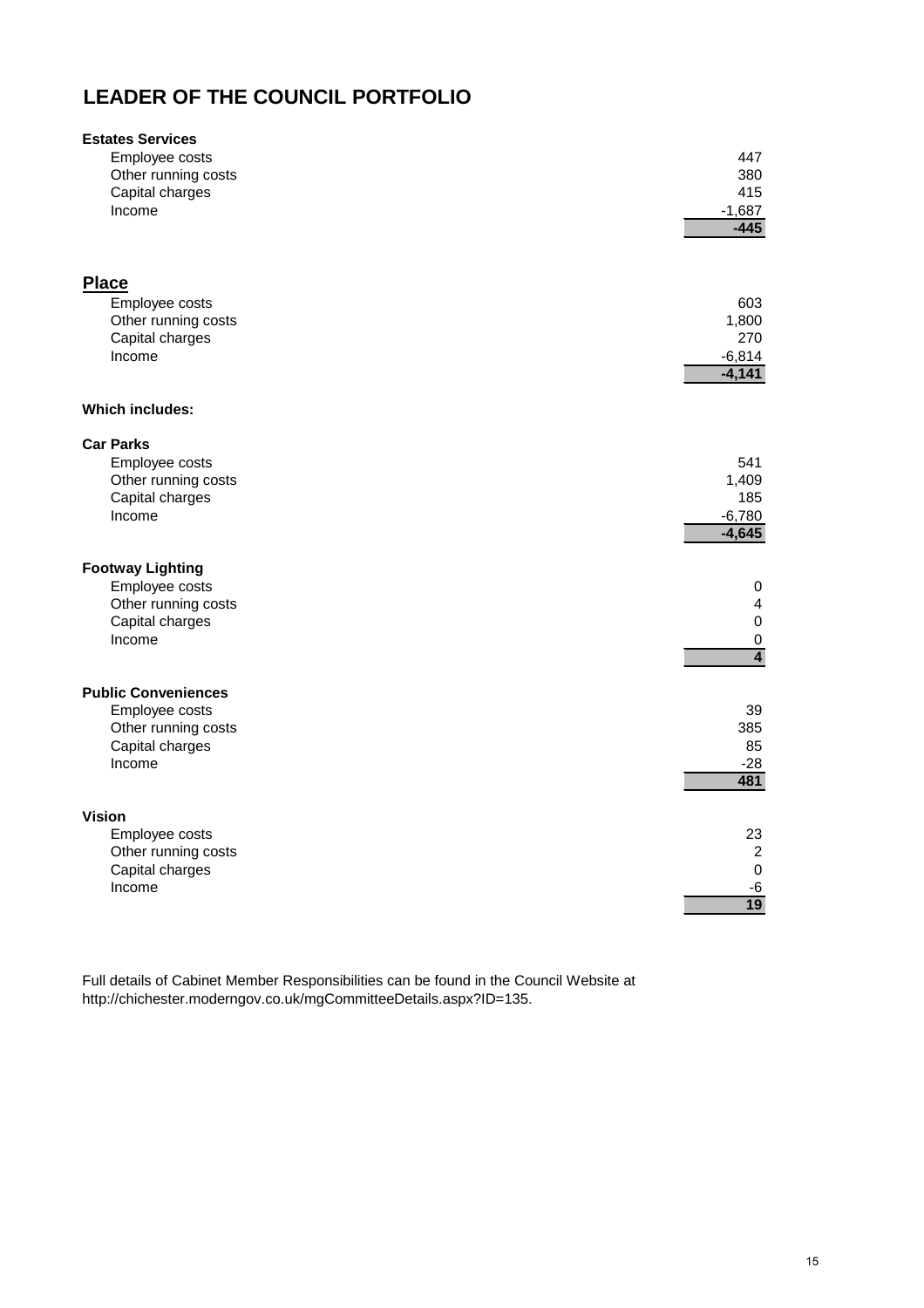## <span id="page-17-0"></span>**COMMUNITY SERVICES PORTFOLIO**

## **Deputy Leader and Cabinet Member for Community Services**



Cllr Mrs Eileen Lintill Tel: 01798 342948 [Email: elintill@chichester.gov.uk](mailto:elintill@chichester.gov.uk)

|                     | £000     |
|---------------------|----------|
| <b>Summary</b>      |          |
| Employee costs      | 2,355    |
| Other running costs | 2,608    |
| Capital charges     | 944      |
| Income              | $-2,498$ |
| Net Cost            | 3,409    |

## **Area of Responsibility included in Summary:**

| <b>Culture</b>                             |                         |
|--------------------------------------------|-------------------------|
| Employee costs                             | 383                     |
| Other running costs                        | 1,028                   |
| Capital charges                            | 884                     |
| Income                                     | $-851$                  |
|                                            | 1,444                   |
| <b>Which includes:</b>                     |                         |
| <b>Arts Development</b>                    |                         |
| Employee costs                             | 0                       |
| Other running costs                        | 50                      |
| Capital charges                            | 4                       |
| Income                                     | $-50$                   |
|                                            | $\overline{\mathbf{4}}$ |
| <b>Leisure and Sports Development</b>      |                         |
| Employee costs                             | 26                      |
| Other running costs                        | 4                       |
| Capital charges                            | $\boldsymbol{9}$        |
| Income                                     | $\mathbf 0$             |
|                                            | 39                      |
|                                            |                         |
| <b>Leisure Centres Contract Management</b> |                         |
| Employee costs                             | 20                      |
| Other running costs                        | 68                      |
| Capital charges                            | 666                     |
| Income                                     | $-503$<br>251           |
|                                            |                         |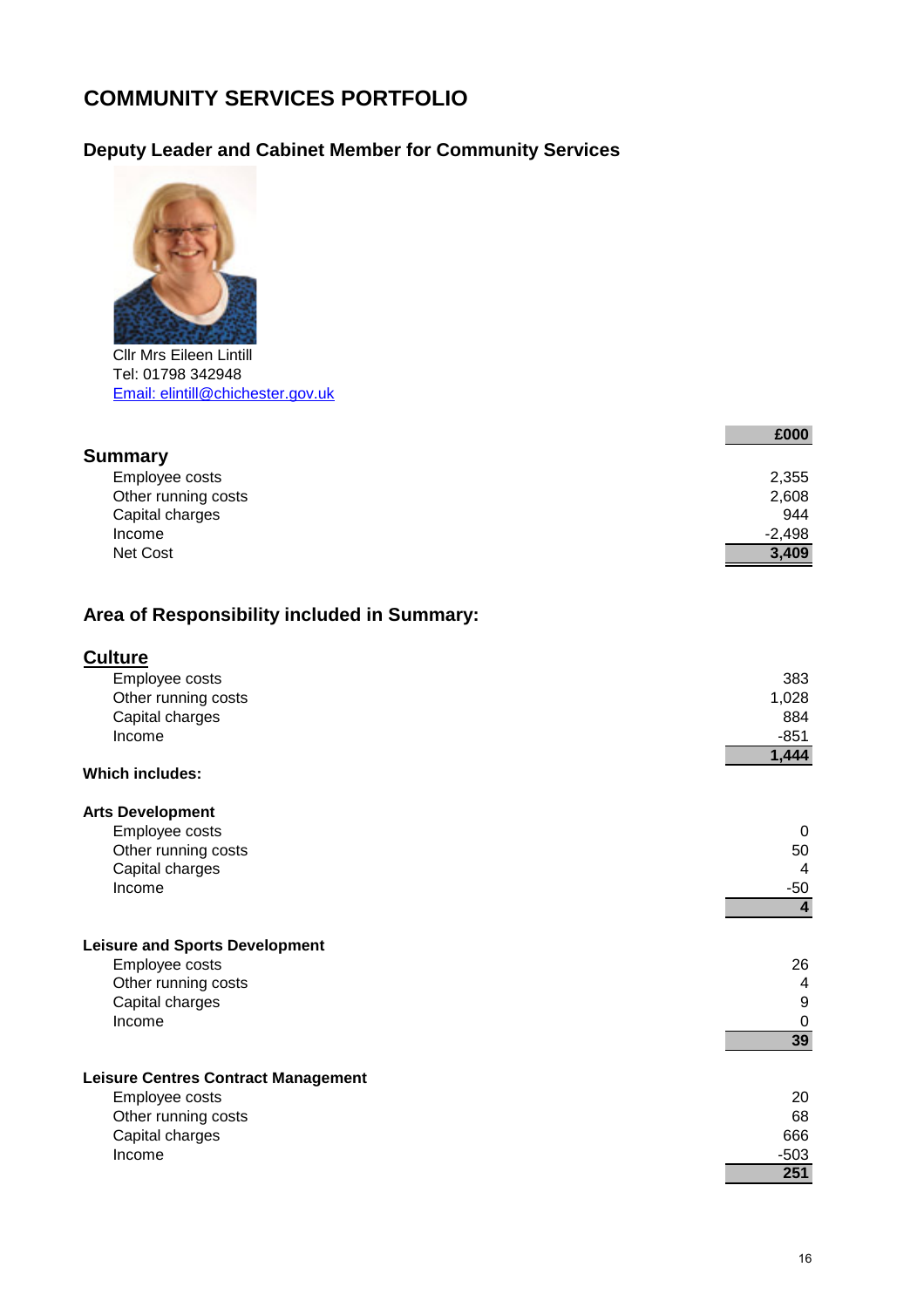## **COMMUNITY SERVICES PORTFOLIO**

#### **Novium Museum and Tourist Information**

| Employee costs<br>Other running costs<br>Capital charges<br>Income | 333<br>525<br>200<br>$-225$<br>833 |
|--------------------------------------------------------------------|------------------------------------|
| <b>Pallant House Gallery and Chichester Festival Theatre</b>       |                                    |
| Employee costs                                                     | 4                                  |
| Other running costs<br>Capital charges                             | 381<br>5                           |
| Income                                                             | $-73$                              |
|                                                                    | 317                                |
| <b>Health Protection &amp; Wellbeing</b>                           |                                    |
| Employee costs                                                     | 669                                |
| Other running costs<br>Capital charges                             | 349<br>11                          |
| Income                                                             | $-297$                             |
|                                                                    | 732                                |
| <b>Which includes:</b>                                             |                                    |
| <b>Commercial and Public Safety</b>                                |                                    |
| Employee costs                                                     | 371                                |
| Other running costs<br>Capital charges                             | 76<br>6                            |
| Income                                                             | -8                                 |
|                                                                    | 445                                |
| <b>Health Development</b>                                          |                                    |
| Employee costs<br>Other running costs                              | 258<br>223                         |
| Capital charges                                                    | 4                                  |
| Income                                                             | $-289$                             |
|                                                                    | 196                                |
| <b>Emergency Planning</b>                                          |                                    |
| Employee costs<br>Other running costs                              | 36<br>36                           |
| Capital charges                                                    | 0                                  |
| Income                                                             | 0                                  |
|                                                                    | $\overline{72}$                    |
| <b>Pest Control</b>                                                |                                    |
| Employee costs<br>Other running costs                              | 4<br>14                            |
| Capital charges                                                    | $\mathbf 1$                        |
| Income                                                             | 0                                  |
|                                                                    | 19                                 |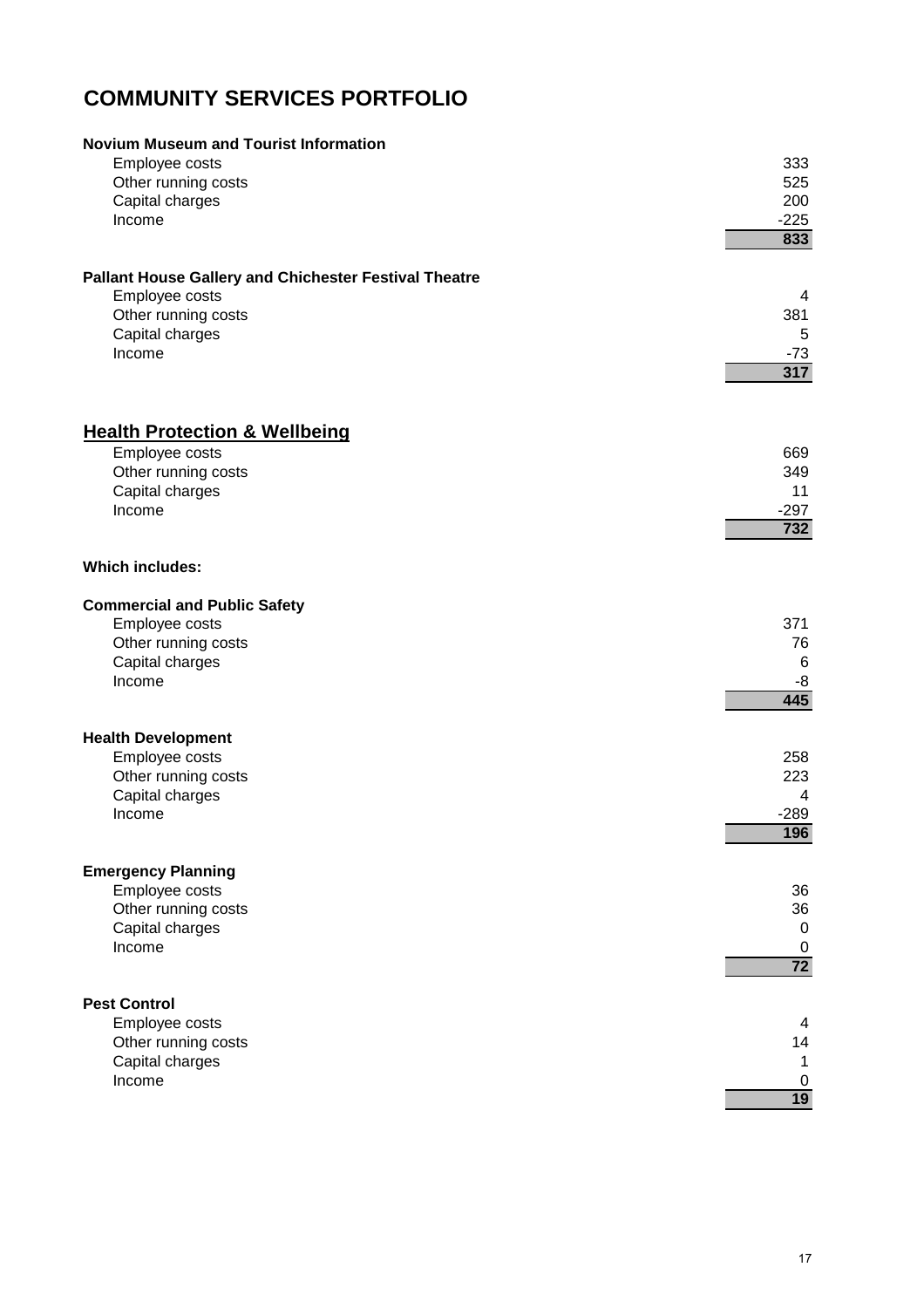## **COMMUNITY SERVICES PORTFOLIO**

| <b>Careline</b>             |                  |
|-----------------------------|------------------|
| Employee costs              | 759              |
| Other running costs         | 273              |
| Capital charges             | 16               |
| Income                      | $-1,000$         |
|                             | 48               |
| <b>Communities</b>          |                  |
| Employee costs              | 544              |
| Other running costs         | 958              |
| Capital charges             | 33               |
| Income                      | $-350$           |
|                             | 1,185            |
| <b>Which includes:</b>      |                  |
| <b>CCTV</b>                 |                  |
| Employee costs              | 0                |
| Other running costs         | 206              |
| Capital charges             | 19               |
| Income                      | $-15$            |
|                             | $\overline{210}$ |
| <b>Community Engagement</b> |                  |
| Employee costs              | 142              |
| Other running costs         | 690              |
| Capital charges             | 6                |
| Income                      | $-172$           |
|                             | 666              |
| <b>Community Safety</b>     |                  |
| Employee costs              | 402              |
| Other running costs         | 62               |
| Capital charges             | 8                |
| Income                      | $-163$           |
|                             | 309              |

Full details of Cabinet Member Responsibilities can be found in the Council Website at http://chichester.moderngov.co.uk/mgCommitteeDetails.aspx?ID=135.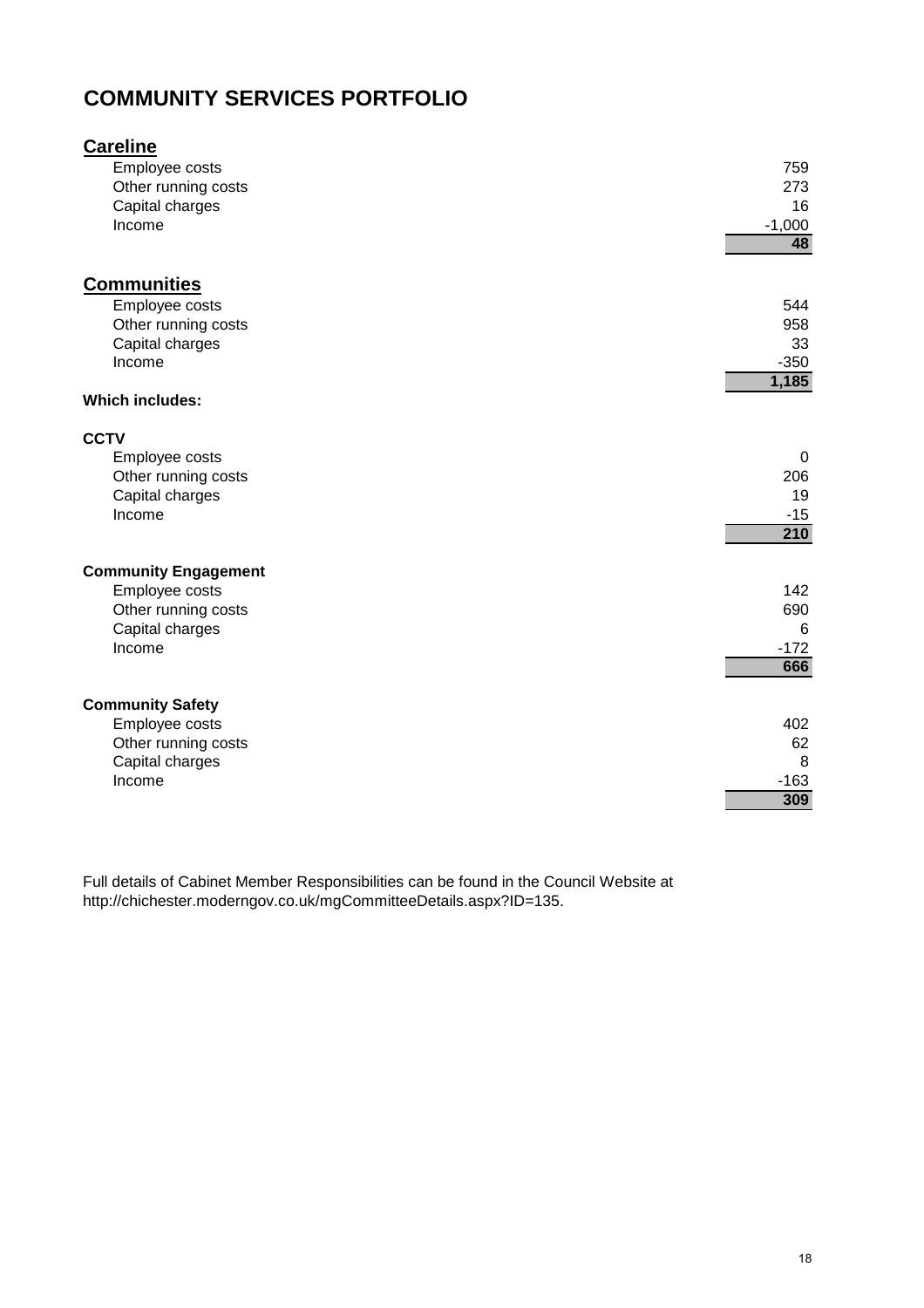## <span id="page-20-0"></span>**CORPORATE SERVICES PORTFOLIO**

### **Cabinet Member for Corporate Services**



Cllr Mr Peter Wilding Tel: 01428 707324 [Email: pwilding@chichester.gov.uk](mailto:phardwick@chichester.gov.uk) 

|                     | £000  |
|---------------------|-------|
| <b>Summary</b>      |       |
| Employee costs      | 3,141 |
| Other running costs | 1,625 |
| Capital charges     | 368   |
| Income              | -17   |
| Net Cost            | 5,117 |

## **Area of Responsibility included in Summary:**

## **Financial Services**

| Employee costs      | 906   |
|---------------------|-------|
| Other running costs | 322   |
| Capital charges     | 14    |
| Income              | -3    |
|                     | 1,239 |

#### **Which includes:**

| <b>Accountancy Services</b>         |      |
|-------------------------------------|------|
| Employee costs                      | 629  |
| Other running costs                 | 70   |
| Capital charges                     | 10   |
| Income                              | -1   |
|                                     | 708  |
| <b>Audit Services</b>               |      |
| Employee costs                      | 181  |
| Other running costs                 | 18   |
| Capital charges                     | 3    |
| Income                              | 0    |
|                                     | 202  |
|                                     |      |
| <b>Strategic Financial Services</b> |      |
| Employee costs                      | 0    |
| Other running costs                 | 225  |
| Capital charges                     | 0    |
| Income                              | $-2$ |
|                                     | 223  |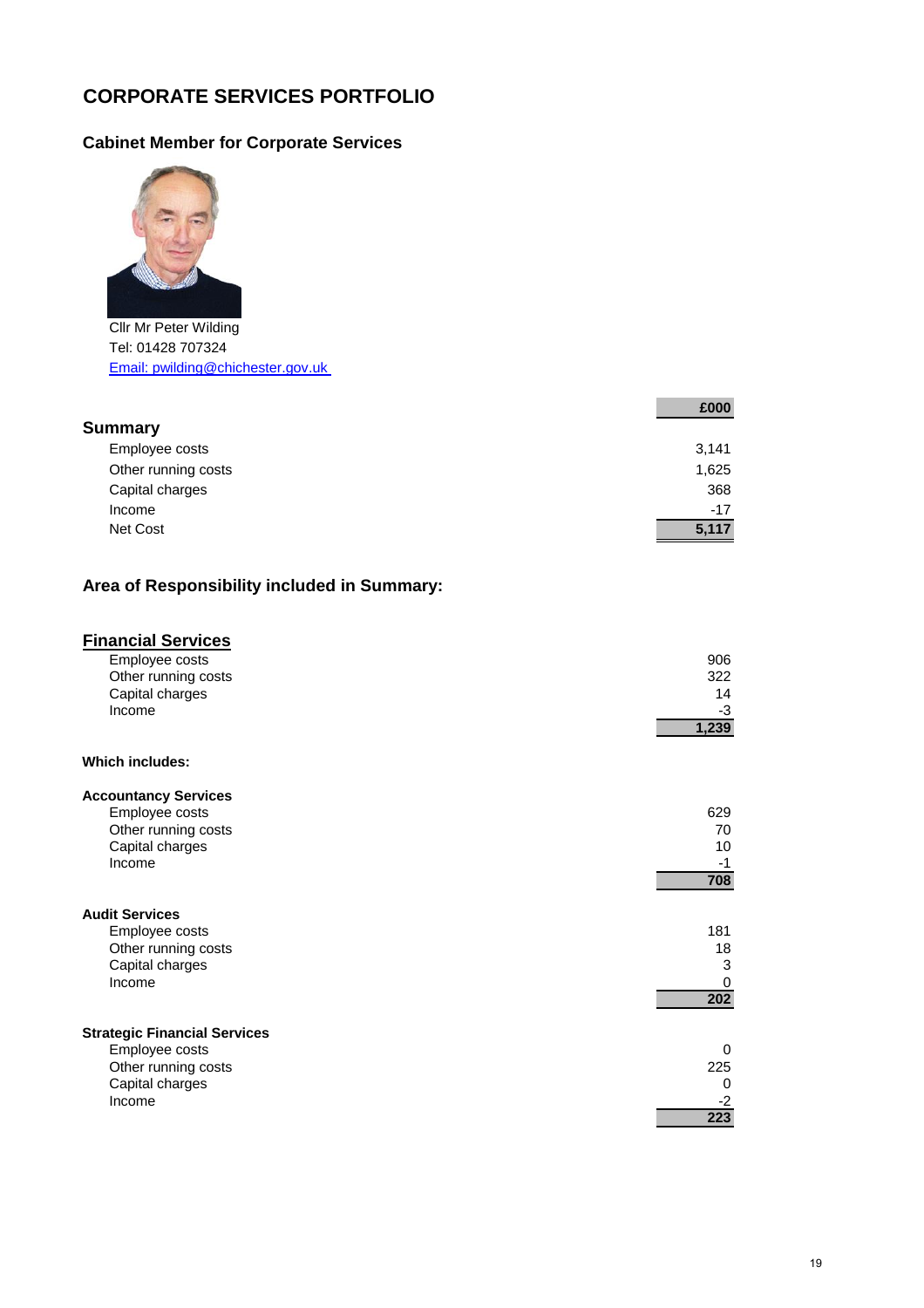## **CORPORATE SERVICES PORTFOLIO**

| <b>Health and Safety</b><br>Employee costs<br>Other running costs<br>Capital charges<br>Income             | 96<br>9<br>1<br>$\mathbf 0$<br>106  |
|------------------------------------------------------------------------------------------------------------|-------------------------------------|
| <b>Legal and Democratic Services</b><br>Employee costs<br>Other running costs<br>Capital charges<br>Income | 650<br>524<br>21<br>-5<br>1,190     |
| <b>Which includes:</b>                                                                                     |                                     |
| <b>Legal Services</b><br>Employee costs<br>Other running costs<br>Capital charges<br>Income                | 288<br>437<br>16<br>-5<br>736       |
| <b>Democratic Representation</b>                                                                           |                                     |
| Employee costs<br>Other running costs<br>Capital charges<br>Income                                         | 319<br>83<br>4<br>0<br>406          |
| <b>Procurement</b>                                                                                         |                                     |
| Employee costs<br>Other running costs<br>Capital charges<br>Income                                         | 43<br>4<br>1<br>$\mathbf 0$<br>48   |
| <b>Business Support</b>                                                                                    |                                     |
| Employee costs<br>Other running costs<br>Capital charges<br>Income                                         | 1,585<br>779<br>333<br>-9<br>2,688  |
| <b>Which includes:</b>                                                                                     |                                     |
| <b>Elections</b>                                                                                           |                                     |
| Employee costs<br>Other running costs<br>Capital charges<br>Income                                         | 173<br>106<br>5<br>$\pmb{0}$<br>284 |
| <b>ICT</b>                                                                                                 |                                     |
| Employee costs<br>Other running costs<br>Capital charges<br>Income                                         | 854<br>58<br>13<br>$-3$<br>922      |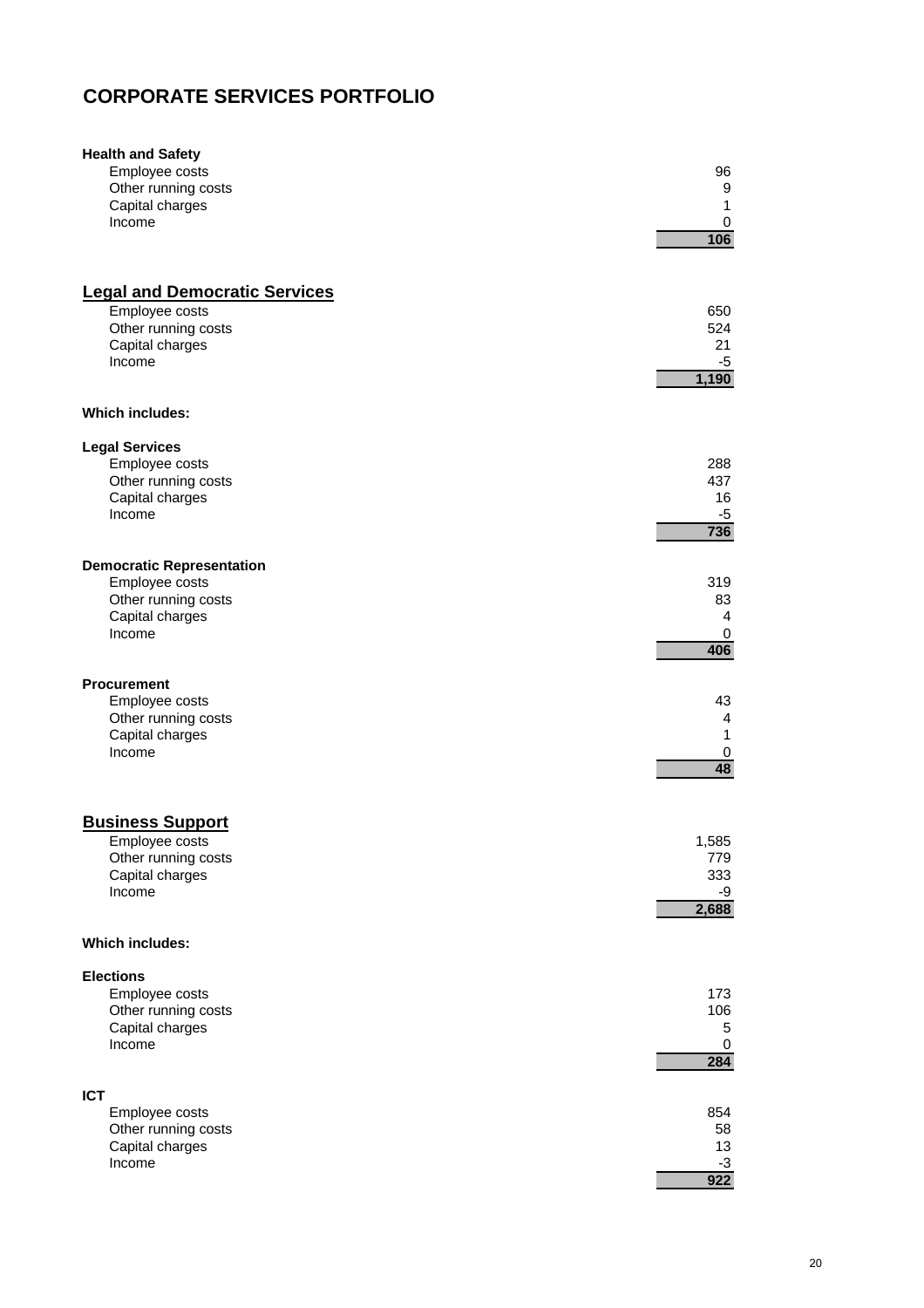## **CORPORATE SERVICES PORTFOLIO**

#### **Corporate Improvement and Facilities**

| Employee costs                     | 316   |
|------------------------------------|-------|
| Other running costs                | 582   |
| Capital charges                    | 311   |
| Income                             | -6    |
|                                    | 1,203 |
| <b>Human Resources and Payroll</b> |       |
| Employee costs                     | 242   |
| Other running costs                | 33    |
| Capital charges                    | 4     |
| Income                             | 0     |
|                                    | 279   |

Full details of Cabinet Member Responsibilities can be found in the Council Website at http://chichester.moderngov.co.uk/mgCommitteeDetails.aspx?ID=135.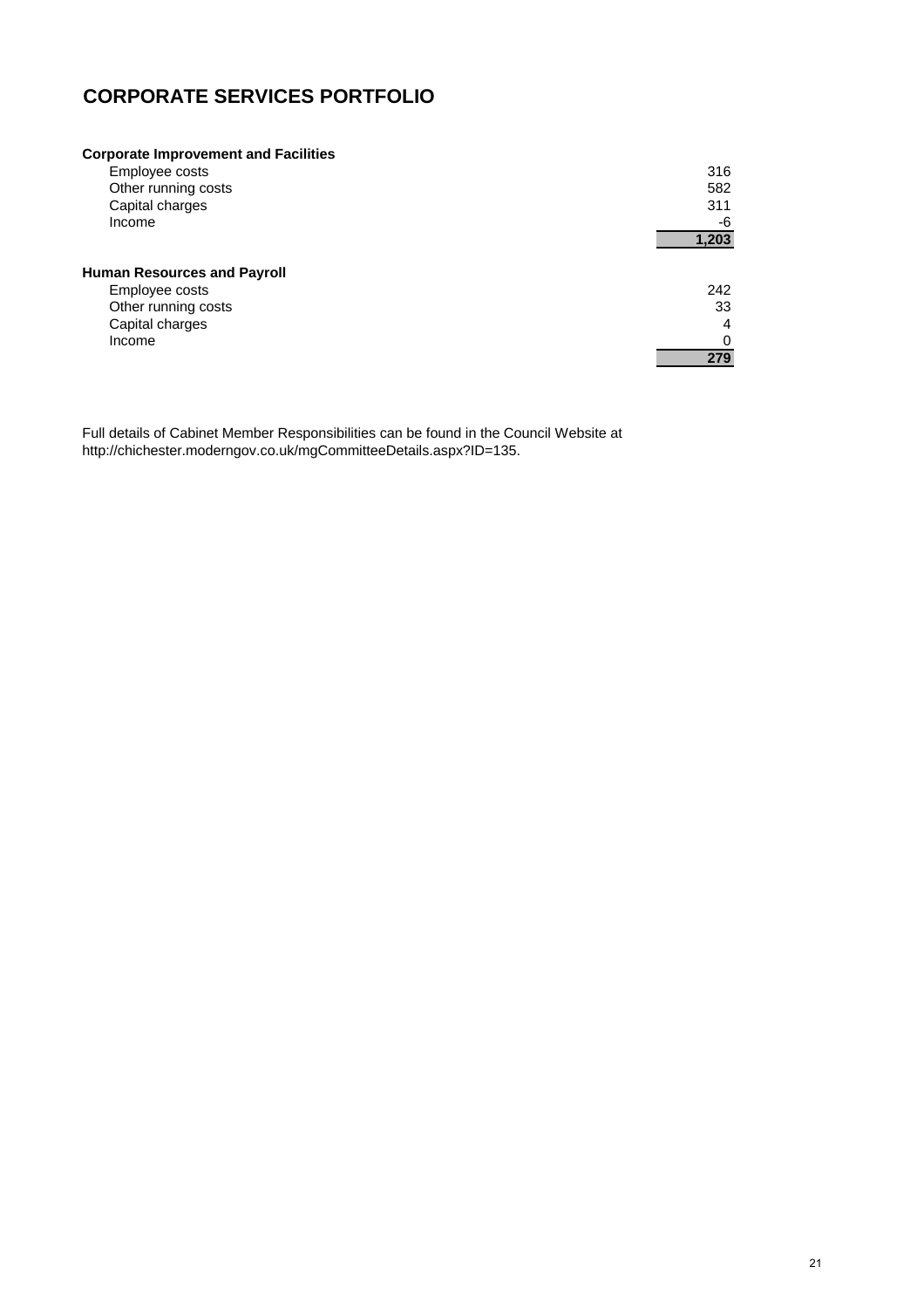## <span id="page-23-0"></span>**PLANNING SERVICES PORTFOLIO**

## **Cabinet Member for Planning Services**



Cllr Mrs Susan Taylor Tel: 01243 514034 [Email: sttaylor@chichester.gov.uk](mailto:sttaylor@chichester.gov.uk) 

|                     | £000     |
|---------------------|----------|
| Summary             |          |
| Employee costs      | 2,622    |
| Other running costs | 1,016    |
| Capital charges     | 35       |
| Income              | $-2,042$ |
| Net Cost            | 1,631    |

### **Area of Responsibility included in Summary:**

|  | <b>Development Management</b> |  |
|--|-------------------------------|--|
|  |                               |  |

| Employee costs      | 1,939    |
|---------------------|----------|
| Other running costs | 392      |
| Capital charges     | 29       |
| Income              | $-1,965$ |
|                     | 395      |

#### **Which includes:**

| <b>Planning Enforcement</b>   |        |
|-------------------------------|--------|
| Employee costs                | 200    |
| Other running costs           | 61     |
| Capital charges               | 5      |
| Income                        | $-4$   |
|                               | 262    |
| <b>Development Management</b> |        |
| Employee costs                | 1,739  |
| Other running costs           | 331    |
| Capital charges               | 24     |
| Income                        | -1,961 |

**133**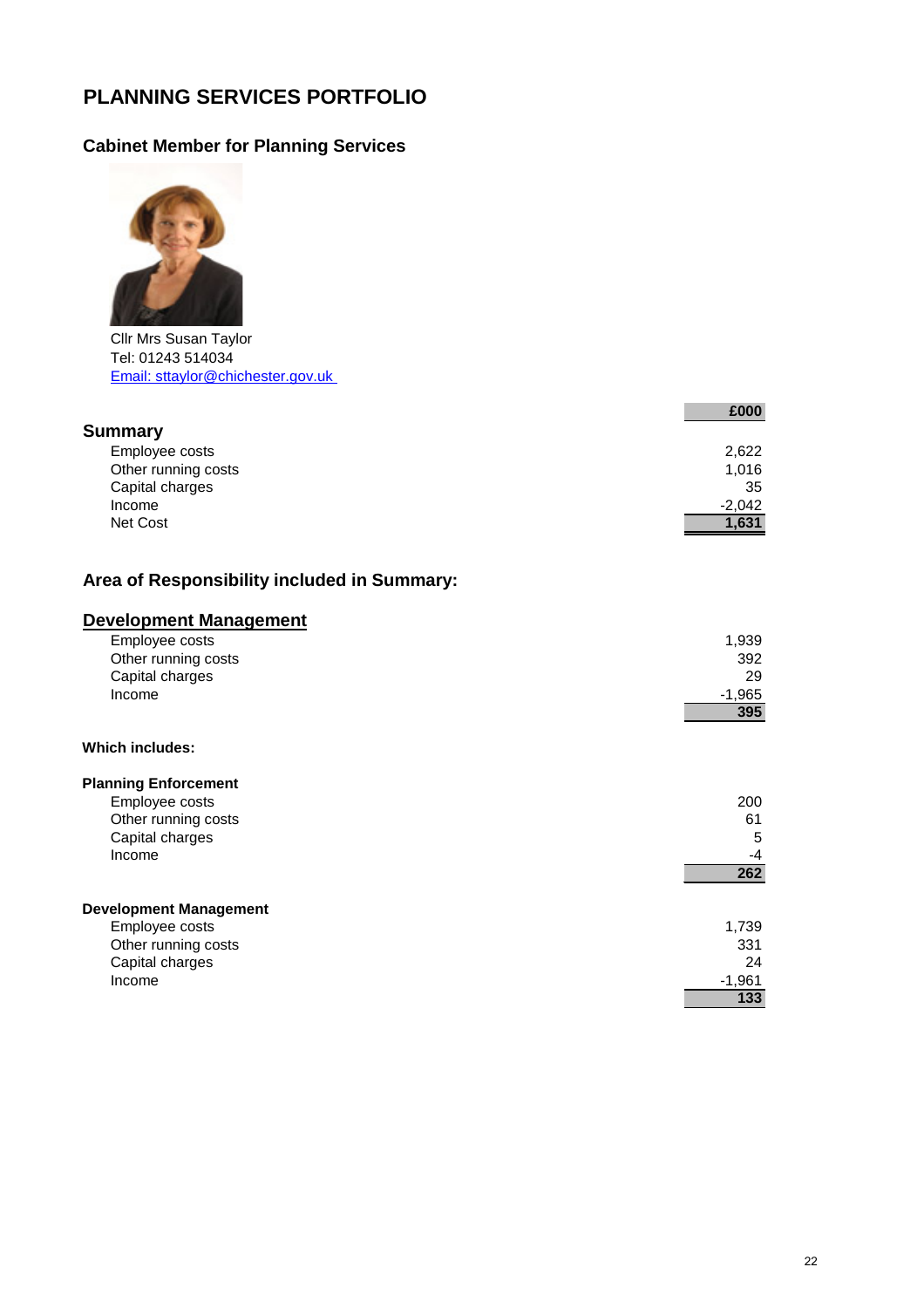## **PLANNING SERVICES PORTFOLIO**

| <b>Planning Policy</b>         |       |
|--------------------------------|-------|
| Employee costs                 | 683   |
| Other running costs            | 624   |
| Capital charges                | 6     |
| Income                         | -77   |
|                                | 1,236 |
| <b>Which includes:</b>         |       |
| <b>Conservation and Design</b> |       |
| Employee costs                 | 54    |
| Other running costs            | 40    |
| Capital charges                |       |
| Income                         | -8    |
|                                | 87    |
| <b>Planning Policy</b>         |       |
| Employee costs                 | 629   |
| Other running costs            | 584   |
| Capital charges                | 5     |
| Income                         | -69   |
|                                | 1,149 |

Full details of Cabinet Member Responsibilities can be found in the Council Website at http://chichester.moderngov.co.uk/mgCommitteeDetails.aspx?ID=135.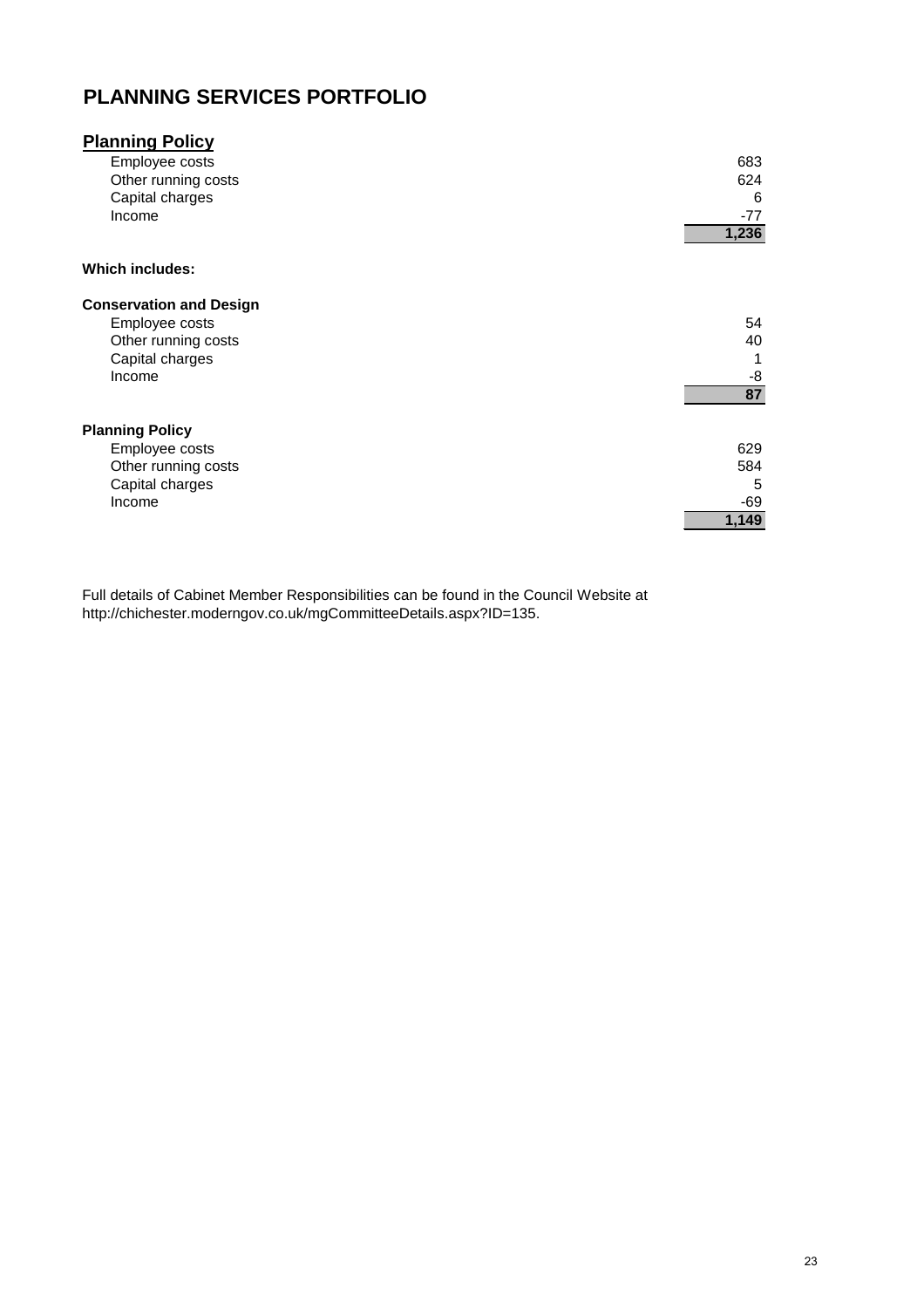## <span id="page-25-0"></span>**HOUSING SERVICES PORTFOLIO**

## **Cabinet Member for Housing Services**



Cllr Mrs Jane Kilby Tel: 01243 773494 Email: jkilby@chichester.gov.uk

|                                             | £000     |
|---------------------------------------------|----------|
| <b>Summary</b>                              |          |
| Employee costs                              | 993      |
| Other running costs                         | 2,180    |
| Capital charges                             | 40       |
| Income                                      | $-1,393$ |
| Net Cost                                    | 1,820    |
| Area of Responsibility included in Summary: |          |
| <b>Housing</b>                              |          |
| Employee costs                              | 993      |
| Other running costs                         | 2,180    |
| Capital charges                             | 40       |
| Income                                      | $-1,393$ |
|                                             | 1,820    |
| <b>Which includes:</b>                      |          |
| <b>Housing Options</b>                      |          |
| Employee costs                              | 406      |
| Other running costs                         | 349      |
| Capital charges                             | 34       |
| Income                                      | $-523$   |
|                                             | 266      |
| <b>Housing Investments</b>                  |          |
| Employee costs                              | 389      |
| Other running costs                         | 1,831    |
| Capital charges                             | 6        |

| <b>Homlessness Prevention</b> |     |
|-------------------------------|-----|
| Employee costs                | 198 |
| Other running costs           | 0   |
| Capital charges               | 0   |
| Income                        | 0   |
|                               | 198 |

Income -870

Full details of Cabinet Member Responsibilities can be found in the Council Website at http://chichester.moderngov.co.uk/mgCommitteeDetails.aspx?ID=135.

**1,356**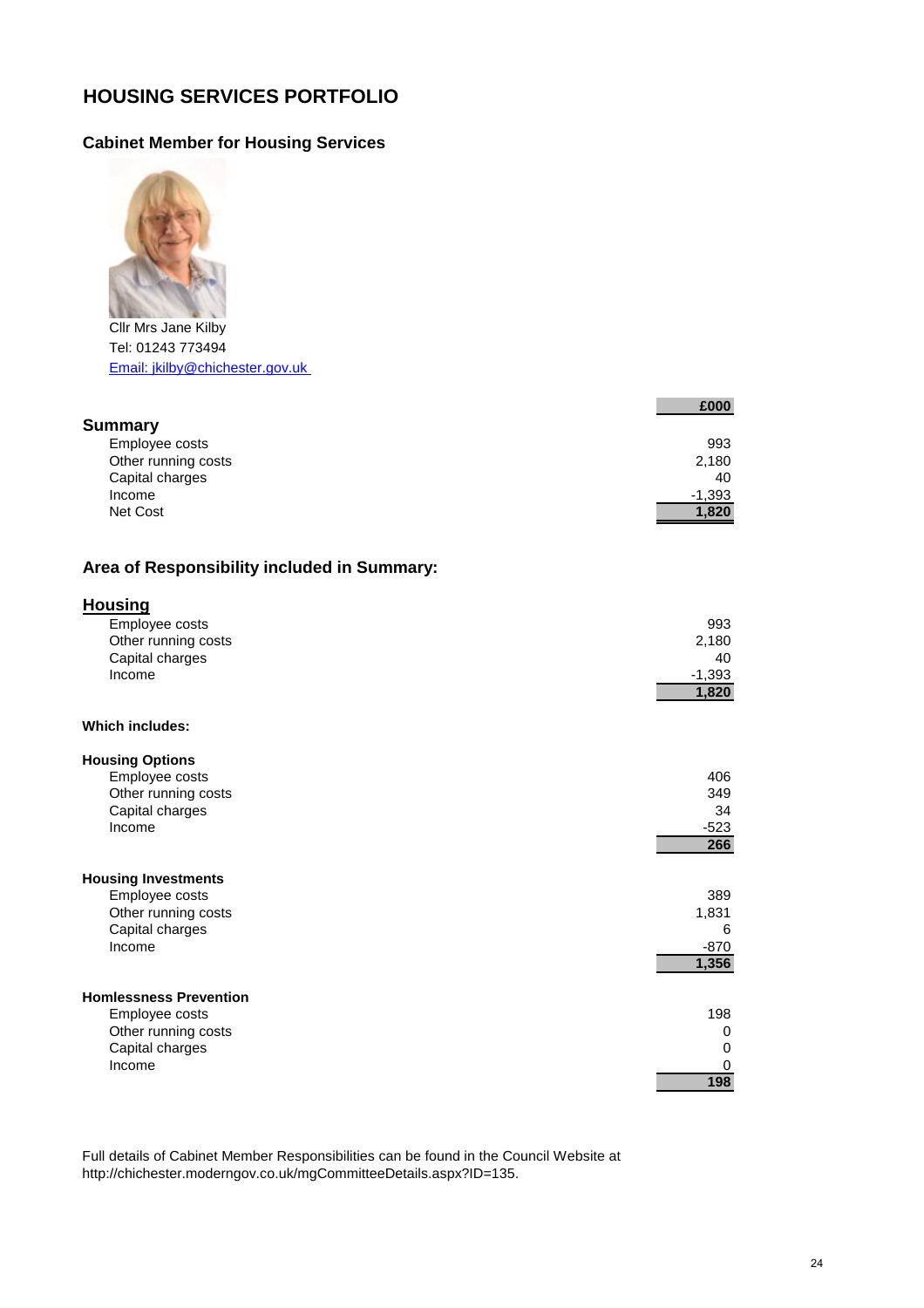## <span id="page-26-0"></span>**ENVIRONMENT SERVICES PORTFOLIO**

#### **Cabinet Member for Environment Services**



Cllr Mr John Connor Tel: 01243 604243 Email: jconnor@chichester.gov.uk

|                     | £000     |
|---------------------|----------|
| Summary             |          |
| Employee costs      | 1,723    |
| Other running costs | 849      |
| Capital charges     | 240      |
| Income              | $-1,261$ |
| Net Cost            | 1,551    |

#### **Area of Responsibility included in Summary:**

| <b>Environmental Protection</b>             |        |
|---------------------------------------------|--------|
| Employee costs                              | 1,137  |
| Other running costs                         | 674    |
| Capital charges                             | 229    |
| Income                                      | $-831$ |
|                                             | 1,209  |
| <b>Which includes:</b>                      |        |
| <b>Building Control</b>                     |        |
| Employee costs                              | 410    |
| Other running costs                         | 58     |
| Capital charges                             | 6      |
| Income                                      | $-416$ |
|                                             | 58     |
| <b>Coastal Management and Land Drainage</b> |        |
| Employee costs                              | 103    |
| Other running costs                         | 310    |
| Capital charges                             | 204    |
| Income                                      | $-237$ |
|                                             | 380    |
| <b>Environmental Protection</b>             |        |
| Employee costs                              | 414    |
| Other running costs                         | 126    |
| Capital charges                             | 10     |
| Income                                      | $-46$  |
|                                             | 504    |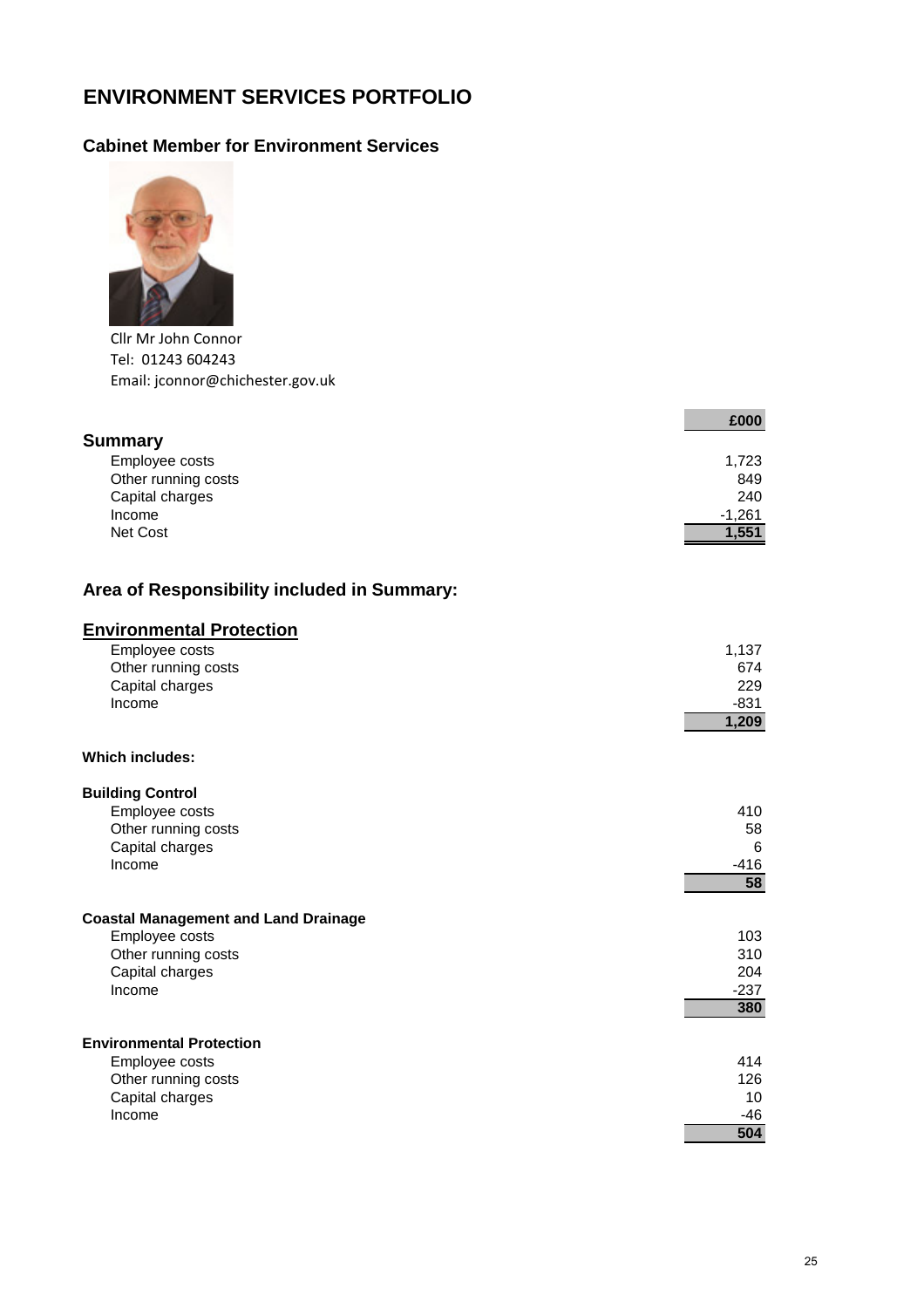## **ENVIRONMENT SERVICES PORTFOLIO**

| <b>Environmental Strategy</b><br>Employee costs<br>Other running costs<br>Capital charges<br>Income<br><b>Foreshores</b> | 141<br>123<br>$\overline{2}$<br>$-108$<br>158 |
|--------------------------------------------------------------------------------------------------------------------------|-----------------------------------------------|
| Employee costs<br>Other running costs<br>Capital charges<br>Income                                                       | 69<br>57<br>$\overline{7}$<br>$-24$<br>109    |
| <b>Promotion &amp; Events</b>                                                                                            | 586                                           |
| Employee costs                                                                                                           | 175                                           |
| Other running costs                                                                                                      | 11                                            |
| Capital charges                                                                                                          | $-430$                                        |
| Income                                                                                                                   | $\frac{1}{342}$                               |
| <b>Which includes:</b>                                                                                                   |                                               |
| <b>Consultation and Corporate Information</b>                                                                            | 90                                            |
| Employee costs                                                                                                           | 16                                            |
| Other running costs                                                                                                      | $\overline{2}$                                |
| Capital charges                                                                                                          | $\mathbf 0$                                   |
| Income                                                                                                                   | 108                                           |
| Licensing                                                                                                                | 250                                           |
| Employee costs                                                                                                           | 39                                            |
| Other running costs                                                                                                      | $\overline{5}$                                |
| Capital charges                                                                                                          | $-353$                                        |
| Income                                                                                                                   | $-59$                                         |
| <b>Market and Farmers Market</b>                                                                                         | 19                                            |
| Employee costs                                                                                                           | 29                                            |
| Other running costs                                                                                                      | $\mathbf{1}$                                  |
| Capital charges                                                                                                          | $-51$                                         |
| Income                                                                                                                   | $-2$                                          |
| <b>Public Relations</b>                                                                                                  | 227                                           |
| Employee costs                                                                                                           | 91                                            |
| Other running costs                                                                                                      | 3                                             |
| Capital charges                                                                                                          | $-26$                                         |
| Income                                                                                                                   | 295                                           |

Full details of Cabinet Member Responsibilities can be found in the Council Website at http://chichester.moderngov.co.uk/mgCommitteeDetails.aspx?ID=135.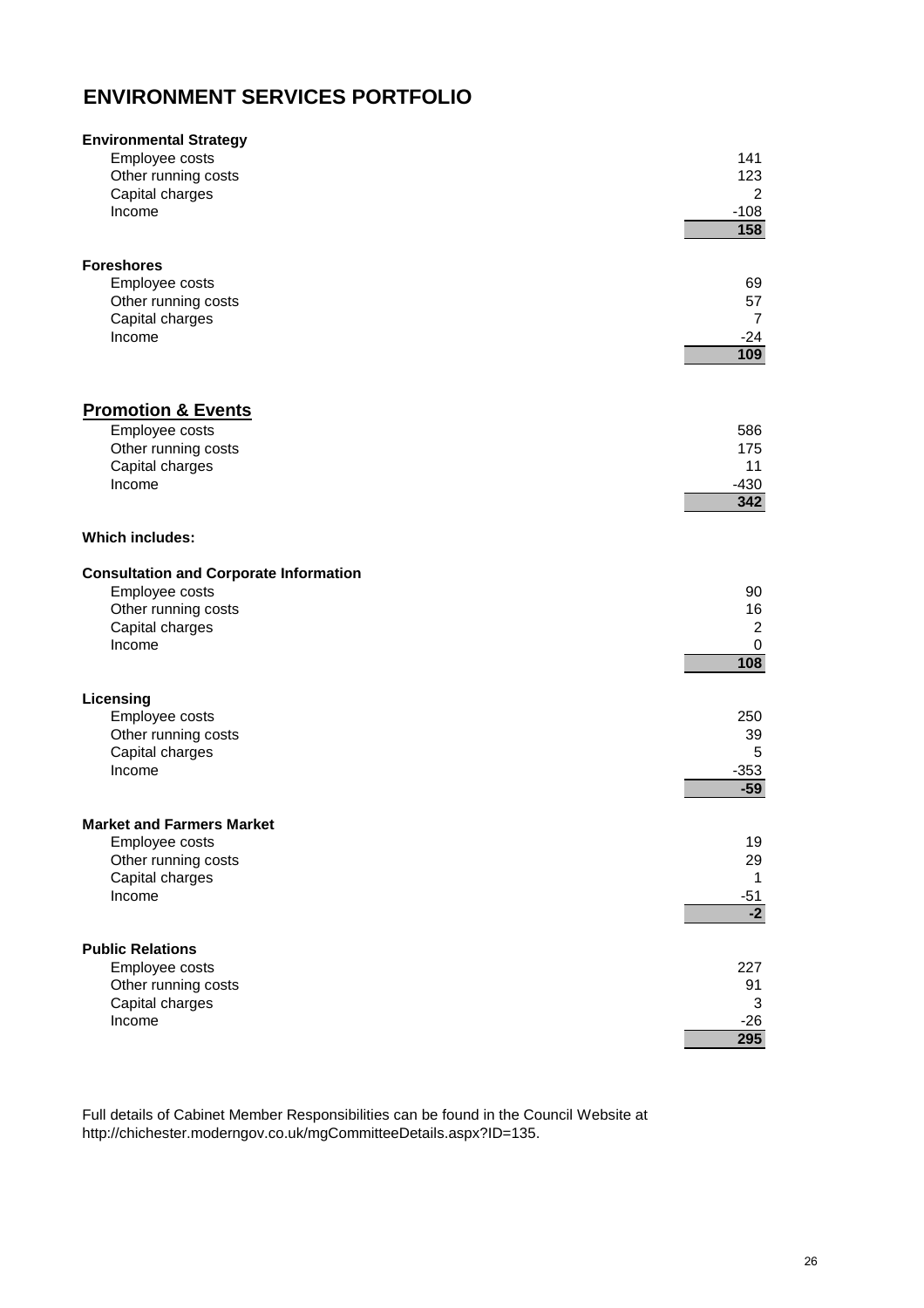## <span id="page-28-0"></span>**RESIDENTS' SERVICES PORTFOLIO**

#### **Cabinet Member for Residents' Services**



Cllr Mr Roger Barrow Tel: 01243 601100 [Email: rbarrow@chichester.gov.uk](mailto:rbarrow@chichester.gov.uk)

|                     | £000      |
|---------------------|-----------|
| <b>Summary</b>      |           |
| Employee costs      | 5,478     |
| Other running costs | 34,117    |
| Capital charges     | 625       |
| Income              | $-35,759$ |
| Net Cost            | 4,461     |

#### **Area of Responsibility included in Summary:**

## **Chichester Contract Services**

| Employee costs               | 3,636    |
|------------------------------|----------|
| Other running costs          | 3,019    |
| Capital charges              | 579      |
| Income                       | $-3,768$ |
|                              | 3,466    |
| Which includes:              |          |
| <b>Cemeteries</b>            |          |
| Employee costs               | 61       |
| Other running costs          | 110      |
| Capital charges              | 15       |
| Income                       | -86      |
|                              | 100      |
| <b>Grounds Maintenance</b>   |          |
| Employee costs               | 319      |
| Other running costs          | 217      |
| Capital charges              | 21       |
| Income                       | 2        |
|                              | 559      |
|                              |          |
| <b>Parks and open Spaces</b> |          |
| Employee costs               | 43       |
| Other running costs          | 298      |
| Capital charges              | 60       |
| Income                       | $-302$   |
|                              | 99       |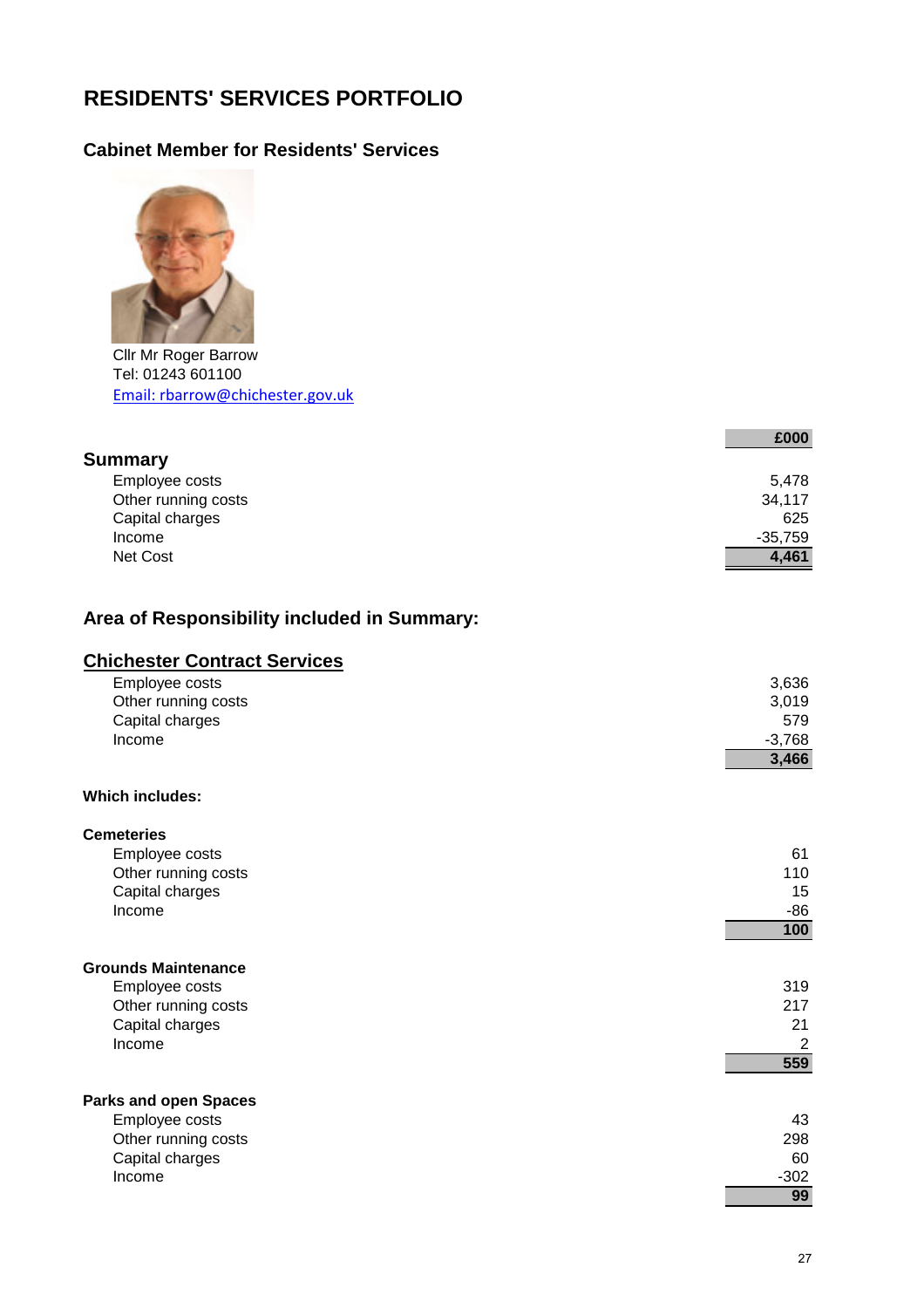## **RESIDENTS' SERVICES PORTFOLIO**

| <b>Street Naming and Numbering</b>             |                 |
|------------------------------------------------|-----------------|
| Employee costs                                 | 33              |
| Other running costs                            | 12              |
| Capital charges                                | $\mathbf 0$     |
| Income                                         | $\frac{-2}{43}$ |
|                                                |                 |
| <b>Waste, Cleansing and Recycling Services</b> |                 |
| Employee costs                                 | 3,180           |
| Other running costs                            | 2,382           |
| Capital charges                                | 483             |
| Income                                         | $-3,380$        |
|                                                | 2,665           |
|                                                |                 |
| <b>Revenues and Benefits</b>                   |                 |
| Employee costs                                 | 1,343           |
| Other running costs                            | 30,935          |
| Capital charges                                | 34              |
| Income                                         | $-31,760$       |
|                                                | 552             |
| <b>Which includes:</b>                         |                 |
| <b>Revenues Services</b>                       |                 |
| Employee costs                                 | 820             |
| Other running costs                            | 301             |
| Capital charges                                | 16              |
| Income                                         | $-545$          |
|                                                | 592             |
| <b>Housing Benefits</b>                        |                 |
| Employee costs                                 | 523             |
| Other running costs                            | 30,634          |
| Capital charges                                | 18              |
| Income                                         | $-31,215$       |
|                                                | -40             |
|                                                |                 |
| <b>Customer Services &amp; Land Charges</b>    |                 |
| Employee costs                                 | 499             |
| Other running costs                            | 163             |
| Capital charges                                | 12              |
| Income                                         | $-231$          |
|                                                | 443             |
| <b>Which includes:</b>                         |                 |
| <b>Customer Services</b>                       |                 |
| Employee costs                                 | 423             |
| Other running costs                            | 118             |
| Capital charges                                | 10              |
| Income                                         | $-2$            |
|                                                | 549             |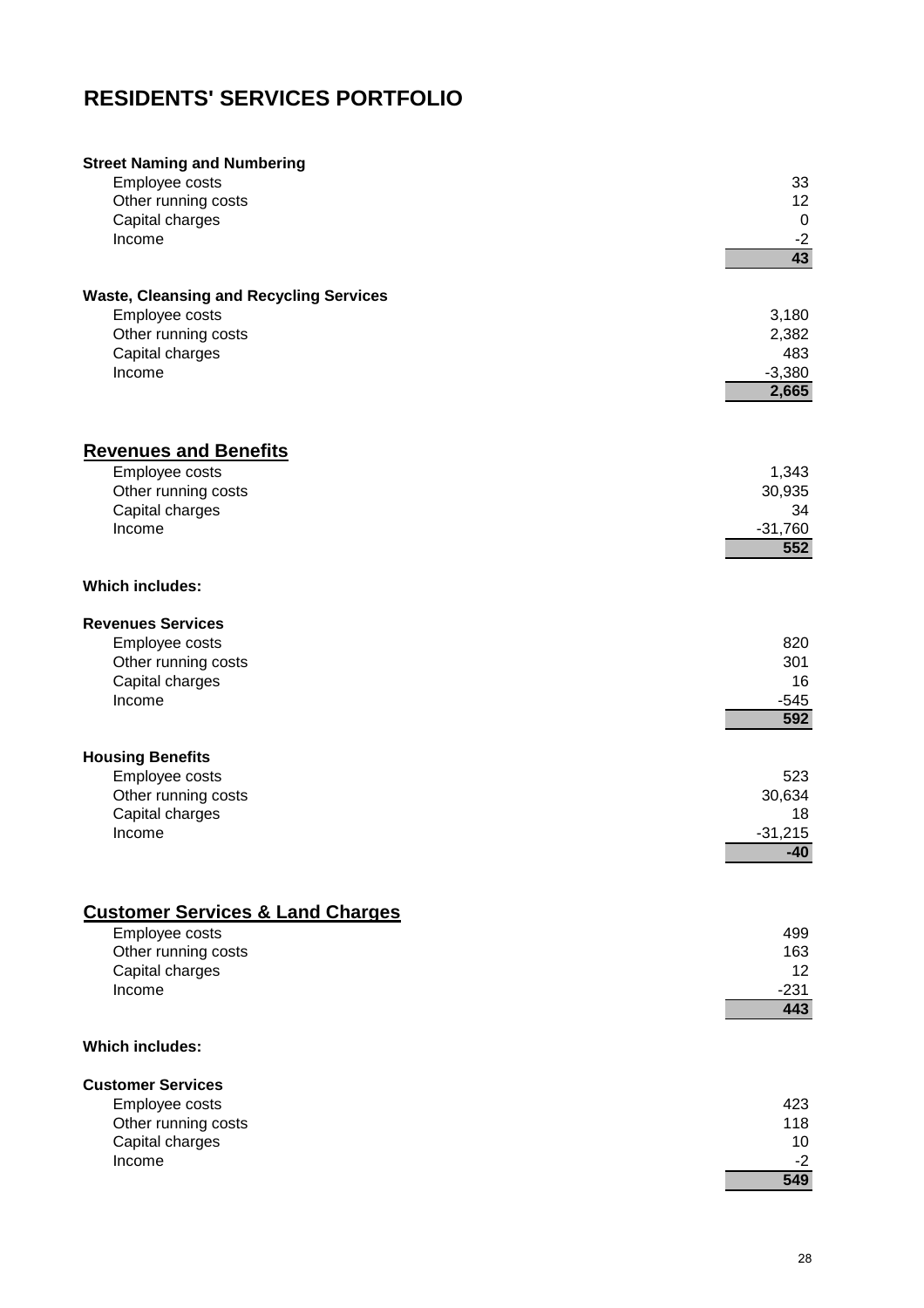## **RESIDENTS' SERVICES PORTFOLIO**

#### **Land Charges**

Employee costs 76 Other running costs Capital charges<br>Income Income -229

| , J  |
|------|
| 45   |
| 2    |
| -229 |
| -106 |

Full details of Cabinet Member Responsibilities can be found in the Council Website at http://chichester.moderngov.co.uk/mgCommitteeDetails.aspx?ID=135.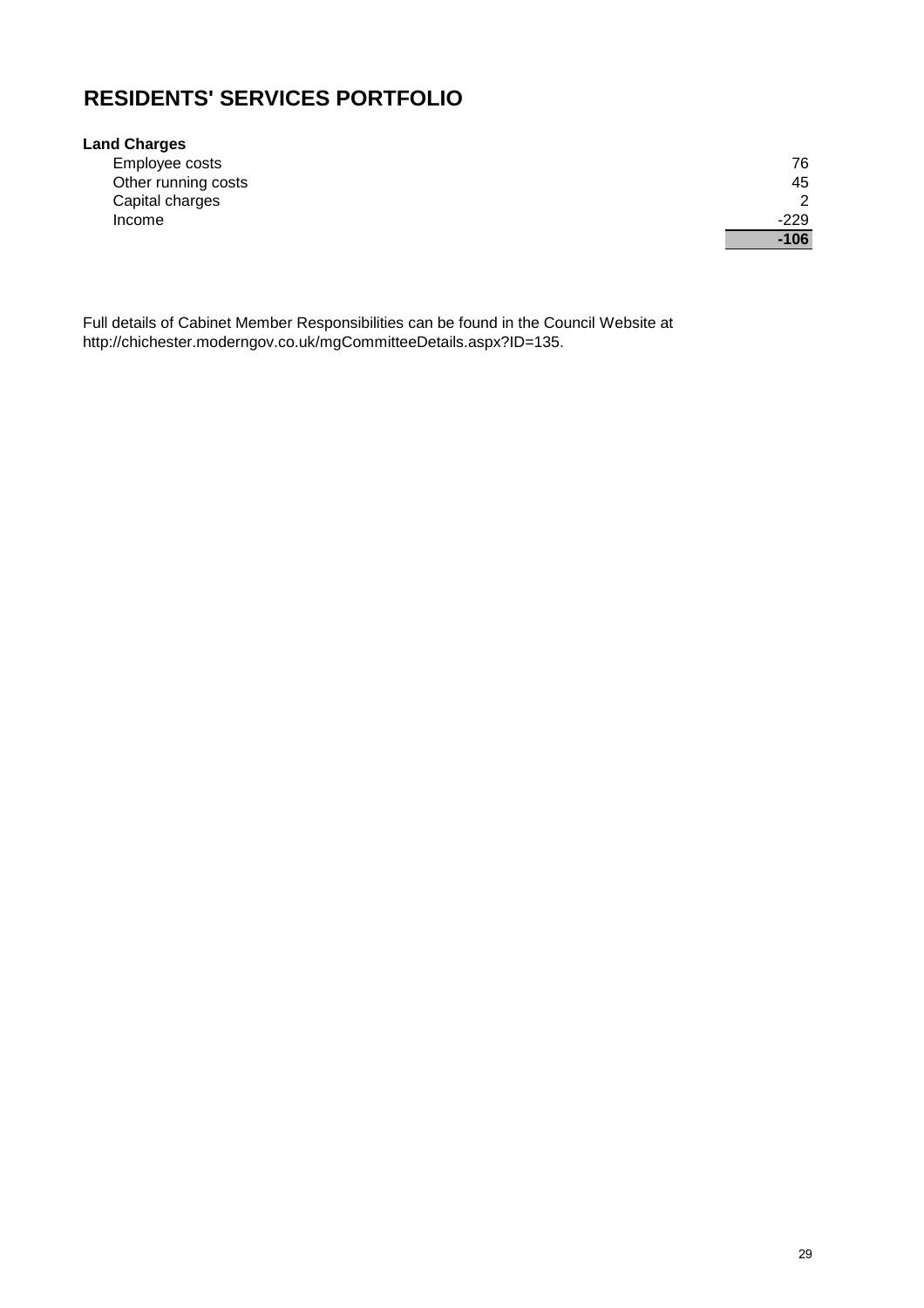<span id="page-31-0"></span>

## **Capital and Projects Programme 2018-19**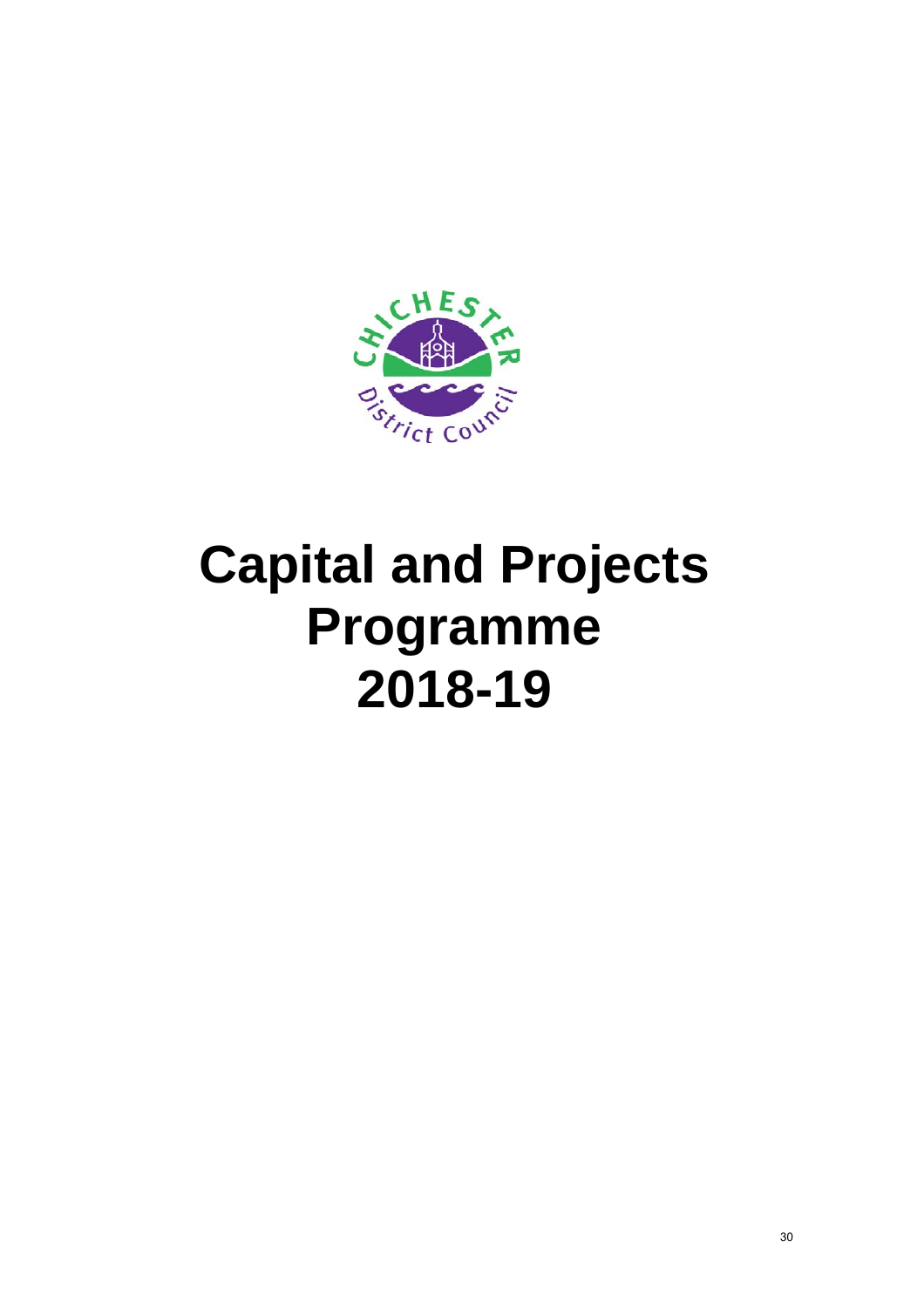#### **Capital and Projects Programme 2018-19 to 2022-23**

| <b>Capital Financing Summary</b>                 | 2017/18    | 2018/19   | 2019/20        | 2020/21   | 2021/22   | 2022/23        |
|--------------------------------------------------|------------|-----------|----------------|-----------|-----------|----------------|
|                                                  | £          |           | f              | f         | £         | £              |
| <b>Capital Receipts</b>                          |            |           |                |           |           |                |
| Capital Receipts Reserve                         | 634,200    | 82,100    | 1,478,800      | 945,100   | 725,000   | 175,000        |
| <b>Revenue Financing</b>                         |            |           |                |           |           |                |
| Capital Projects Fund / General Revenue Reserves | 8,098,700  | 2,966,500 | 0              |           |           | $\overline{0}$ |
| Chichester Warm Homes Reserve                    | 122,200    | $\Omega$  | $\Omega$       |           |           | $\mathbf{0}$   |
| Asset Replacement Fund                           | 2,558,200  | 1,398,400 | 861,800        | 1,747,000 | 1,725,000 | 1,773,000      |
| Commuted Payments (S106)                         | 23,600     | 1,085,000 | 210,000        | 76,300    | $\Omega$  | $\overline{0}$ |
| <b>New Homes Bonus</b>                           | 1,328,200  | 250,000   | 250,000        | 250,000   | 250,000   | 250,000        |
| Community Infrastructure Levy (CIL)              | 20,000     | 140,000   | 1,835,000      | 1,410,000 | 1,675,000 | 1,250,000      |
| Investment Opportunity Fund                      | 2,589,100  |           | 0              |           |           | $\mathbf{0}$   |
| Housing Investment Fund                          | 235,000    |           | $\overline{0}$ |           |           | $\mathbf{0}$   |
| <b>Capital Grants</b>                            |            |           |                |           |           |                |
| <b>Disabled Facilities Grants</b>                | 2,069,800  | 750,000   | 800,000        | 850,000   | 900,000   | 950,000        |
| Environment Agency coastal grants                | 348,100    | 212,500   | 212,500        | 212,500   |           | $\mathbf{0}$   |
| <b>Other Housing Grants</b>                      | 195,000    | 511,100   | 370,000        | 310,000   | $\Omega$  | $\overline{0}$ |
| <b>Other Contributions</b>                       | 208,900    | 49,000    | $\overline{0}$ |           | $\Omega$  | $\mathbf{0}$   |
| <b>Funding Totals</b>                            | 18,431,000 | 7,444,600 | 6,018,100      | 5,800,900 | 5,275,000 | 4,398,000      |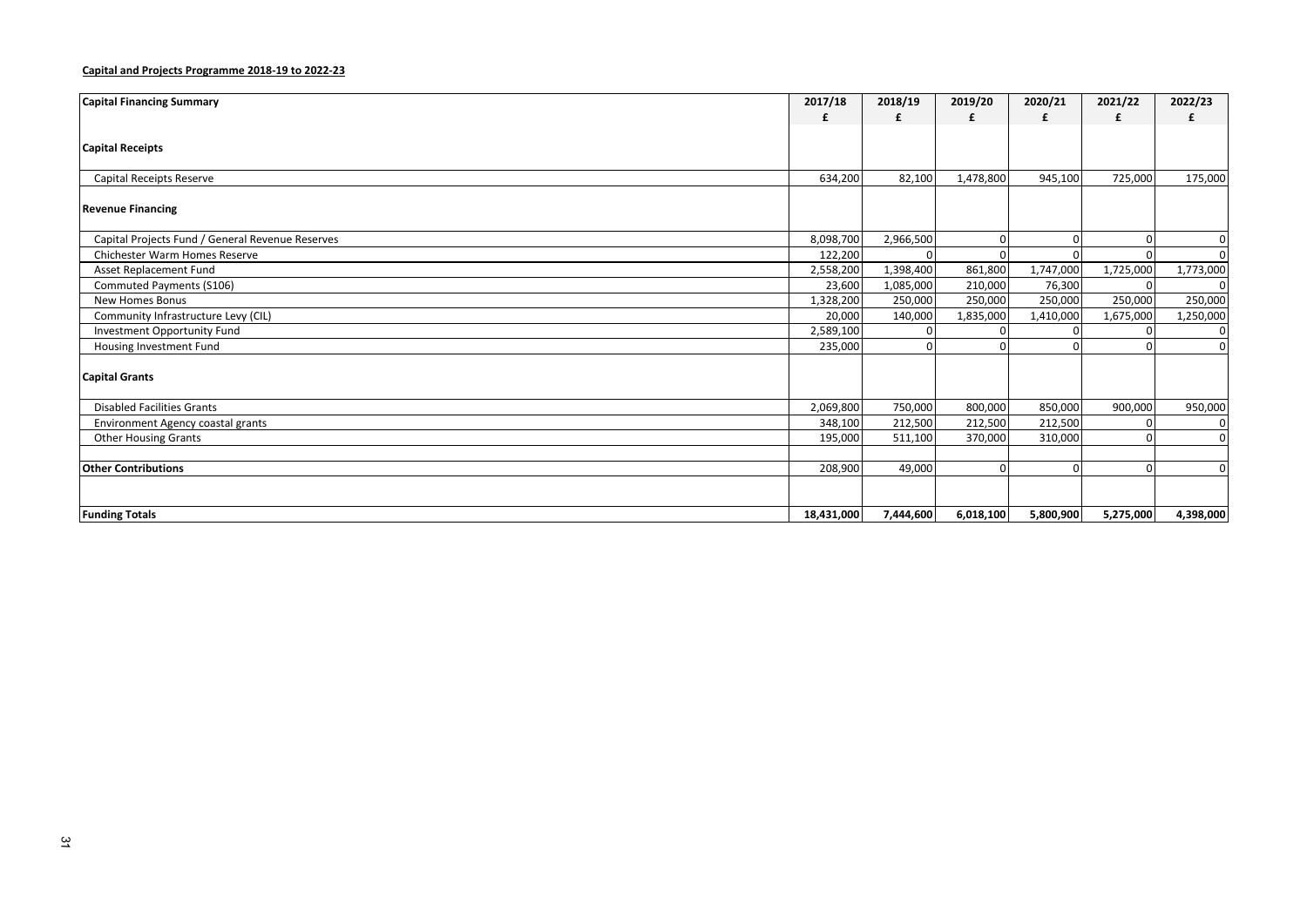| Project                                                  | <b>Total Approved</b><br><b>Budget</b><br>£ | <b>Total Prior Years Payments</b> | 2017/18<br>f | 2018/19<br>£ | 2019/20<br>f | 2020/21<br>f | 2021/22<br>£ | 2021/22      |
|----------------------------------------------------------|---------------------------------------------|-----------------------------------|--------------|--------------|--------------|--------------|--------------|--------------|
|                                                          |                                             |                                   |              |              |              |              |              |              |
| <b>LEADER</b>                                            |                                             |                                   |              |              |              |              |              |              |
| Place                                                    |                                             |                                   |              |              |              |              |              |              |
| <b>Electric Vehicle Charging Points</b>                  | 143,900                                     |                                   | 143,900      |              | $\Omega$     |              |              |              |
| <b>Place Total</b>                                       | 143,900                                     |                                   | 143,900      | $\Omega$     | $\Omega$     | <b>n</b>     | $\Omega$     | <sup>n</sup> |
|                                                          |                                             |                                   |              |              |              |              |              |              |
| <b>Property &amp; Growth</b>                             |                                             |                                   |              |              |              |              |              |              |
| Upgrade of Heating and Ventilation Systems, SW, EPH      | 186,300                                     | 159,500                           | 26,800       | $\Omega$     | $\Omega$     |              |              |              |
| Enterprise Centre (Plot 12 Terminus Road)                | 6,245,900                                   | 573,200                           | 5,672,700    | $\Omega$     | $\Omega$     |              |              |              |
| Plot 21 Terminus Road - Development                      | 2,083,000                                   | 190,500                           | 776,000      | 1,116,500    | $\Omega$     |              |              |              |
| Investment Opportunity 2 - Crane Street                  | 1,650,000                                   | 1,626,800                         | 23,200       |              | $\Omega$     |              |              |              |
| Investment Opportunity 4 - East Street                   | 3,717,000                                   |                                   | 3,717,000    |              |              |              |              |              |
| Developing a New Strategy for the Visitor Economy        | 265,000                                     |                                   | 47,100       | 67,900       | 50,000       | 50,000       | 50,000       |              |
| New Employment Land - Retaining & attracting businesses  | 40,000                                      |                                   | $\Omega$     | 40,000       |              |              |              |              |
| St. James Industrial Estate - Future development options | 25,000                                      | 9,100                             | 15,900       |              |              |              |              |              |
| Midhurst Vision **                                       | 12,500                                      |                                   | $\Omega$     | 12,500       | $\Omega$     |              |              |              |
| Selsey Vision **                                         | 10,500                                      |                                   | $\Omega$     | 10,500       | $\Omega$     |              |              |              |
| Bracklesham Bay Land/Asset Opportunities **              | 55,000                                      |                                   | $\Omega$     | 32,500       | 22,500       |              |              |              |
| The Old Bakery. Petworth **                              | 52,500                                      |                                   | $\Omega$     | 30,000       | 22,500       |              |              |              |
| <b>Property &amp; Growth Total</b>                       | 14,342,700                                  | 2,559,100                         | 10,278,700   | 1,309,900    | 95,000       | 50,000       | 50,000       |              |
|                                                          |                                             |                                   |              |              |              |              |              |              |
| Regeneration                                             |                                             |                                   |              |              |              |              |              |              |
| Southern Gateway - Masterplanning                        | 194,500                                     | 81,200                            | 113,300      | $\Omega$     | $\Omega$     |              |              |              |
| Southern Gateway - Initial implementation                | 155,000                                     | 1,600                             | 153,400      |              |              |              |              |              |
| Chichester City - Preparing a Vision for the City        | 65,000                                      | 57,900                            | 7,100        |              | $\Omega$     |              |              |              |
| <b>Regeneration Total</b>                                | 414,500                                     | 140,700                           | 273,800      |              | $\Omega$     | n            |              | <sup>0</sup> |
|                                                          |                                             |                                   |              |              |              |              |              |              |
| <b>LEADER TOTAL</b>                                      | 14,901,100                                  | 2,699,800                         | 10,696,400   | 1,309,900    | 95,000       | 50,000       | 50,000       | $\Omega$     |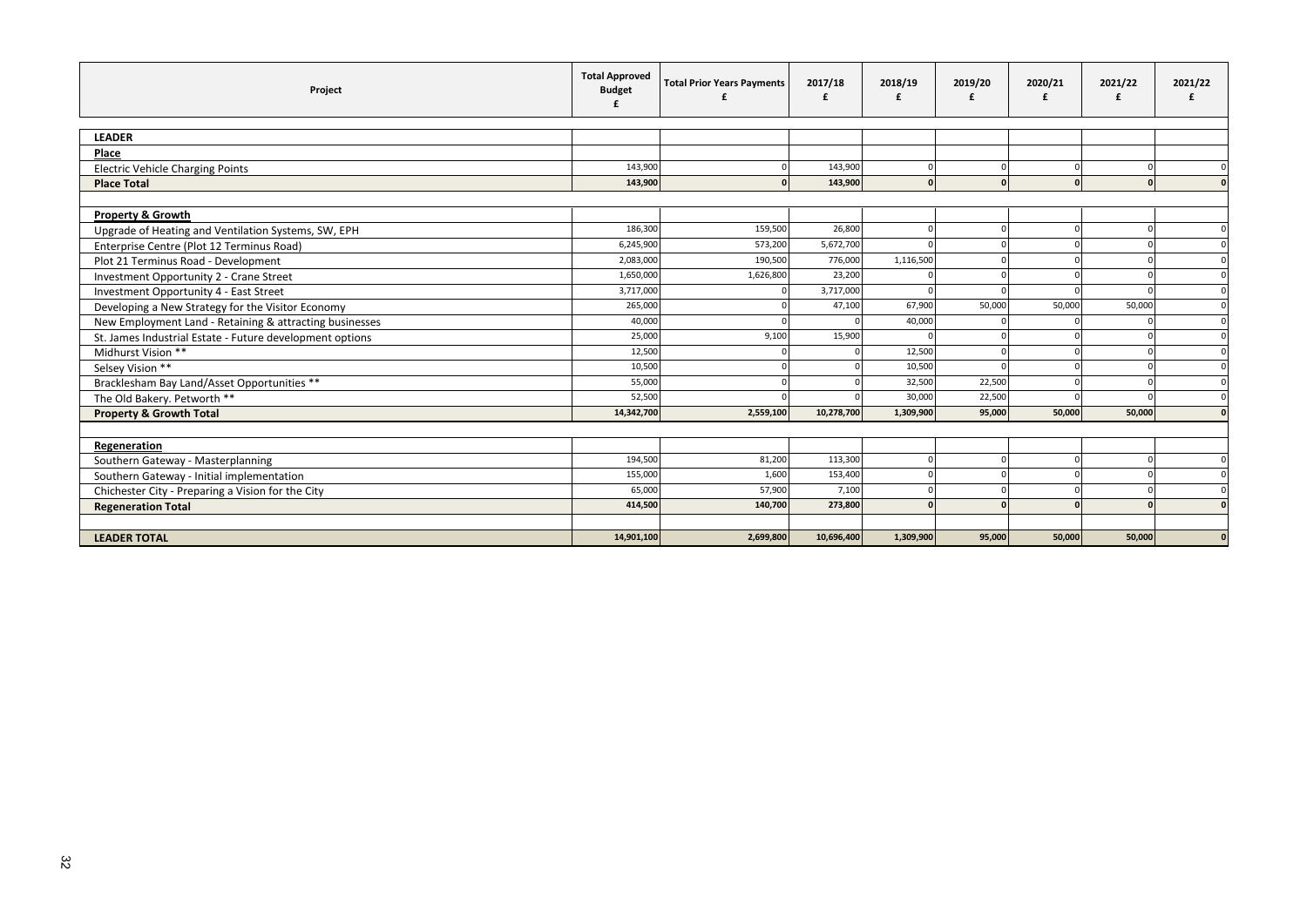| Project                                                       | <b>Total Approved</b><br><b>Budget</b><br>£ | <b>Total Prior Years Payments</b><br>£ | 2017/18<br>£ | 2018/19<br>£   | 2019/20<br>£   | 2020/21<br>£   | 2021/22<br>£ | 2021/22<br>£ |
|---------------------------------------------------------------|---------------------------------------------|----------------------------------------|--------------|----------------|----------------|----------------|--------------|--------------|
|                                                               |                                             |                                        |              |                |                |                |              |              |
| <b>COMMUNITY SERVICES</b>                                     |                                             |                                        |              |                |                |                |              |              |
| <b>Culture</b><br><b>Tower Street</b>                         | 6,905,000                                   | 6,892,100                              | 12,900       | $\overline{0}$ | 0              | $\overline{0}$ | $\Omega$     | 0            |
| The Guildhall, Chichester - Improvement to heating & lighting | 30,000                                      | 15,600                                 | 14,400       | $\mathbf 0$    | 0              | $\Omega$       | $\Omega$     | $\Omega$     |
| <b>Culture Total</b>                                          | 6,935,000                                   | 6,907,700                              | 27,300       | $\Omega$       | $\Omega$       | $\Omega$       | $\Omega$     | $\mathbf{0}$ |
|                                                               |                                             |                                        |              |                |                |                |              |              |
| <b>Communities</b>                                            |                                             |                                        |              |                |                |                |              |              |
| Bracklesham Bay - Use of S106                                 | 1,986,700                                   | 1,965,100                              | 21,600       | $\mathbf 0$    | $\overline{0}$ | $\overline{0}$ | $\Omega$     | 0            |
| Petworth Leisure Facilities (Skatepark)                       | 831,900                                     | 761,900                                | 70,000       | $\Omega$       | 0              | $\Omega$       | $\Omega$     | $\mathbf 0$  |
| The Novium Museum - Option appraisal                          | 55,000                                      | 40,600                                 | 14,400       | $\Omega$       | $\overline{0}$ | $\Omega$       | $\Omega$     | 0            |
| The Novium Museum - Market testing                            | 25,600                                      | $\Omega$                               | 25,600       | $\overline{0}$ | $\Omega$       | $\Omega$       | $\Omega$     | 0            |
| New Homes Bonus Scheme 2016-17 Allocation                     | 173,300                                     | 162,100                                | 11,200       | $\Omega$       | $\overline{0}$ | $\Omega$       |              | $\mathbf 0$  |
| New Homes Bonus Scheme 2017-18 Allocation                     | 189,100                                     |                                        | 189,100      | $\Omega$       | $\Omega$       |                |              | 0            |
| New Homes Bonus Scheme 2018-22 Allocation                     | 1,250,000                                   | $\Omega$                               | $\Omega$     | 250,000        | 250,000        | 250,000        | 250,000      | 250,000      |
| Grants Portal 2016-17 Allocation                              | 144,400                                     | 79,100                                 | 65,300       | $\Omega$       | $\Omega$       |                |              | 0            |
| Grants Portal 2017-18 Allocation                              | 106,500                                     |                                        | 106,500      |                | $\Omega$       |                |              | n            |
| Grants Portal 2018-22 Allocation                              | 875,000                                     | $\overline{0}$                         | $\Omega$     | 175,000        | 175,000        | 175,000        | 175,000      | 175,000      |
| Careline - Business plan                                      | 10,000                                      | 3,600                                  | 6,400        | $\Omega$       | $\overline{0}$ |                |              | 0            |
| Gypsies and Travellers Transit Site                           | 151,400                                     | 71,100                                 | 80,300       |                | $\Omega$       |                |              |              |
| <b>Communities Total</b>                                      | 5,798,900                                   | 3,083,500                              | 590,400      | 425,000        | 425,000        | 425,000        | 425,000      | 425,000      |
|                                                               |                                             |                                        |              |                |                |                |              |              |
| <b>COMMUNITY SERVICES TOTAL</b>                               | 12,733,900                                  | 9,991,200                              | 617,700      | 425,000        | 425,000        | 425,000        | 425,000      | 425,000      |
|                                                               |                                             |                                        |              |                |                |                |              |              |
| <b>HOUSING SERVICES</b>                                       |                                             |                                        |              |                |                |                |              |              |
| <b>Housing</b>                                                |                                             |                                        |              |                |                |                |              |              |
| Discretionary Private Sector Renewal Grants and Loans         | 1,769,300                                   | 1,135,000                              | 217,500      | 150,000        | 150,000        | 116,800        |              | $\Omega$     |
| <b>Mandatory Disabled Facilities Grants</b>                   | 11,909,000                                  | 5,589,200                              | 2,069,800    | 750,000        | 800,000        | 850,000        | 900,000      | 950,000      |
| <b>Rural Housing Fund</b>                                     | 1,500,000                                   | 1,040,500                              | $\Omega$     | 200,000        | 259,500        | $\Omega$       |              | 0            |
| Rural Enabler Post (Homefinder scheme)                        | 105,000                                     | 103,000                                | 2,000        |                | $\Omega$       |                |              | $\mathbf 0$  |
| Affordable Housing Capital Fund                               | 2,980,400                                   | 480,400                                | 500,000      | 500,000        | 500,000        | 500,000        | 500,000      | 0            |
| Affordable Housing Grant Fund                                 | 1,371,300                                   | $\Omega$                               | $\Omega$     | 1,085,000      | 210,000        | 76,300         |              | 0            |
| Home Extensions & Conversions (for Hyde properties)           | 200,000                                     | 42,700                                 | $\Omega$     | 35,000         | 35,000         | 87,300         | $\Omega$     | $\mathbf 0$  |
| Homeless Prevention Fund - Mortgage Rescue                    | 50,000                                      | 7,400                                  | 17,000       | 8,600          | 8,500          | 8,500          | $\Omega$     | $\mathbf 0$  |
| <b>Under-Occupied Properties</b>                              | 66,000                                      | 40,200                                 | 7,500        | 5,000          | 5,800          | 7,500          | $\Omega$     | 0            |
| Chichester Warm Homes Initiative                              | 327,200                                     | 53,900                                 | 195,100      | 78,200         | $\mathbf 0$    | $\Omega$       | $\Omega$     | $\mathbf 0$  |
| 22 Freeland Close - Purchase                                  | 235,000                                     | $\Omega$                               | 235,000      | $\Omega$       | $\Omega$       |                | $\Omega$     | $\Omega$     |
| <b>Community Led Housing</b>                                  | 1,386,100                                   | $\Omega$                               | 195,000      | 511,100        | 370,000        | 310,000        |              | U            |
| <b>Housing Total</b>                                          | 21,899,300                                  | 8,492,300                              | 3,438,900    | 3,322,900      | 2,338,800      | 1,956,400      | 1,400,000    | 950,000      |
| <b>HOUSING SERVICES TOTAL</b>                                 | 21,899,300                                  | 8,492,300                              | 3,438,900    | 3,322,900      | 2,338,800      | 1,956,400      | 1,400,000    | 950,000      |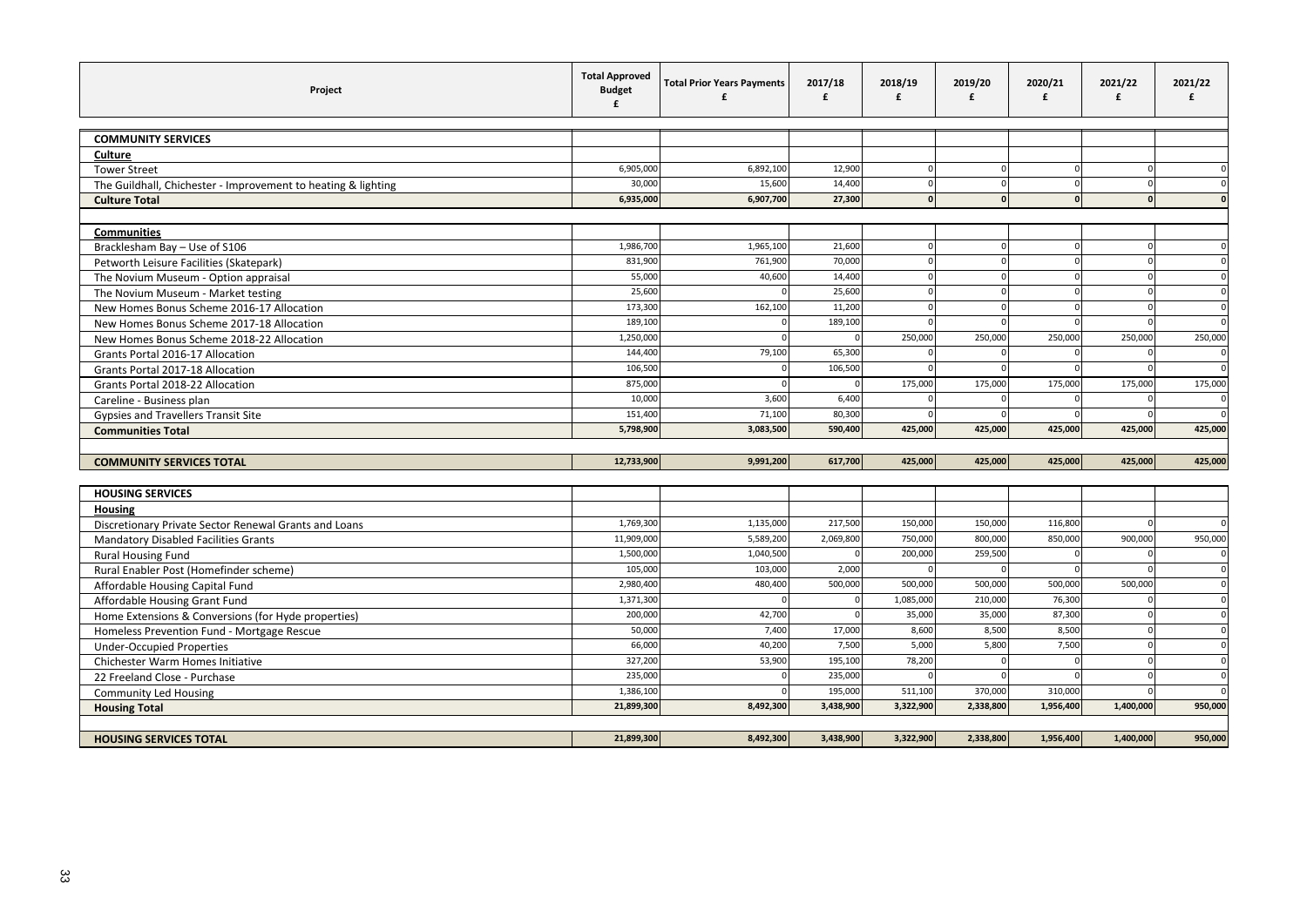| Project                                                                    | <b>Total Approved</b><br><b>Budget</b><br>£ | <b>Total Prior Years Payments</b><br>£ | 2017/18<br>£ | 2018/19<br>£   | 2019/20<br>£   | 2020/21<br>£   | 2021/22<br>£   | 2021/22<br>£ |
|----------------------------------------------------------------------------|---------------------------------------------|----------------------------------------|--------------|----------------|----------------|----------------|----------------|--------------|
|                                                                            |                                             |                                        |              |                |                |                |                |              |
| <b>CORPORATE SERVICES</b>                                                  |                                             |                                        |              |                |                |                |                |              |
| <b>Business Support</b>                                                    |                                             |                                        |              |                |                |                |                |              |
| NWOW - Electronic Document Mgt                                             | 38,000                                      | 33,500                                 | $\Omega$     | 4,500          | 0              | $\Omega$       | $\Omega$       | $\mathbf 0$  |
| EPH - Asset options appraisal                                              | 10,000                                      |                                        | 10,000       | $\overline{0}$ | 0              | $\overline{0}$ | $\mathbf 0$    | $\mathbf 0$  |
| Pay Policy - Comprehensive Review                                          | 50,000                                      | 8,000                                  | 42,000       | $\overline{0}$ | 0              | $\mathbf 0$    | $\overline{0}$ | $\mathbf 0$  |
| CRM Stage 2 Rollout                                                        | 54,400                                      | 37,600                                 | $\mathbf 0$  | 16,800         | $\overline{0}$ | $\overline{0}$ | $\mathbf 0$    | $\mathbf 0$  |
| CRM Stage 2 - Temp IT Analyst Post                                         | 40,000                                      | 10,900                                 | $\Omega$     | 29,100         | 0              | $\Omega$       | $\Omega$       | $\mathbf 0$  |
| <b>Business Support Total</b>                                              | 192,400                                     | 90,000                                 | 52,000       | 50,400         | $\mathbf{0}$   | $\Omega$       | $\mathbf{0}$   | $\mathbf{0}$ |
|                                                                            |                                             |                                        |              |                |                |                |                |              |
| <b>Financial Services</b>                                                  |                                             |                                        |              |                |                |                |                |              |
| Finance Management System (FMS)                                            | 231,100                                     | 228,400                                | 2,700        | $\overline{0}$ | 0              | $\Omega$       | $\mathbf 0$    | $\mathbf 0$  |
| <b>Financial Services Total</b>                                            | 231,100                                     | 228,400                                | 2,700        | $\Omega$       | $\mathbf{0}$   | <sup>n</sup>   | $\Omega$       | $\Omega$     |
|                                                                            |                                             |                                        |              |                |                |                |                |              |
| <b>CORPORATE SERVICES TOTAL</b>                                            | 423,500                                     | 318,400                                | 54,700       | 50,400         | 0              | $\mathbf{0}$   | $\mathbf{0}$   | $\mathbf{0}$ |
| <b>PLANNING SERVICES</b>                                                   |                                             |                                        |              |                |                |                |                |              |
| <b>Development Management</b>                                              |                                             |                                        |              |                |                |                |                |              |
| Development Plan                                                           | 1,031,900                                   | 853,400                                | 48,000       | 130,500        | $\mathbf 0$    | $\Omega$       | $\Omega$       | $\mathbf 0$  |
| <b>Masterplanning Strategic Sites</b>                                      | 100,000                                     | 21,700                                 | 64,300       | 14,000         | $\circ$        | $\Omega$       | $\overline{0}$ | $\mathbf 0$  |
| <b>Development Management Total</b>                                        | 1,131,900                                   | 875,100                                | 112,300      | 144,500        | $\mathbf{0}$   | $\Omega$       | $\mathbf{0}$   | $\Omega$     |
|                                                                            |                                             |                                        |              |                |                |                |                |              |
| <b>Planning Policy</b>                                                     |                                             |                                        |              |                |                |                |                |              |
| Local Plan Review                                                          | 735,000                                     | 19,300                                 | 215,700      | 250,000        | 250,000        | $\overline{0}$ | $\mathbf 0$    | $\mathbf{0}$ |
| Enhancements to Lavant Biodiversity Opportunity Area (project 194)         | 50,000                                      | $\Omega$                               | 10,000       | 40,000         | $\overline{0}$ | $\overline{0}$ | $\mathbf 0$    | $\mathbf 0$  |
| School access improvements - Chichester (project 657)                      | 50,000                                      |                                        | $\Omega$     | $\Omega$       | 50,000         | $\Omega$       |                | $\mathbf 0$  |
| School access improvements - Bourne (project 660)                          | 50,000                                      | $\Omega$                               | $\mathbf 0$  | $\overline{0}$ | $\Omega$       | $\Omega$       | 50,000         | $\mathbf 0$  |
| School places E-W Chichester (project 330)                                 | 1,200,000                                   | $\Omega$                               | $\mathbf 0$  | $\Omega$       | 1,200,000      | $\Omega$       |                | $\mathbf 0$  |
| School places Bourne's (project 331)                                       | 1,200,000                                   |                                        | $\mathbf 0$  | $\Omega$       | $\Omega$       | $\Omega$       | 1,200,000      | $\mathbf 0$  |
| School places Manhood Peninsula (project 332)                              | 1,200,000                                   | $\Omega$                               | $\mathbf 0$  | $\overline{0}$ | $\overline{0}$ | $\mathbf 0$    |                | 1,200,000    |
| Sustainable transport corridor - city centre to Portfield (project 656)    | 500,000                                     |                                        | $\mathbf 0$  | $\overline{0}$ | 25,000         | 50,000         | 425,000        | $\mathbf 0$  |
| Sustainable transport corridor - city centre to Westhampnett (project 353) | 500,000                                     | $\Omega$                               | $\mathbf 0$  | $\overline{0}$ | 500,000        | $\Omega$       | $\Omega$       | $\mathbf 0$  |
| Medical Centre West of Chichester (project 398)                            | 1,300,000                                   |                                        | $\mathbf 0$  | $\Omega$       | $\overline{0}$ | 1,300,000      | $\Omega$       | $\mathbf{0}$ |
| School access improvements - Manhood (project 659)                         | 50,000                                      |                                        | $\Omega$     | $\Omega$       | $\Omega$       |                | $\Omega$       | 50,000       |
| Local land drainage East Beach Sea Outfall (project 293)                   | 100,000                                     |                                        | $\Omega$     | 100,000        | $\overline{0}$ | $\Omega$       | $\Omega$       | $\mathbf{0}$ |
| Brandy Hole Copse (project 196)                                            | 10,000                                      |                                        | 10,000       | $\Omega$       | $\overline{0}$ |                |                | $\mathbf{0}$ |
| RTPI screens at Chichester City Project 355                                | 120,000                                     |                                        | $\Omega$     | $\overline{0}$ | 60,000         | 60,000         | $\Omega$       | $\mathbf{0}$ |
| <b>Planning Policy Total</b>                                               | 7,065,000                                   | 19,300                                 | 235,700      | 390,000        | 2,085,000      | 1,410,000      | 1,675,000      | 1,250,000    |
|                                                                            |                                             |                                        |              |                |                |                |                |              |
| <b>PLANNING SERVICES TOTAL</b>                                             | 8,196,900                                   | 894,400                                | 348,000      | 534,500        | 2,085,000      | 1,410,000      | 1,675,000      | 1,250,000    |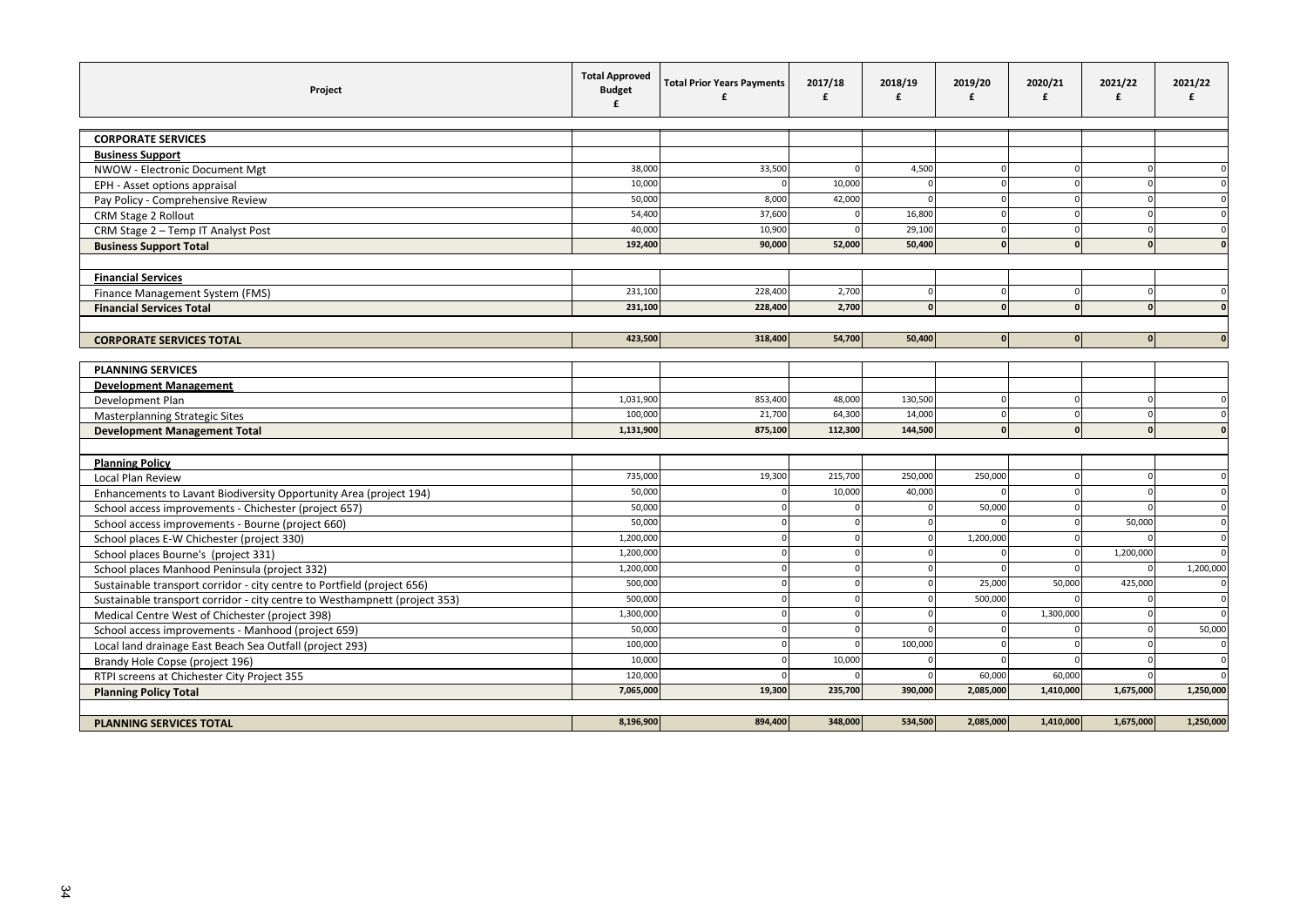| Project                                                              | <b>Total Approved</b><br><b>Budget</b><br>£ | <b>Total Prior Years Payments</b> | 2017/18<br>f | 2018/19<br>f   | 2019/20<br>f   | 2020/21<br>f | 2021/22<br>f | 2021/22<br>£ |
|----------------------------------------------------------------------|---------------------------------------------|-----------------------------------|--------------|----------------|----------------|--------------|--------------|--------------|
| <b>ENVIRONMENT SERVICES</b>                                          |                                             |                                   |              |                |                |              |              |              |
| <b>Environmental Protection</b>                                      |                                             |                                   |              |                |                |              |              |              |
| Beach Management Plan Works (Selsey, Bracklesham and East Wittering) | 2,613,500                                   | 1,627,900                         | 348,100      | 212,500        | 212,500        | 212,500      | $\Omega$     | $\mathbf{0}$ |
| Coast Protection at Lifeboat Way, Selsey                             | 175,000                                     | 161,600                           | 13,400       | $\Omega$       | $\Omega$       |              | $\Omega$     | $\mathbf 0$  |
| <b>Environmental Protection Total</b>                                | 2,788,500                                   | 1,789,500                         | 361,500      | 212,500        | 212,500        | 212,500      | $\Omega$     | $\Omega$     |
|                                                                      |                                             |                                   |              |                |                |              |              |              |
| <b>ENVIRONMENTAL SERVICES TOTAL</b>                                  | 2,788,500                                   | 1,789,500                         | 361,500      | 212,500        | 212,500        | 212,500      | 0            | $\Omega$     |
|                                                                      |                                             |                                   |              |                |                |              |              |              |
| <b>RESIDENTS' SERVICES</b>                                           |                                             |                                   |              |                |                |              |              |              |
| <b>Contract Services (CCS)</b>                                       |                                             |                                   |              |                |                |              |              |              |
| Priory Park - Phase 1 options appraisal                              | 30,000                                      |                                   | 30,000       | $\Omega$       | $\overline{0}$ | $\Omega$     | $\Omega$     | $\mathbf{0}$ |
| Closed cemeteries - Essential structural repairs                     | 65,000                                      |                                   |              | 65,000         | $\overline{0}$ |              |              | $\mathbf{0}$ |
| CCS Vehicle Wash Project **                                          | 126,000                                     |                                   |              | 126,000        | $\Omega$       |              | $\Omega$     | $\mathbf{0}$ |
| <b>Contract Services (CCS) Total</b>                                 | 221,000                                     |                                   | 30,000       | 191,000        | $\Omega$       |              | $\Omega$     | $\Omega$     |
|                                                                      |                                             |                                   |              |                |                |              |              |              |
| <b>Revenues &amp; Housing Benefits</b>                               |                                             |                                   |              |                |                |              |              |              |
| Revs & Bens and Customer Services Project                            | 327,000                                     | 1,400                             | 325,600      | $\overline{0}$ | 0              | $\Omega$     | $\mathbf 0$  | $\mathbf 0$  |
| <b>Revenues &amp; Housing Benefits Total</b>                         | 327,000                                     | 1,400                             | 325,600      | $\Omega$       | $\Omega$       | <sup>n</sup> | $\Omega$     | $\Omega$     |
|                                                                      |                                             |                                   |              |                |                |              |              |              |
| <b>RESIDENTS' SERVICES TOTAL</b>                                     | 548,000                                     | 1,400                             | 355,600      | 191,000        | 0              | $\Omega$     | 0            | $\mathbf{0}$ |
|                                                                      | 61,491,200                                  | 24,187,000                        | 15,872,800   | 6,046,200      | 5,156,300      | 4,053,900    | 3,550,000    | 2,625,000    |
| <b>TOTAL PROGRAME OF CAPITAL PROJECTS</b>                            |                                             |                                   |              |                |                |              |              |              |
| Asset Replacement Programme                                          |                                             |                                   | 2,558,200    | 1,398,400      | 861,800        | 1,747,000    | 1,725,000    | 1,773,000    |
|                                                                      |                                             |                                   |              |                |                |              |              |              |
| Asset Replacement Programme Total                                    |                                             |                                   | 2,558,200    | 1,398,400      | 861,800        | 1,747,000    | 1,725,000    | 1,773,000    |
|                                                                      |                                             |                                   |              |                |                |              |              |              |
| <b>Total Capital Projects</b>                                        |                                             |                                   | 18,431,000   | 7,444,600      | 6,018,100      | 5,800,900    | 5,275,000    | 4,398,000    |

Projects marked with (\*\*) are subject to a full Project Initiation Document (PID)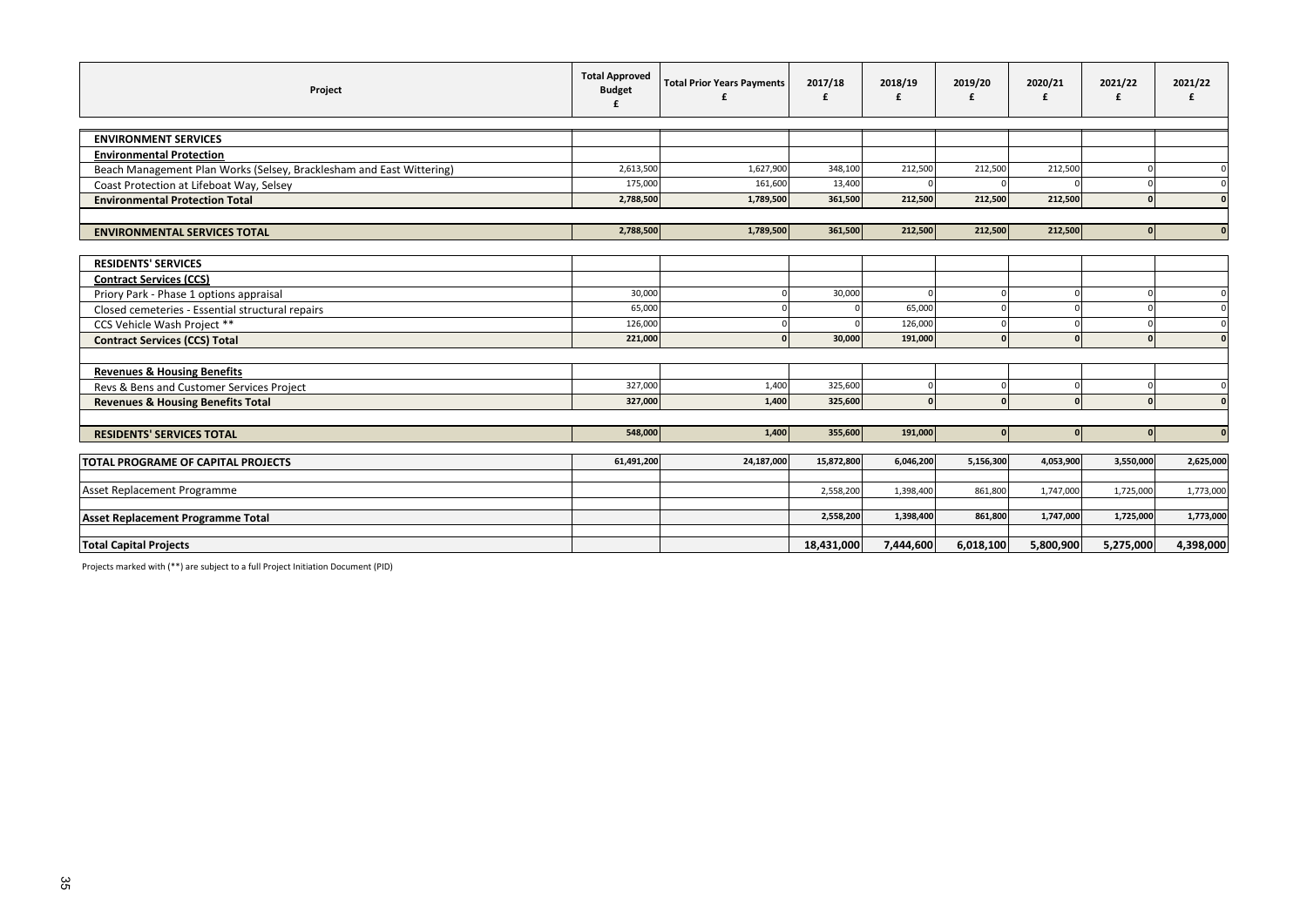<span id="page-37-0"></span>

## **Asset Replacement Projects Programme 2018-19**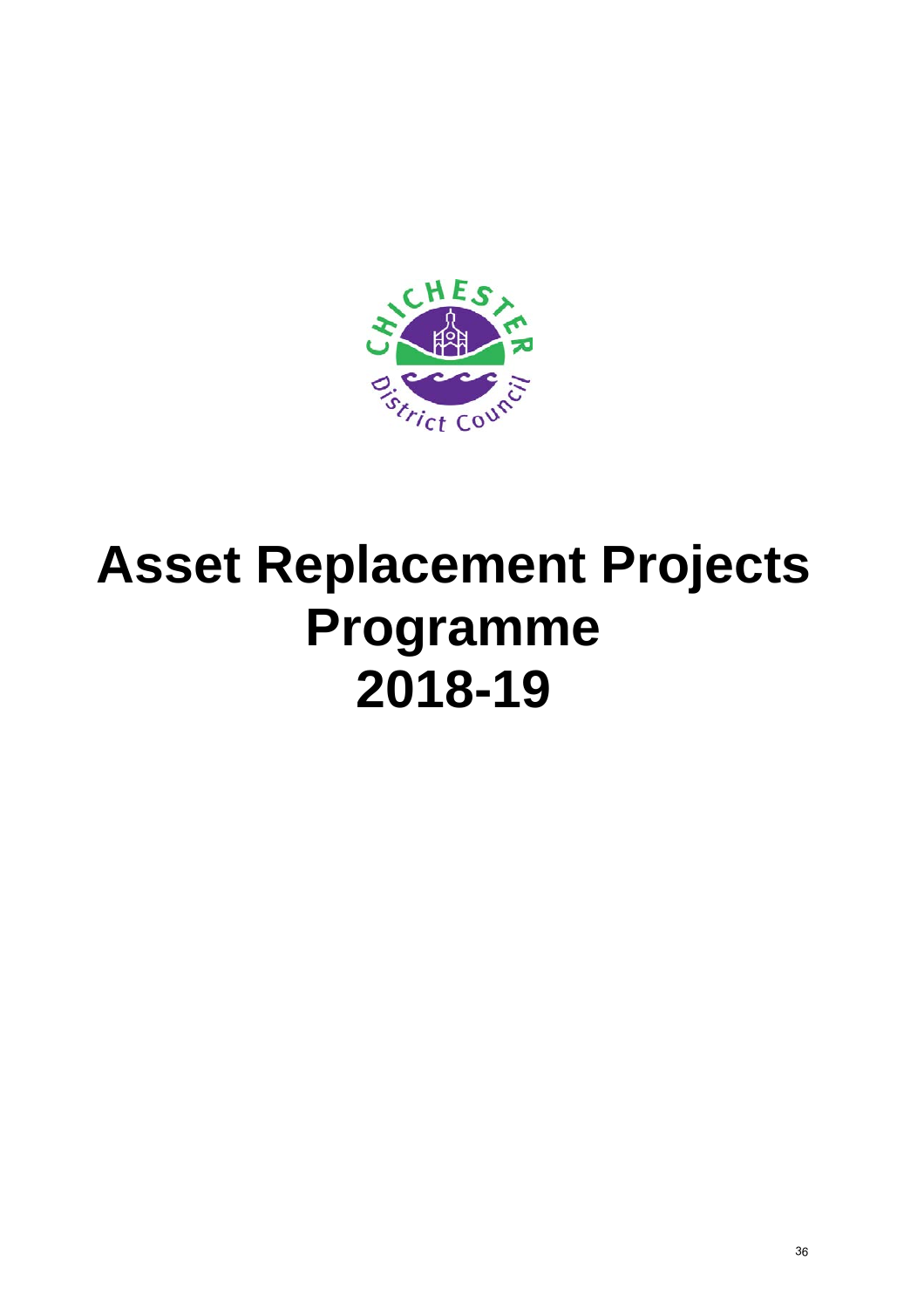| <b>Project</b>                                               | 2017/18<br>£ | 2018/19<br>£         | 2019/20<br>£ | 2020/21<br>£         | 2021/22<br>£ | 2022/23<br>£   |
|--------------------------------------------------------------|--------------|----------------------|--------------|----------------------|--------------|----------------|
| <b>LEADER</b>                                                |              |                      |              |                      |              |                |
| <b>Property &amp; Growth</b>                                 |              |                      |              |                      |              |                |
| Westgate Leisure Centre - New pool heat exchangers           | 7,500        | $\Omega$             | $\Omega$     | $\Omega$             | $\Omega$     | $\overline{0}$ |
| Westgate Carbon Trust 2014                                   | 24,300       | $\Omega$<br>$\Omega$ |              | $\Omega$<br>$\Omega$ |              | $\overline{0}$ |
| Westgate LC - Auto & manual door replacement                 | 30,000       | $\Omega$             | $\Omega$     | $\Omega$<br>$\Omega$ |              | $\overline{0}$ |
| Westgate LC - Replace curtain walling (Southern fire escape) | $\Omega$     | 40,000               | $\Omega$     | $\Omega$             | $\Omega$     | $\overline{0}$ |
| Westgate LC - Pool hall refurbishment                        | $\Omega$     | $\Omega$             | $\Omega$     | 50,000               | $\Omega$     | $\overline{0}$ |
| Bourne LC - Air conditioning replacement                     | 20,000       | $\Omega$             | $\Omega$     | $\Omega$             | $\Omega$     | $\overline{0}$ |
| Bourne LC - Auto Doors Replacement                           |              | $\Omega$             | $\Omega$     | $\Omega$             | $\Omega$     | 16,000         |
| Bourne LC - Electrical Distribution Boards & Cables          | $\Omega$     | $\Omega$             | $\Omega$     | $\Omega$             | $\Omega$     | 8,000          |
| Novium - Internal floors & ceilings                          | 13,000       | 0                    | O            | $\Omega$             | $\Omega$     | $\overline{0}$ |
| Novium - Flat roof repairs                                   | $\Omega$     | $\mathbf{0}$         | 8,000        | $\Omega$             | $\Omega$     | $\overline{0}$ |
| Novium - Lighting replacement                                | 20,000       | $\Omega$             | $\Omega$     | $\Omega$             | $\Omega$     | $\overline{0}$ |
| Novium - Mechanical pumps                                    | <sup>0</sup> | $\Omega$             | $\Omega$     | 6,000                | $\Omega$     | $\overline{0}$ |
| Novium - Carpets                                             | $\Omega$     | $\Omega$             | $\Omega$     | $\Omega$             | $\Omega$     | 3,000          |
| Novium - Resin Floor                                         | $\Omega$     | $\Omega$             | $\Omega$     | $\Omega$             | $\Omega$     | 3,000          |
| NWOW - EPH Lighting Replacement                              | 4,300        | 3,700                | 0            | $\Omega$             | $\mathbf 0$  | $\overline{0}$ |
| NWOW - EPH Internal Floors & Ceilings                        | 1,400        | 137,900              | $\Omega$     | 10,000               | $\Omega$     | $\Omega$       |
| NWOW - EPH Air Conditioning Replacement                      | 26,700       | 4,500                | $\Omega$     | $\Omega$             | $\Omega$     | 8,000          |
| EPH - Members Kitchen Refurbishment                          | $\Omega$     | 12,000               | $\Omega$     | $\Omega$             | $\Omega$     | $\Omega$       |
| <b>EPH - Floor Finishes</b>                                  | $\Omega$     | $\Omega$             | $\Omega$     | 10,000               | $\Omega$     | $\overline{0}$ |
| EPH - Lift Replacement                                       | 35,000       | $\Omega$             | $\Omega$     | $\Omega$             | $\Omega$     | $\overline{0}$ |
| EPH - CCTV Replacement                                       | 700          | 9,300                | $\Omega$     | $\Omega$             | $\Omega$     | $\overline{0}$ |
| EPH - New boiler plant                                       | $\Omega$     | 0                    | $\Omega$     | 50,000               | $\Omega$     | $\overline{0}$ |
| EPH - Auto door replacement                                  | 8,000        | 8,000                | $\Omega$     | $\Omega$             | $\Omega$     | $\overline{0}$ |
| EPH - Flat roof repairs                                      | 10,000       | $\Omega$             | $\Omega$     | $\Omega$             | $\Omega$     | $\mathbf 0$    |
| EPH - Fire alarm & electric lighting                         | $\Omega$     | $\Omega$             | $\Omega$     | 60,000               | $\Omega$     | $\overline{0}$ |
| EPH - Electricity distribution boards & cables               | $\Omega$     | $\Omega$             | $\Omega$     | 40,000               | $\Omega$     | $\overline{0}$ |
| <b>EPH - UPS batteries</b>                                   | $\Omega$     | 12,000               | 0            | $\Omega$             | 12,000       | $\overline{0}$ |
| EPH - Folding machine                                        | $\mathbf 0$  | $\Omega$             | 10,000       | $\Omega$             | $\Omega$     | $\overline{0}$ |
| EPH - Access / door control system                           | $\Omega$     | 35,000               | $\Omega$     | $\Omega$             |              | $\overline{0}$ |
| EPH - Pitched roof repairs                                   | $\Omega$     | $\Omega$             | $\Omega$     | $\Omega$             | 20,000       | $\overline{0}$ |
| EPH - AHU Plant Refurbishment / Replacement                  | $\Omega$     | $\Omega$             | $\Omega$     | $\Omega$             | $\Omega$     | 15,000         |
| EPH - Office Furniture & Chairs                              | 10,700       | 10,000               | 10,000       | 10,000               | 10,000       | 10,000         |
| Careline - UPS System - Batteries                            | 6,000        | 0                    |              | 0                    | 0            | 6,000          |
| Careline - Air conditioning                                  | 6,000        | $\Omega$             | 5,000        | $\Omega$             | $\Omega$     | $\overline{0}$ |
| Careline - UPS System Complete replacement                   |              | $\Omega$             | 8,000        | $\Omega$             | $\Omega$     | $\overline{0}$ |
| Careline - Floor finishes                                    | 5,000        | $\Omega$             |              | $\Omega$             | $\Omega$     | $\overline{0}$ |
| Careline - Replace Generator (outside building)              | $\Omega$     | 23,000               | $\Omega$     | $\Omega$             | $\Omega$     | $\overline{0}$ |
| Careline - Internal Space Reconfiguration/Refurbishment      | $\Omega$     | 8,000                | $\Omega$     | $\Omega$             | $\Omega$     | $\overline{0}$ |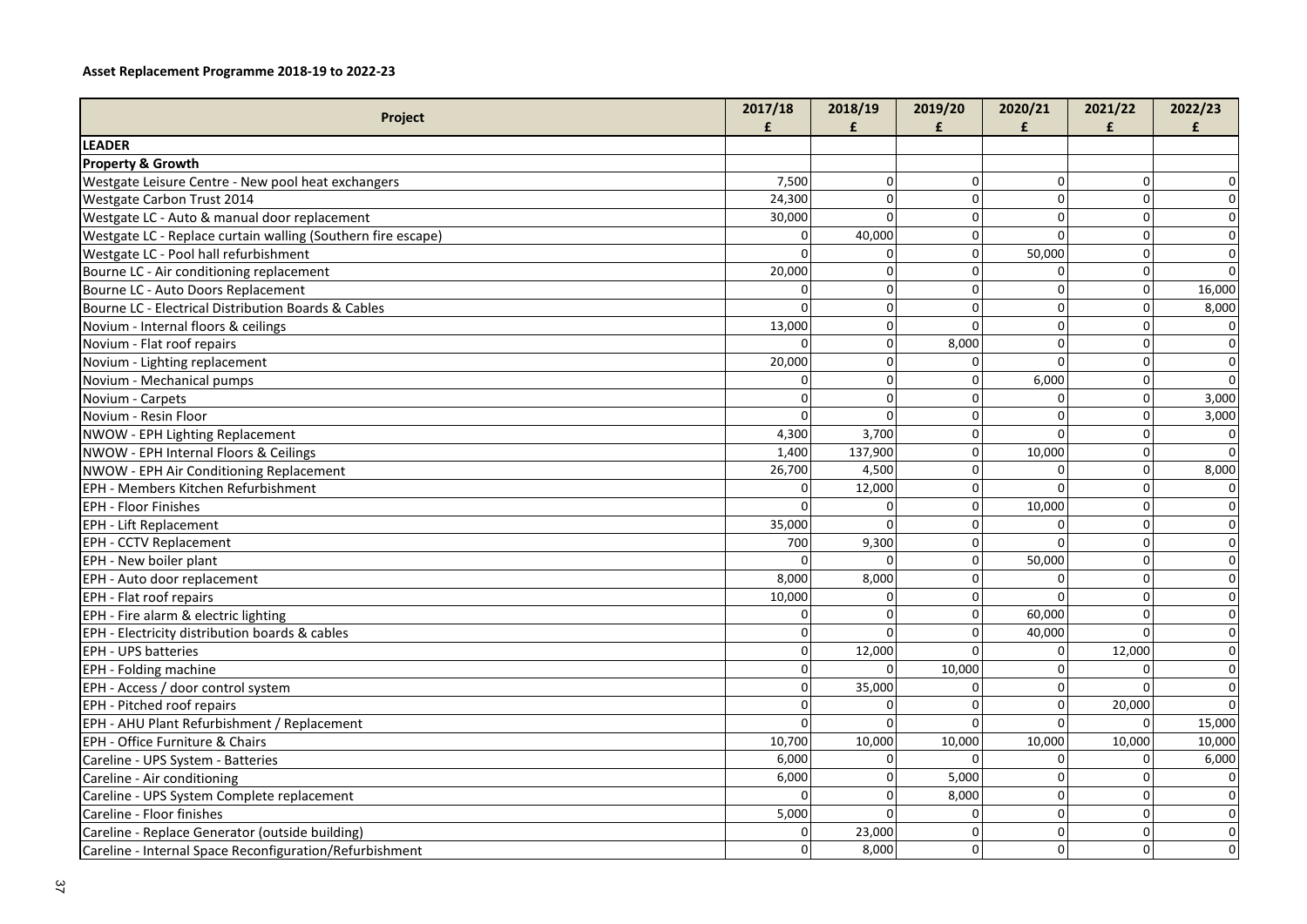| Project                                                            | 2017/18   | 2018/19     | 2019/20<br>£ | 2020/21<br>£   | 2021/22<br>£ | 2022/23<br>£   |
|--------------------------------------------------------------------|-----------|-------------|--------------|----------------|--------------|----------------|
| Westhampnett Depot - Refurbishment                                 | 190,200   | $\Omega$    | $\Omega$     | $\overline{0}$ | $\Omega$     | $\overline{0}$ |
| Westhampnett Depot - General Resurfacing                           | U         | $\Omega$    | 200,000      | $\Omega$       | $\Omega$     | $\overline{0}$ |
| Westhampnett Depot - Replace standby generator                     | $\Omega$  | 32,000      | $\Omega$     | $\Omega$       | $\Omega$     | $\overline{0}$ |
| Westhampnett Depot - Central Service Bays doors                    | $\Omega$  | 13,000      |              | $\Omega$       | O            | $\overline{0}$ |
| Westhampnett Depot - Workshop fire separating wall                 | $\Omega$  | $\Omega$    | 10,000       | $\Omega$       | $\Omega$     | $\overline{0}$ |
| <b>Property &amp; Growth Total</b>                                 | 418,800   | 348,400     | 251,000      | 236,000        | 42,000       | 69,000         |
|                                                                    |           |             |              |                |              |                |
| <b>Place</b>                                                       |           |             |              |                |              |                |
| ADC Car Park Years 1 & 2 - Structural Replacement                  | 80,000    | $\mathbf 0$ | $\Omega$     | $\overline{0}$ | $\Omega$     | $\overline{0}$ |
| ADC Car Park Year 3 - Essential Upgrade Vehicle Perimeter Barriers | 100,000   | $\mathbf 0$ | $\Omega$     | $\Omega$       | $\Omega$     | $\overline{0}$ |
| ADC Refurbishment (incl Towers refurbishment)                      | 257,700   | $\Omega$    | $\Omega$     | $\Omega$       | $\Omega$     | $\overline{0}$ |
| ADC Car Park - Lighting replacement                                | 160,000   | $\mathbf 0$ | $\Omega$     | $\Omega$       | $\Omega$     | $\overline{0}$ |
| ADC Car Park Year 3 - Upgrade Pedestrian Railings                  | 150,000   | $\Omega$    | $\Omega$     | $\Omega$       | O            | $\overline{0}$ |
| ADC Car Park - Pump replacement                                    | O         | $\Omega$    | $\Omega$     | $\Omega$       | 10,000       | $\Omega$       |
| ADC Car Park - Bridge Repairs                                      | $\Omega$  | $\Omega$    | $\Omega$     | $\Omega$       | $\Omega$     | 5,000          |
| Pay and Display Machine replacement                                | 110.100   | $\Omega$    | $\Omega$     | $\Omega$       | U            | $\Omega$       |
| <b>CCTV - Camera Replacement Costs</b>                             | 25,000    | 25,000      | 25,000       | 25,000         | 25,000       | 25,000         |
| Marine Drive Selsey Public Convenience                             | $\Omega$  | 12,000      | $\Omega$     | $\Omega$       | U            | $\overline{0}$ |
| Tower Street Chichester Public Convenience                         | $\Omega$  | 80,000      | U            | $\Omega$       | U            | $\overline{0}$ |
| Northgate Chichester Public Convenience                            | $\Omega$  | 120,000     | $\Omega$     | $\Omega$       |              | $\overline{0}$ |
| Market Road Chichester Public Convenience                          | $\Omega$  | $\Omega$    | $\Omega$     | $\Omega$       | 150,000      | $\overline{0}$ |
| Bracklesham Bay Public Convenience                                 | 0         | 325,000     | 0            | $\Omega$       |              | $\overline{0}$ |
| Bosham Public Convenience                                          | $\Omega$  | 0           | 120,000      | $\Omega$       | 0            | $\overline{0}$ |
| Priory Park Public Convenience                                     | $\Omega$  | $\Omega$    | 0            | 150,000        | <sup>0</sup> | $\overline{0}$ |
| Itchenor Public Convenience                                        | $\Omega$  | $\Omega$    | $\Omega$     | $\Omega$       | 20,000       | $\overline{0}$ |
| East Beach Selsey Public Convenience                               | $\Omega$  | $\Omega$    | $\Omega$     | $\Omega$       | $\Omega$     | 150,000        |
| Public conveniences - Wallgate Replacement programme               | $\Omega$  | 25,000      | $\Omega$     | 30,000         | $\Omega$     | $\Omega$       |
| <b>Place Total</b>                                                 | 882,800   | 587,000     | 145,000      | 205,000        | 205,000      | 180,000        |
| <b>Promotion &amp; Events</b>                                      |           |             |              |                |              |                |
| <b>Farmers Market Canopies</b>                                     | 400       | 10,000      | $\mathbf 0$  | 10,000         | $\Omega$     | 10,000         |
| <b>Promotion &amp; Events Total</b>                                | 400       | 10,000      | $\Omega$     | 10,000         | $\Omega$     | 10,000         |
| <b>LEADER TOTAL</b>                                                | 1,302,000 | 945,400     | 396,000      | 451,000        | 247,000      | 259,000        |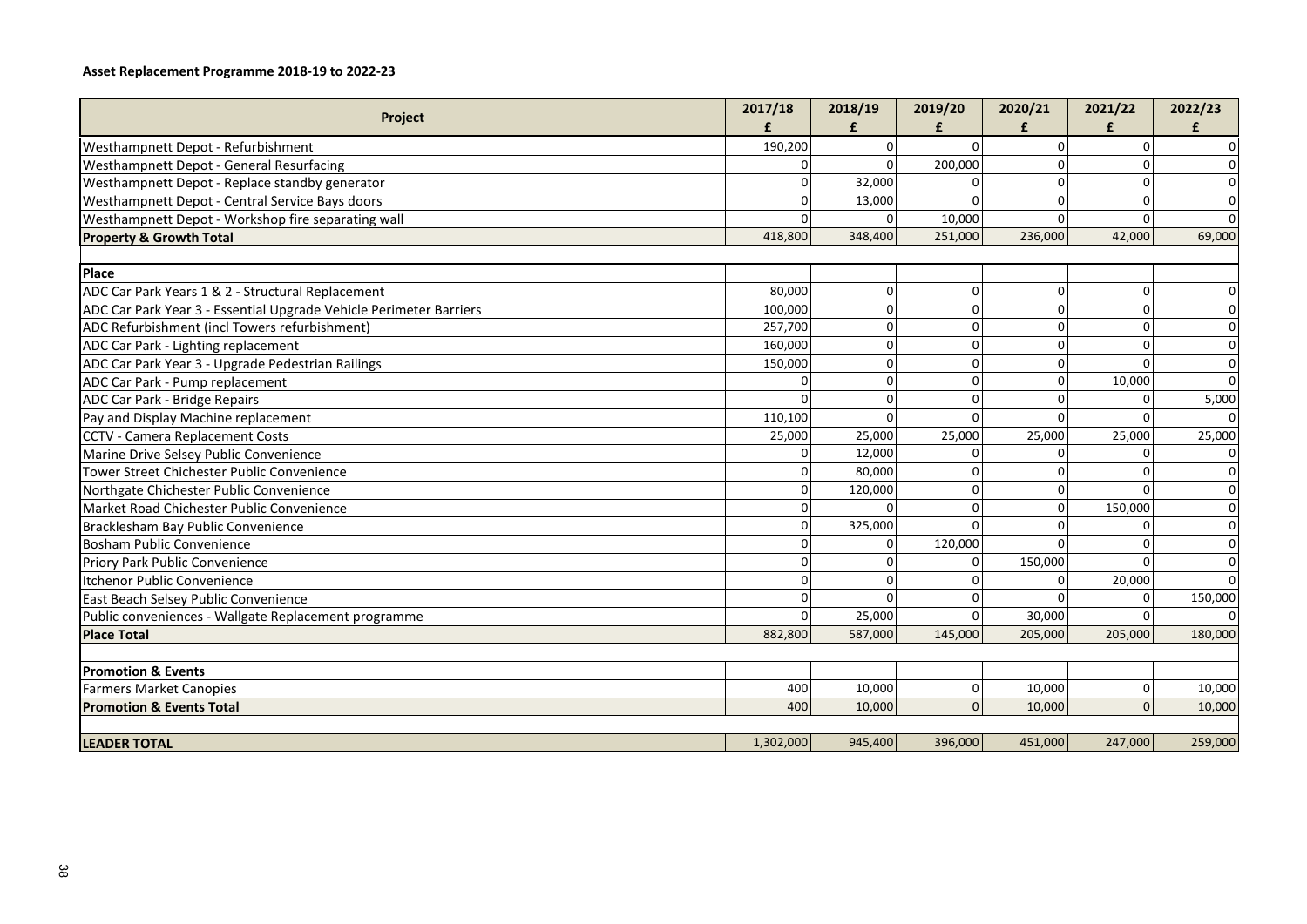| Project                                             | 2017/18<br>£ | 2018/19<br>£ | 2019/20<br>£   | 2020/21<br>£   | 2021/22<br>£   | 2022/23<br>£   |
|-----------------------------------------------------|--------------|--------------|----------------|----------------|----------------|----------------|
|                                                     |              |              |                |                |                |                |
| <b>COMMUNITY SERVICES</b>                           |              |              |                |                |                |                |
| <b>Culture</b>                                      |              |              |                |                |                |                |
| Oaklands Park - Resurface Tennis Courts             | 9,200        | $\mathbf 0$  | $\Omega$       | $\overline{0}$ | 33,000         | $\overline{0}$ |
| Oaklands Park - Power wash / reline                 | $\Omega$     | $\Omega$     | $\Omega$       | $\Omega$       | 3,000          | $\overline{0}$ |
| <b>Culture Total</b>                                | 9,200        | $\Omega$     | $\Omega$       | $\Omega$       | 36,000         | $\overline{0}$ |
| <b>COMMUNITY SERVICES TOTAL</b>                     | 9,200        | 0            | 0              | 0              | 36,000         | $\overline{0}$ |
|                                                     |              |              |                |                |                |                |
| <b>PLANNING SERVICES</b>                            |              |              |                |                |                |                |
| <b>Environmental Protection</b>                     |              |              |                |                |                |                |
| Foreshores - Floatation suits                       | $\mathbf 0$  | 3,000        | $\overline{0}$ | $\mathbf{0}$   | $\overline{0}$ | $\overline{0}$ |
| <b>Environmental Protection Total</b>               | $\Omega$     | 3,000        | $\Omega$       | $\Omega$       | $\Omega$       | $\overline{0}$ |
| <b>PLANNING SERVICES TOTAL</b>                      | $\Omega$     | 3,000        | $\Omega$       | $\Omega$       | $\Omega$       | $\overline{0}$ |
|                                                     |              |              |                |                |                |                |
| <b>HOUSING SERVICES</b>                             |              |              |                |                |                |                |
| <b>Housing</b>                                      |              |              |                |                |                |                |
| Westward House - Laundry equipment                  | $\Omega$     | 5,000        | $\Omega$       | $\Omega$       | $\Omega$       | $\Omega$       |
| Westward House - Fire alarm & emergency lighting    | $\Omega$     | $\Omega$     | $\Omega$       | $\Omega$       | $\Omega$       | 35,000         |
| Westward House - Internal Finishes                  | $\Omega$     | $\Omega$     | $\Omega$       | $\mathbf 0$    | $\mathbf{0}$   | 12,000         |
| Westward House - Floor Finishes                     | $\mathbf 0$  | $\Omega$     | $\mathbf 0$    | $\mathbf 0$    | 0              | 15,000         |
| <b>Housing Total</b>                                | $\Omega$     | 5,000        | $\Omega$       | $\Omega$       | $\overline{0}$ | 62,000         |
| <b>HOUSING SERVICES TOTAL</b>                       | 0            | 5,000        | 0              | 0              | 0              | 62,000         |
|                                                     |              |              |                |                |                |                |
| <b>CORPORATE SERVICES</b>                           |              |              |                |                |                |                |
| <b>Business Support</b>                             |              |              |                |                |                |                |
| NWOW - Relocation of Relate / CAB from Theatre Lane | 18,900       | $\mathbf{0}$ | $\Omega$       | $\mathbf 0$    | $\Omega$       | $\overline{0}$ |
| Website Gateway Infrastructure                      | $\Omega$     | $\Omega$     | 19,800         | $\Omega$       | $\Omega$       | $\overline{0}$ |
| <b>Software Application Upgrades</b>                | 20,000       | 20,000       | 20,000         | 20,000         | 20,000         | 20,000         |
| Website Enhancements - Channel Shift                | 11,400       | $\Omega$     | $\Omega$       | $\Omega$       | $\Omega$       | $\Omega$       |
| NWOW - General desktop replacements                 | 68,500       | 62,000       | 62,000         | 62,000         | 62,000         | 62,000         |
| <b>Scanners</b>                                     | 2,100        | $\mathbf 0$  | $\Omega$       | $\Omega$       | $\Omega$       | $\overline{0}$ |
| Citrix Upgrade                                      | 15,000       | $\mathbf 0$  | $\mathbf 0$    | 15,000         | $\Omega$       | $\overline{0}$ |
| <b>Remote Access VPN</b>                            | 30,000       | $\Omega$     | $\Omega$       | $\Omega$       | 15,000         | $\overline{0}$ |
| Printers                                            | 15,000       | $\Omega$     | $\Omega$       | $\Omega$       | $\Omega$       | $\overline{0}$ |
| Network Hardware                                    | 37,700       | 24,000       | 24,000         | 24,000         | 24,000         | 24,000         |
| VM Ware (Virtual Servers)                           | 12,500       | 9,000        | 9,000          | 9,000          | 9,000          | 9,000          |
| <b>GIS Intranet Mapping Licences</b>                | $\Omega$     | $\Omega$     | 10,000         | $\Omega$       | $\Omega$       | $\overline{0}$ |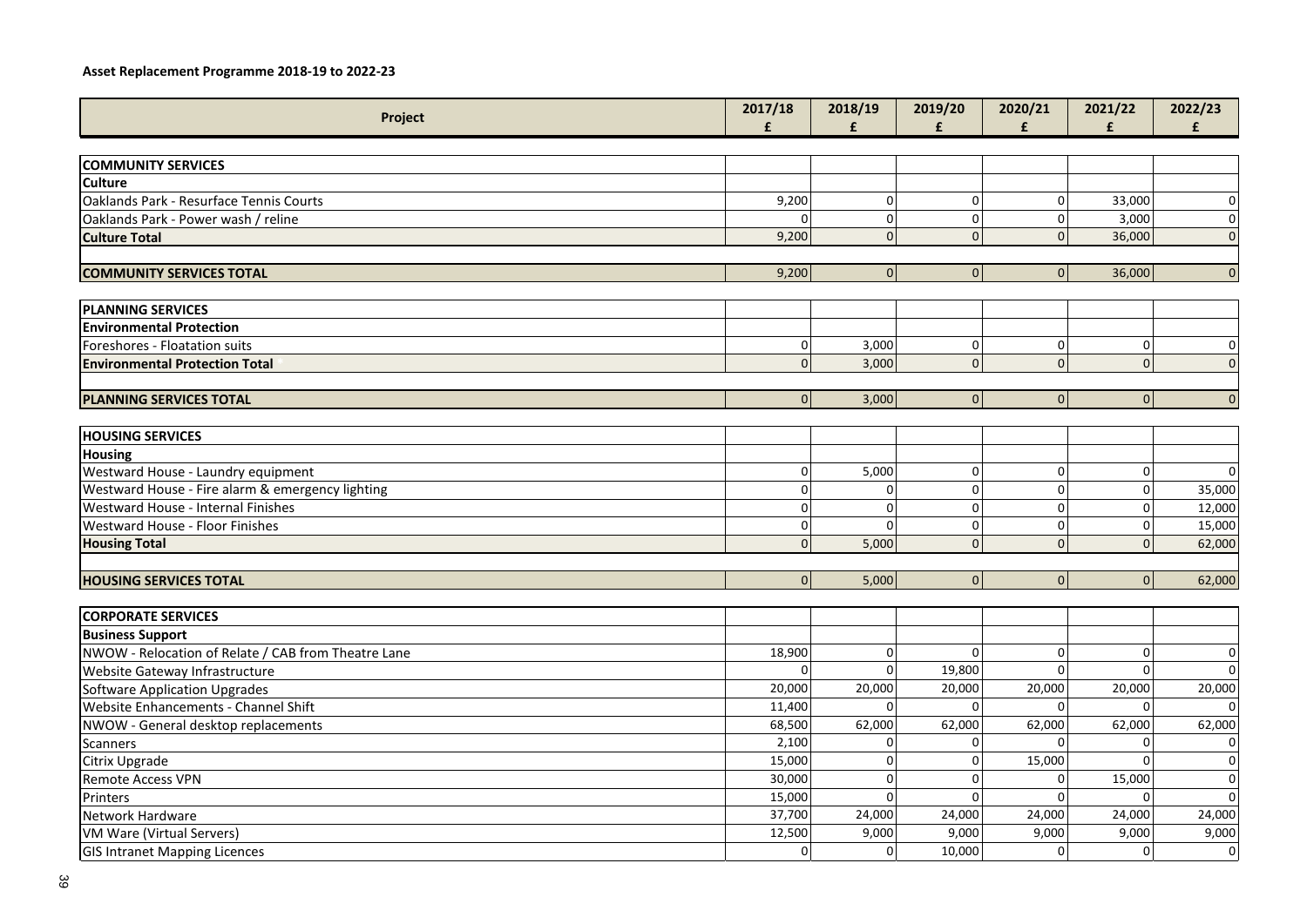| <b>Project</b>                               | 2017/18<br>£ | 2018/19<br>£   | 2019/20 | 2020/21<br>£ | 2021/22<br>£ | 2022/23<br>£   |
|----------------------------------------------|--------------|----------------|---------|--------------|--------------|----------------|
| Network Monitoring Equipment                 | n            | $\overline{0}$ | 10,000  | $\Omega$     | $\Omega$     | $\overline{0}$ |
| Website Enhancements / Astun / NDL Hardware  | 10,000       | 0              |         |              |              | 10,000         |
| <b>SAN Additional Storage</b>                | 12,600       | $\Omega$       |         | 15,000       | U            | $\overline{0}$ |
| Corporate Backups                            |              | $\Omega$       | 20,000  |              | O            | $\overline{0}$ |
| <b>Website Hardware</b>                      | n            | 0              | 65,000  |              | n            | $\overline{0}$ |
| Lagan Upgrade                                | n            | O              | 25,000  |              |              | $\overline{0}$ |
| Exchange upgrade                             |              | 15,000         |         |              |              | $\overline{0}$ |
| Replacement (SUN Server)                     | O            | 66,000         |         | $\Omega$     | U            | $\overline{0}$ |
| <b>SAN Infrastructure</b>                    |              | 55,000         |         |              |              | $\overline{0}$ |
| <b>Contact Centre Switch</b>                 |              | 25,000         |         | O            | O            | $\overline{0}$ |
| <b>Wireless Servers</b>                      |              | 15,000         |         | 0            |              | $\overline{0}$ |
| <b>SQL Server Licences</b>                   |              |                |         |              | 15,000       | $\overline{0}$ |
| Telephone System                             | 125,400      | $\Omega$       |         |              |              | $\overline{0}$ |
| PSN / Compliance Health Checks               | 10,500       | 7,000          | 7,000   | 7,000        | 7,000        | 7,000          |
| <b>ICT Business Continuity</b>               |              | 20,000         |         | O            | 20,000       | $\overline{0}$ |
| CMS upgrade                                  | 10,000       | 0              | 10,000  |              |              | 10,000         |
| Software Asset Replacement                   |              |                |         |              |              | 400,000        |
| <b>Business Support Total</b>                | 399,600      | 318,000        | 281,800 | 152,000      | 172,000      | 542,000        |
| <b>CORPORATE SERVICES TOTAL</b>              | 399,600      | 318,000        | 281,800 | 152,000      | 172,000      | 542,000        |
| <b>ENVIRONMENT SERVICES</b>                  |              |                |         |              |              |                |
| <b>Environmental Protection</b>              |              |                |         |              |              |                |
| Environment Services - Purchase of Equipment | 1,000        | 2,000          | 1,000   | O            | 1,000        | $\overline{0}$ |
| Sound Level Meter                            |              | 9,000          |         | 9,000        |              | $\overline{0}$ |
| PM10 TEOM Analyser                           | n            | $\Omega$       |         | 10,000       | n            | $\overline{0}$ |
| Ozone Analyser - Lodsworth                   |              |                |         | 10,000       |              | $\overline{0}$ |
| <b>Environmental Protection Total</b>        | 1,000        | 11,000         | 1,000   | 29,000       | 1,000        | $\overline{0}$ |
|                                              |              |                |         |              |              |                |
| <b>ENVIRONMENT SERVICES TOTAL</b>            | 1,000        | 11,000         | 1,000   | 29,000       | 1,000        | $\overline{0}$ |